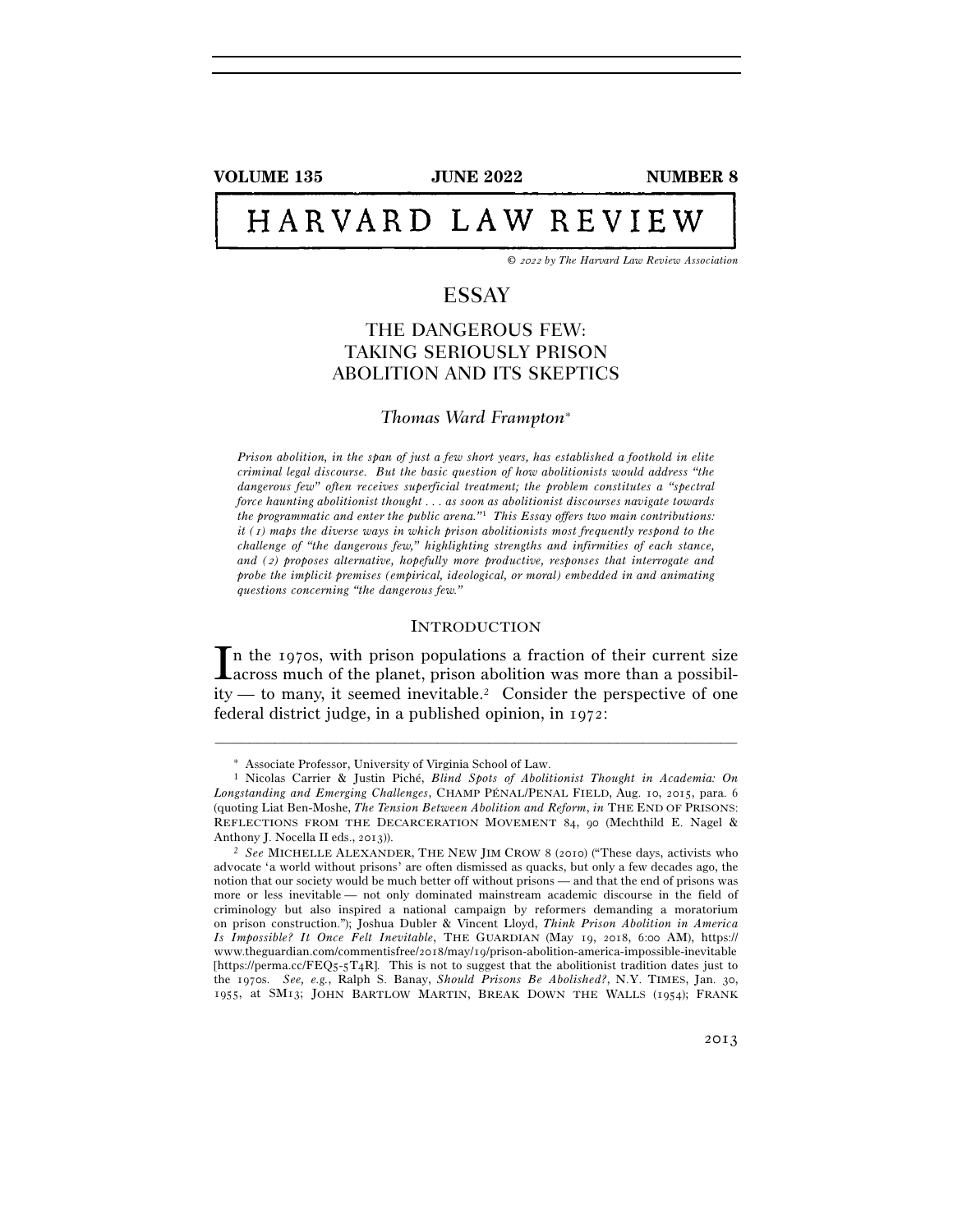I am persuaded that the institution of prison probably must end. In many respects it is as intolerable within the United States as was the institution of slavery, equally brutalizing to all involved, equally toxic to the social system, equally subversive of the brotherhood of man, even more costly by some standards, and probably less rational.<sup>3</sup>

In retrospect, the widespread assumption that the prison had "lost its raison d'être" was premature.4

In the last two decades, however, prison abolitionism has enjoyed a resurgence, both as a rallying cry for activists<sup>5</sup> and as a focus of sustained scholarly inquiry for geographers, sociologists, philosophers, radical criminologists, and others. Legal academia, however, remained curiously impervious to these developments.6

Until recently. Over the last half-decade, legal scholars have begun grappling with the challenges and promises of prison abolition. In a 2015 article entitled *Prison Abolition and Grounded Justice*, 7 Professor Allegra McLeod provided the first sustained discussion of prison abolition in legal scholarship;8 in the 2019 Foreword to the *Harvard Law Review*'s Supreme Court Term issue, *Abolition Constitutionalism*, 9

–––––––––––––––––––––––––––––––––––––––––––––––––––––––––––––

LIVES, https://m4bl.org/policy-platforms/end-jails-prisons-detention [https://perma.cc/7N2A-EMQ6] (demanding "[a]n end to all jails, prisons, immigration detention, youth detention and civil commitment facilities as we know them and the establishment of policies and programs to address the current oppressive conditions experienced by people who are imprisoned"); THE RED NATION, THE RED DEAL: INDIGENOUS ACTION TO SAVE OUR EARTH, PART ONE: END THE OCCUPATION 12 (2020), http://therednation.org/wp-content/uploads/2020/04/Red-Deal\_Part-I\_End-The-Occupation-1.pdf [https://perma.cc/9NBZ-EDP9] (listing the principle that "[w]hat [c]reates [c]risis [c]annot [s]olve [i]t" and noting that the movement "draw[s] from Black abolitionist traditions to call for divestment away from the caging, criminalizing, and harming of human beings"). 6 *See Developments in the Law — Prison Abolition*, 132 HARV. L. REV. 1568, 1571 (2019)

% (noting "lawyers have, for the most part, yet to contemplate prison abolition in any serious way").<br>
T Allegra M. McLeod, *Prison Abolition and Grounded Justice*, 62 UCLA L. REV. 1156 (2015).<br>
<sup>8</sup> Though it was certainl issues. *See, e.g.*, Dorothy E. Roberts, *Constructing a Criminal Justice System Free of Racial Bias: An Abolitionist Framework*, 39 COLUM. HUM. RTS. L. REV. 261, 284 (2007) (analyzing through an abolitionist framework "capital punishment, mass incarceration, and police terror as modern

extensions of a caste system that originated in slavery and that continues to subjugate black people"). 9 Dorothy E. Roberts, *The Supreme Court,* 2018 *Term* — *Foreword: Abolition Constitutionalism*, 133 HARV. L. REV. 1 (2019).

TANNENBAUM, CRIME AND THE COMMUNITY (1938); CLARENCE S. DARROW, CRIME AND CRIMINALS: AN ADDRESS DELIVERED TO PRISONERS IN THE CHICAGO COUNTY JAIL (1910); PETR ALEKSEEVICH KROPOTKIN, IN RUSSIAN AND FRENCH PRISONS (London, Ward & Downey 1887). *See generally* Jesse Olsavsky, *Runaway Slaves, Militant Abolitionists, and the Critique of American Prisons,* 1830*–*60, 91 HIST.WORKSHOP J. 91, 91–92 (2021) (tracing roots of contemporary

prison-abolitionist thought to antebellum critiques of prisons). 3 Dubler & Lloyd, *supra* note 2 (quoting Morales v. Schmidt, 340 F. Supp. 544, 548–49 (W.D.

Wis. <sup>1972</sup>)). 4 *See* Loïc Wacquant, *Bourdieu, Foucault, and the Penal State in the Neoliberal Era*, *in* FOUCAULT AND NEOLIBERALISM 114, 121 (Daniel Zamora & Michael C. Behrent eds., 2015) (citing MICHEL FOUCAULT, DISCIPLINE AND PUNISH 297–98 (Alan Sheridan trans., Vintage Books 2d ed. 1995) (<sup>1977</sup>)). 5 *See, e.g.*, *End to All Jails, Prisons, and Immigration Detention*, MOVEMENT FOR BLACK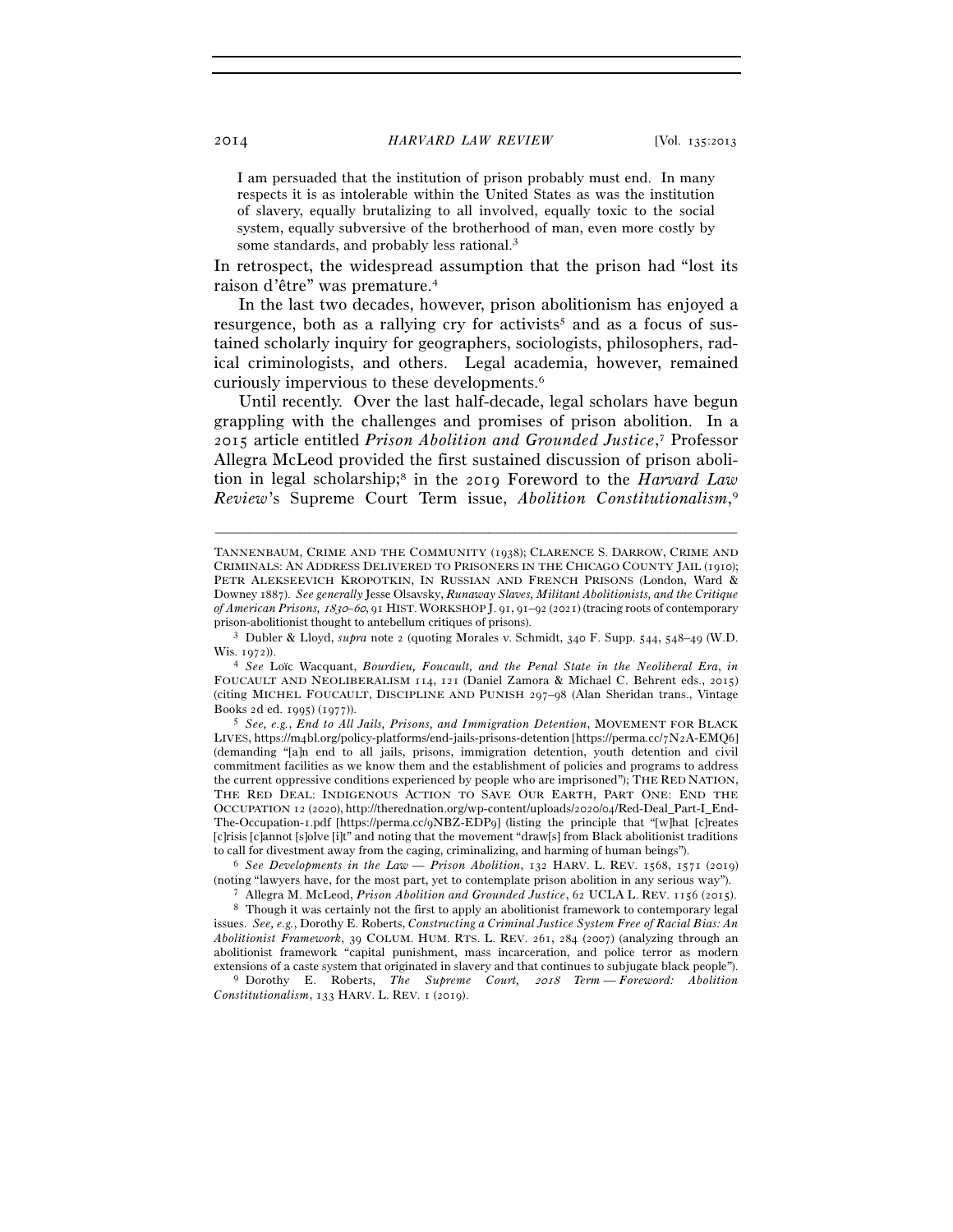Professor Dorothy E. Roberts cemented abolitionism's place in elite academic legal discourse.10 A small flood of related scholarship — either expressly adopting an abolitionist lens, or at least responding to abolitionist critiques — has now appeared in leading law reviews.<sup>11</sup> Both the

<sup>10</sup> *See* Máximo Langer, Response, *Penal Abolitionism and Criminal Law Minimalism: Here and There, Now and Then*, 134 HARV. L. REV. F. 42, 70–76 (2020) (responding to Roberts's *Abolition Constitutionalism)*; Aya Gruber, *Do Abolitionism and Constitutionalism Mix?*, JOTWELL (Feb. 11, 2020), https://crim.jotwell.com/do-abolitionism-and-constitutionalism-mix [https://perma.cc/QE4G-4SW7] (same).

<sup>4</sup>SW<sup>7</sup>] (same). 11 *See, e.g.*, Amna A. Akbar, *An Abolitionist Horizon for (Police) Reform,* 108 CALIF. L. REV. 1781, 1788 (2020); Amna A. Akbar, Response, *Demands for a Democratic Political Economy*, 134 HARV. L. REV. F. 90, 97–98 (2020) [hereinafter Akbar, *Democratic Political Economy*]; Amna A. Akbar et al., *Movement Law*, 73 STAN. L. REV. 821, 862 (2021); Amna A. Akbar, *Toward a Radical Imagination of Law*, 93 N.Y.U. L. REV. 405, 410 (2018) [hereinafter Akbar, *Radical Imagination*]; Mirko Bagaric et al., *Prison Abolition: From Naïve Idealism to Technological Pragmatism*, 111 J. CRIM. L. & CRIMINOLOGY 351, 353 (2021); Josh Bowers, *What If Nothing Works? On Crime Licenses, Recidivism, and Quality of Life*, 107 VA. L. REV. 959, 967, 1052 (2021); Matthew Clair & Amanda Woog, *Courts and the Abolition Movement*, 110 CALIF. L. REV. 1, 7 (2022); César Cuauhtémoc García Hernández, *Abolishing Immigration Prisons*, 97 B.U. L. REV. 245, 246 (2017); Andrew Guthrie Ferguson, *Surveillance and the Tyrant Test*, 110 GEO. L.J. 205, 211–13 (2021); Shawn E. Fields, *The Fourth Amendment Without Police*, 90 U. CHI. L. REV. (forthcoming 2023), https://ssrn.com/abstract=4047011 [https://perma.cc/F8E7-RWVM]; Nicole Smith Futrell, *The Practice and Pedagogy of Carceral Abolition in a Criminal Defense Clinic*, 45 N.Y.U. REV. L. & SOC. CHANGE 159, 166 (2021); V. Noah Gimbel & Craig Muhammad, *Are Police Obsolete? Breaking Cycles of Violence Through Abolition Democracy*, 40 CARDOZO L. REV. 1453, 1466 (2019); Cynthia Godsoe, *#MeToo and the Myth of the Juvenile Sex Offender*, 17 OHIO ST. J. CRIM. L. 335, 340 (2020); Cynthia Godsoe, *The Place of the Prosecutor in Abolitionist Praxis*, 69 UCLA L. REV. (forthcoming 2022) (on file with the Harvard Law School Library); Aya Gruber, Commentary, *Policing and "Bluelining,"* 58 HOUS. L. REV. 867, 933 (2021) (noting "abolitionist ideology . . . is currently experiencing a renaissance in progressive scholarly circles"); M. Eve Hanan, *Invisible Prisons*, 54 U.C. DAVIS L. REV. 1185, 1212 (2020) ("[An] accounting [of prison's cruelties] may lead to the conclusion that prisons are simply not an ethical response to crime."); Bernard E. Harcourt, *The Critique and Praxis of Rights*, 92 U. COLO. L. REV. 975, 979 (2021); Brandon Hasbrouck, *Abolishing Racist Policing with the Thirteenth Amendment*, 68 UCLA L. REV. DISCOURSE 200, 203 (2020); Benjamin Levin, *Wage Theft Criminalization*, 54 U.C. DAVIS L. REV. 1429, 1438 (2021); Kate Levine, *Police Prosecutions and Punitive Instincts*, 98 WASH. U. L. REV. 997, 1006 (2021) (noting "renewed attention to and scholarship about prison abolition"); Allegra McLeod, *An Abolitionist Critique of Violence*, 89 U. CHI. L. REV. 525, 526–27 (2022); Allegra M. McLeod, Review Essay, *Beyond the Carceral State*, 95 TEX. L. REV. 651, 653 (2017) [hereinafter McLeod, *Beyond the Carceral State*] (reviewing MARIE GOTTSCHALK, CAUGHT: THE PRISON STATE AND THE LOCKDOWN OF AMERICAN POLITICS (2015)); Jamelia N. Morgan, Response Essay, *Rethinking Disorderly Conduct*, 109 CALIF. L. REV. 1637, 1695 (2021); Jamelia N. Morgan, Essay, *Lawyering for Abolitionist Movements*, 53 CONN. L. REV. 605, 611 (2021); Rafi Reznik, *Retributive Abolitionism*, 24 BERKELEY J. CRIM. L. 123, 124 (2019); Alice Ristroph, Essay, *The Curriculum of the Carceral State*, 120 COLUM. L. REV. 1631, 1662 n.139 (2020) (noting "some criminal law scholars have urged professors to 'teach abolition' alongside theories of punishment" (quoting Amna Akbar, *Teaching Penal Abolition*, LAW & POL. ECON. PROJECT (July 15, 2019), https:// lpeproject.org/blog/teaching-abolition [https://perma.cc/HJ6T-RUG4])); Anna Roberts, *Victims, Right?*, 42 CARDOZO L. REV. 1449, 1454 (2021); Dorothy E. Roberts, *Democratizing Criminal Law as an Abolitionist Project*, 111 NW. U. L. REV. 1597, 1599 (2017); Peter N. Salib, *Why Prison?: An Economic Critique*, 22 BERKELEY J. CRIM. L. 111, 113 (2017); Jocelyn Simonson, *Bail Nullification*, 115 MICH. L. REV. 585, 589 (2017); Jocelyn Simonson, *Police Reform Through a Power Lens*, 130 YALE L.J. 778, 790 (2021).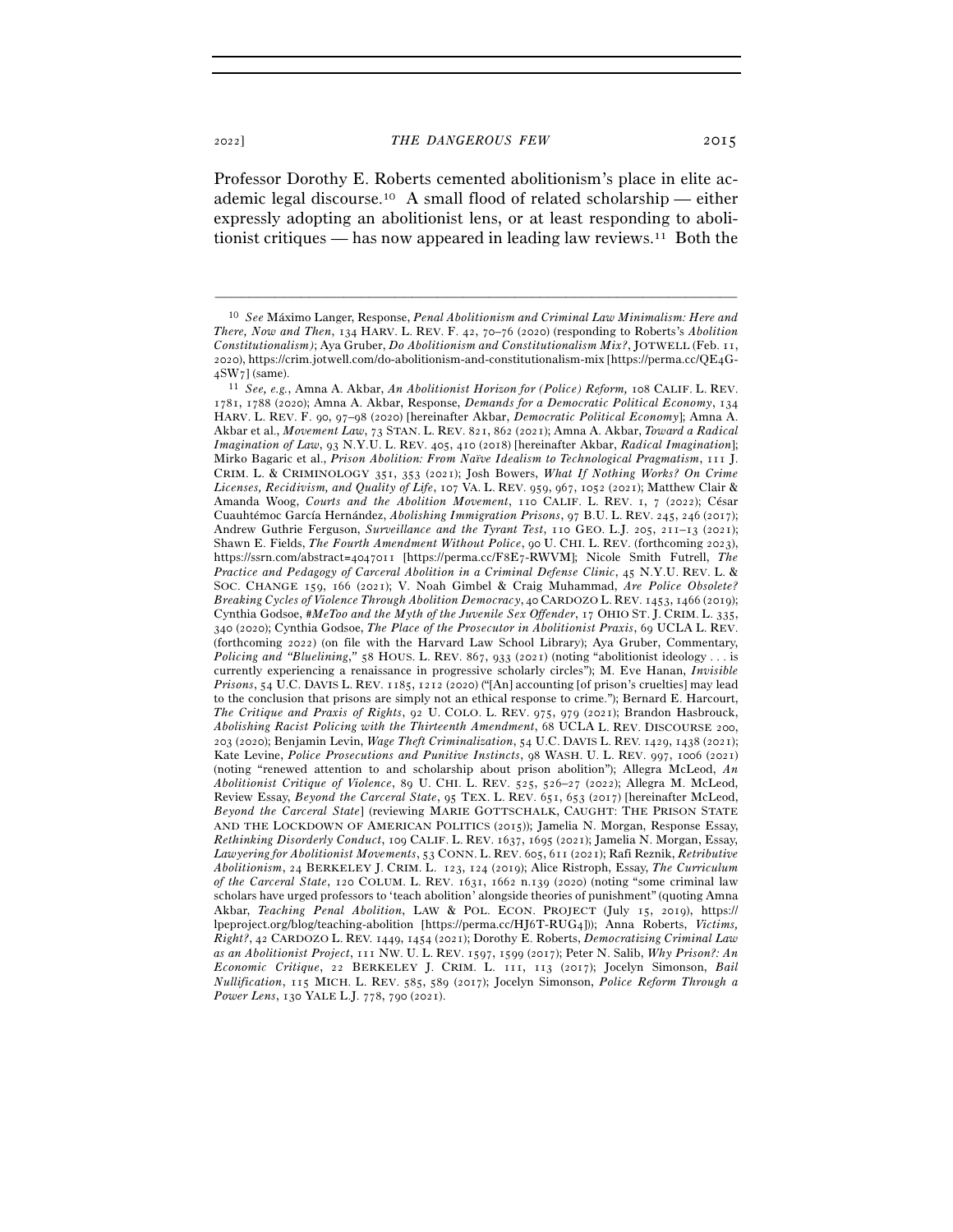*Harvard Law Review*12 and the *UCLA Law Review*13 have dedicated symposia to furthering abolitionist perspectives. Abolitionists' "'fugitive' knowledges,"14 it seems, have finally begun infiltrating even the most rarified spaces of mainstream legal academia.

Today's law students (who, of course, are partially responsible for generating, editing, and promoting such scholarship) seem curious about, and receptive to, abolitionist interventions. It's not just that they have been exposed to scholars like Professors Angela Davis and Ruth Wilson Gilmore in mainstream newspapers,<sup>15</sup> magazines,<sup>16</sup> podcasts,<sup>17</sup> and memes.18 Their political consciousness has been shaped by two nationwide protest movements centered on racial justice, state violence, and the broader operation of criminal law: those in 2014 and 2015 after the killing of Michael Brown,<sup>19</sup> and those in the summer of 2020 after the killings of Ahmaud Arbery, Breonna Taylor, and George Floyd.20

–––––––––––––––––––––––––––––––––––––––––––––––––––––––––––––

(Jan. 31, 2020), https://www.nytimes.com/2020/01/31/opinion/mississippi-prison-deaths.html [https:// perma.cc/G2PC-43NM] (arguing "the only way to 'fix' a problem like the American prison system is to end it"); Mariame Kaba, Opinion, *Yes, We Mean Literally Abolish the Police*, N.Y. TIMES (June 12, 2020), https://www.nytimes.com/2020/06/12/opinion/sunday/floyd-abolish-defund-police.html [https:// perma.cc/G6BT-8GJX]; Rachel Kushner, *Is Prison Necessary? Ruth Wilson Gilmore Might Change Your Mind*, N.Y. TIMES, (Apr. 17, 2019), https://www.nytimes.com/2019/04/17/magazine/prisonabolition-ruth-wilson-gilmore.html [https://perma.cc/JW<sup>2</sup>D-VHNB]. 16 *See, e.g.*, Gabriella Paiella, *How Would Prison Abolition Actually Work?*, GQ (June 11, 2020),

https://www.gq.com/story/what-is-prison-abolition [https://perma.cc/D64W-AWQ<sup>3</sup>]. 17 *See, e.g.*, Politics and More Podcast, *What Would a World Without Prisons Be Like?*, NEW

YORKER (Jan. 27, 2020), https://www.newyorker.com/podcast/political-scene/what-would-a-worldwithout-prisons-be-like [https://perma.cc/5XFA-AVCT].<br><sup>18</sup> *See, e.g.*, @rwgilmoregirls, TWITTER (Jan. 26, 2021, 8:13 PM), https://twitter.com/

rwgilmoregirls/status/1354236028358422528 [https://perma.cc/9C7U-8WDL]. 19 Diantha Parker, *Protests Around the Country Mark the Moment of Ferguson Shooting*, N.Y.

TIMES (Dec. 1, 2014), https://www.nytimes.com/2014/12/02/us/protests-around-the-country-markthe-moment-of-ferguson-shooting.html [https://perma.cc/QGW5-UJ<sup>93</sup>]. 20 Larry Buchanan et al., *Black Lives Matter May Be the Largest Movement in U.S. History*,

N.Y. TIMES (July 3, 2020), https://www.nytimes.com/interactive/2020/07/03/us/george-floydprotests-crowd-size.html [https://perma.cc/B9CP-F3KL]; Richard Fausset, *Before Breonna Taylor* 

<sup>12</sup> *Developments in the Law — Prison Abolition*, *supra* note 6; Patrisse Cullors, *Abolition and Reparations: Histories of Resistance, Transformative Justice, and Accountability*, 132 HARV. L. REV. 1684 (2019); Allegra M. McLeod, *Envisioning Abolition Democracy*, 132 HARV. L. REV. 1613 (2019); Dylan Rodríguez, *Abolition as Praxis of Human Being: A Foreword*, 132 HARV. L. REV. <sup>1575</sup> (2019); Angel E. Sanchez, *In Spite of Prison*, 132 HARV. L. REV. 1650 (<sup>2019</sup>). 13 *Symposium* 2022*: Toward an Abolitionist Future*, UCLA L. REV., http://

www.uclalawreview.org/events/symposium-2022 [https://perma.cc/VS5U-5RNA] (print issue forthcoming 2022).<br><sup>14</sup> Liat Ben-Moshe, *Dis-epistemologies of Abolition*, 26 CRITICAL CRIMINOLOGY 341, 344

<sup>(</sup>2018) (quoting MICHAEL HAMES-GARCIA, FUGITIVE THOUGHT: PRISON MOVEMENTS, RACE, AND THE MEANING OF JUSTICE (2004); STEFANO HARNEY & FRED MOTEN, THE UNDERCOMMONS: FUGITIVE PLANNING AND BLACK STUDY (2013)); ABOLISHING CARCERAL SOCIETY 6 (Abolition Collective ed., 2018) ("Recognizing that the best movementrelevant intellectual work is happening both in the movements themselves and in the communities with whom they organize (e.g., in dispossessed neighborhoods and prisons), [our] journal aims to support scholars whose research amplifies such grassroots intellectual activity."). 15 *See, e.g.*, Jamelle Bouie, Opinion, 12 *Deaths in Mississippi Tell a Grim Story*, N.Y. TIMES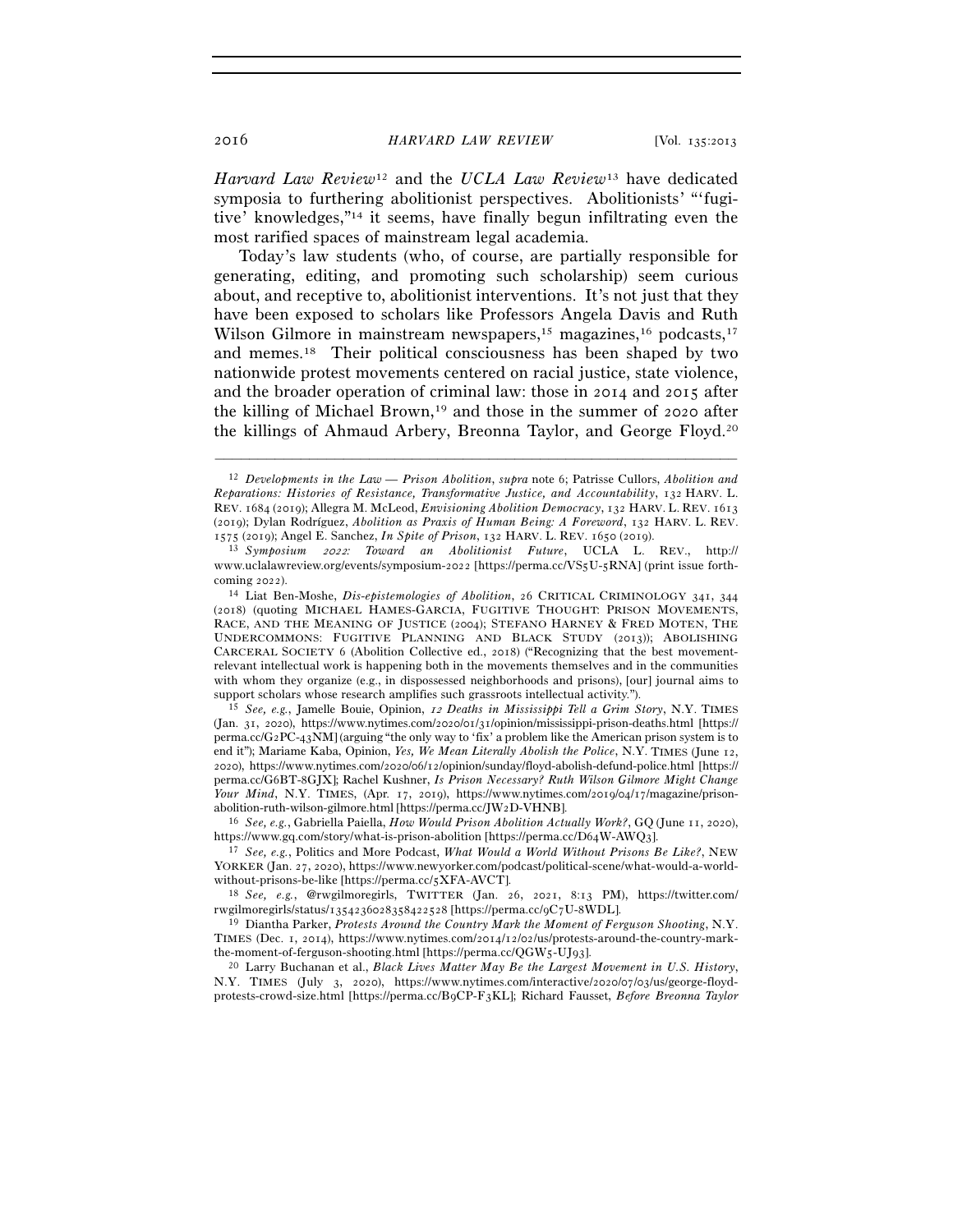More than two million prisoners (roughly a third of whom are Black) have been incarcerated in the United States at some point throughout their lives, $2<sup>1</sup>$  and these historically unprecedented numbers have proven untethered to the vagaries of crime rates.<sup>22</sup> Younger people especially seem to be asking deep and fundamental questions about criminal law:

in July 2020, a Gallup survey reported that thirty-three percent of respondents aged eighteen to thirty-four "strongly supported" or "somewhat supported" proposals to "abolish police departments" (with enthusiasm much higher among nonwhite respondents generally).<sup>23</sup> And yet, as Professor Alice Ristroph has argued, the basic way that we teach criminal law to these students — the canonical account of criminal law that generations of legal professionals have received — has remained unchanged since the mid-twentieth century.24

Perhaps as a result, then, conversations about prison abolition seem to begin and end with some version of the following exchange:

| Skeptic:      | Wait, so no more prisons?              |
|---------------|----------------------------------------|
| Abolitionist: | Yes, that's the basic idea.            |
| Skeptic:      | None?                                  |
| Abolitionist: | Pretty much.                           |
| Skeptic:      | But you don't really mean you intend   |
|               | to set loose the axe murderers and se- |
|               | rial rapists? That's a terrible idea.  |
| Abolitionist: | Well, see                              |
|               |                                        |

*and George Floyd, There Was Ahmaud Arbery*, N.Y. TIMES (Nov. 3, 2021), https:// www.nytimes.com/2021/02/28/us/ahmaud-arbery-anniversary.html [https://perma.cc/EU7Q-L2XE]. Of course, these irruptions were "ushered in through a long trajectory of campaigns, mobilizations, and actions [in previous years], often precipitated by violence and death":

–––––––––––––––––––––––––––––––––––––––––––––––––––––––––––––

Although we know the names of vast numbers of Black men who have lost their lives to police violence, the women, gender nonconforming people, trans people, and sex workers who are killed are most often relegated to the background. . . . George Floyd's murder became a major catalyst for abolitionist demands in large part because of prior radical organizing.

ANGELA Y. DAVIS ET AL., ABOLITION. FEMINISM. NOW. 18–19 (<sup>2022</sup>). 21 John Rappaport, *Some Doubts About "Democratizing" Criminal Justice*, 87 U. CHI. L. REV. 711, 713 (2020); *see also* TODD D. MINTON ET AL., BUREAU OF JUST. STAT., U.S. DEP'T OF JUST., NO. NCJ 300655, CORRECTIONAL POPULATIONS IN THE UNITED STATES, 2019 — STATISTICAL TABLES (2021), https://bjs.ojp.gov/sites/g/files/xyckuh236/files/media/document/ cpus19st.pdf [https://perma.cc/6CFM-J6XR]; LAUREN E. GLAZE, BUREAU OF JUST. STAT., U.S. DEP'T OF JUST., NO. NCJ 231681, CORRECTIONAL POPULATIONS IN THE UNITED STATES,

2009, at <sup>2</sup> (2010), https://bjs.ojp.gov/content/pub/pdf/cpus09.pdf [https://perma.cc/PQC<sup>2</sup>-MYGZ]. 22 *See* Robert Weisberg, *Zimring on Mass Incarceration: Empirical Pessimism and Cautious Reformist Optimism*, 104 MINN. L. REV. 2695, 2698–99 (<sup>2020</sup>). 23 Steve Crabtree, *Most Americans Say Policing Needs "Major Changes*,*"* GALLUP

(July 22, 2020), https://news.gallup.com/poll/315962/americans-say-policing-needs-major-changes.aspx [https://perma.cc/527E-W<sup>4</sup>MA]. 24 *See* Ristroph, *supra* note 11, at 1635; *see also* Alice Ristroph, *An Intellectual History of Mass* 

*Incarceration*, 60 B.C. L. REV. 1949, 1986 (2019).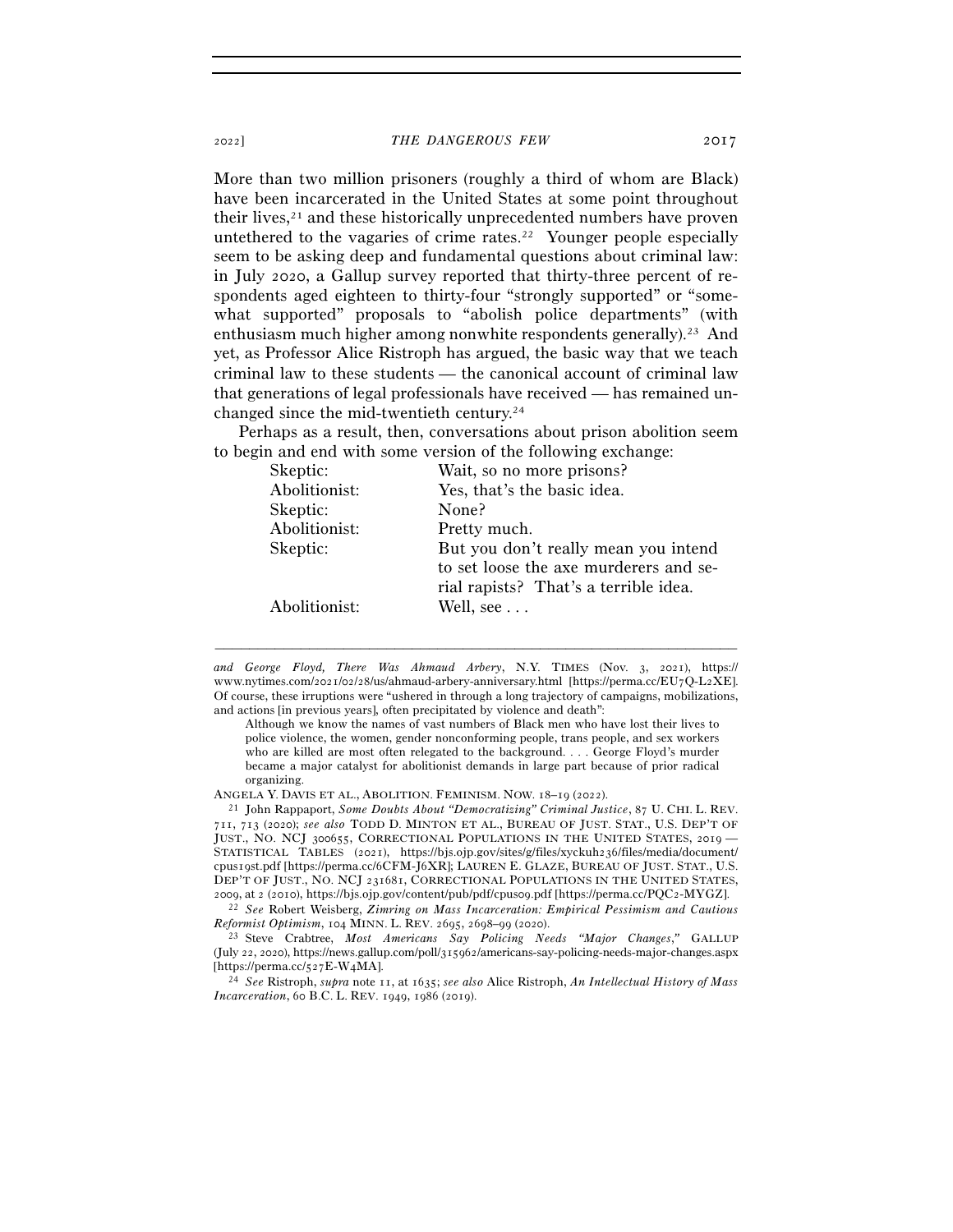Abolitionists typically have several different answers they might then offer, and this is, of course, unsurprising; abolitionists "don't hold one uniform vision."<sup>25</sup> But often these standard answers are less than satisfactory to the skeptic: they either offer too few assurances or present watered-down versions of abolitionism that recast the project in decidedly reformist terms. Even those firmly within the abolitionist camp have acknowledged that this issue (the problem of "the dangerous few"26) constitutes a "spectral force haunting abolitionist thought," a topic that inevitably arises "as soon as abolitionist discourses navigate towards the programmatic and enter the public arena."27 And it remains surprisingly undertheorized.28

This Essay offers two main contributions to the burgeoning dialogue around abolition: it (1) maps the ways in which prison abolitionists most frequently respond to the challenge of "the dangerous few," and (2) proposes alternative ways in which the question could be more productively answered (or, less charitably, parried). To be sure, these responses do not settle the debate, and I do not expect or intend to provide solutions that fully mollify the skeptic. But I also hope to make the case that the absence of a bulletproof rejoinder is not a reason to dismiss the abolitionist project. Rather, this Essay proceeds from three assumptions: first, that prison abolitionism has much to offer both criminal law scholars and those interested in criminal justice reform (especially those wary of the project's radical aims); second, that inadequate attention to the problem of "the dangerous few" pretermits more meaningful engagement with abolitionism; and finally, that legal scholars have something important to contribute to this discussion.

<sup>–––––––––––––––––––––––––––––––––––––––––––––––––––––––––––––</sup> 25 MAYA SCHENWAR & VICTORIA LAW, PRISON BY ANY OTHER NAME: THE HARMFUL CONSEQUENCES OF POPULAR REFORMS 198 (2020). 26 Sometimes rendered "the terrible few." *See, e.g.*, Ruth Wilson Gilmore, GOLDEN GULAG:

PRISONS, SURPLUS, CRISIS, AND OPPOSITION IN GLOBALIZING CALIFORNIA 15 (2007) (attributing phrase to abolitionist Ruth Morris). 27 Carrier & Piché, *supra* note 1, para. 6 (quoting Ben-Moshe, *supra* note 1, at 90); *see also* LIAT

BEN-MOSHE, DECARCERATING DISABILITY: DEINSTITUTIONALIZATION AND PRISON ABOLITION 123 (2020) [hereinafter BEN-MOSHE, DECARCERATING DISABILITY] ("By far the most common question asked of abolitionists is, but what should be done with those deemed as having the most challenging or dangerous behaviors?"); Ben-Moshe, *supra* note 1, at 90 ("A question raised often in the context of abolition of prisons and institutions is what to do with those deemed as having the most challenging behaviors. In the prison abolition circuits this discussion is known as 'what to do with the dangerous few' . . . ."); Paul Horwitz, *Some Questions About the Harvard Law Review and Its Scholarly Treatment of Prison Issues*, PRAWFSBLAWG (Dec. 21, 2019, 12:16 PM), https://prawfsblawg.blogs.com/prawfsblawg/2019/12/is-the-harvard-law-review-very-serious-orkinda-unserious-about-prison-issues.html [https://perma.cc/8GYW-DKJ<sup>5</sup>]. 28 *See* Carrier & Piché, *supra* note 1, paras. 4, 11 (noting dearth of sustained scholarly attention

to "the dangerous few" question).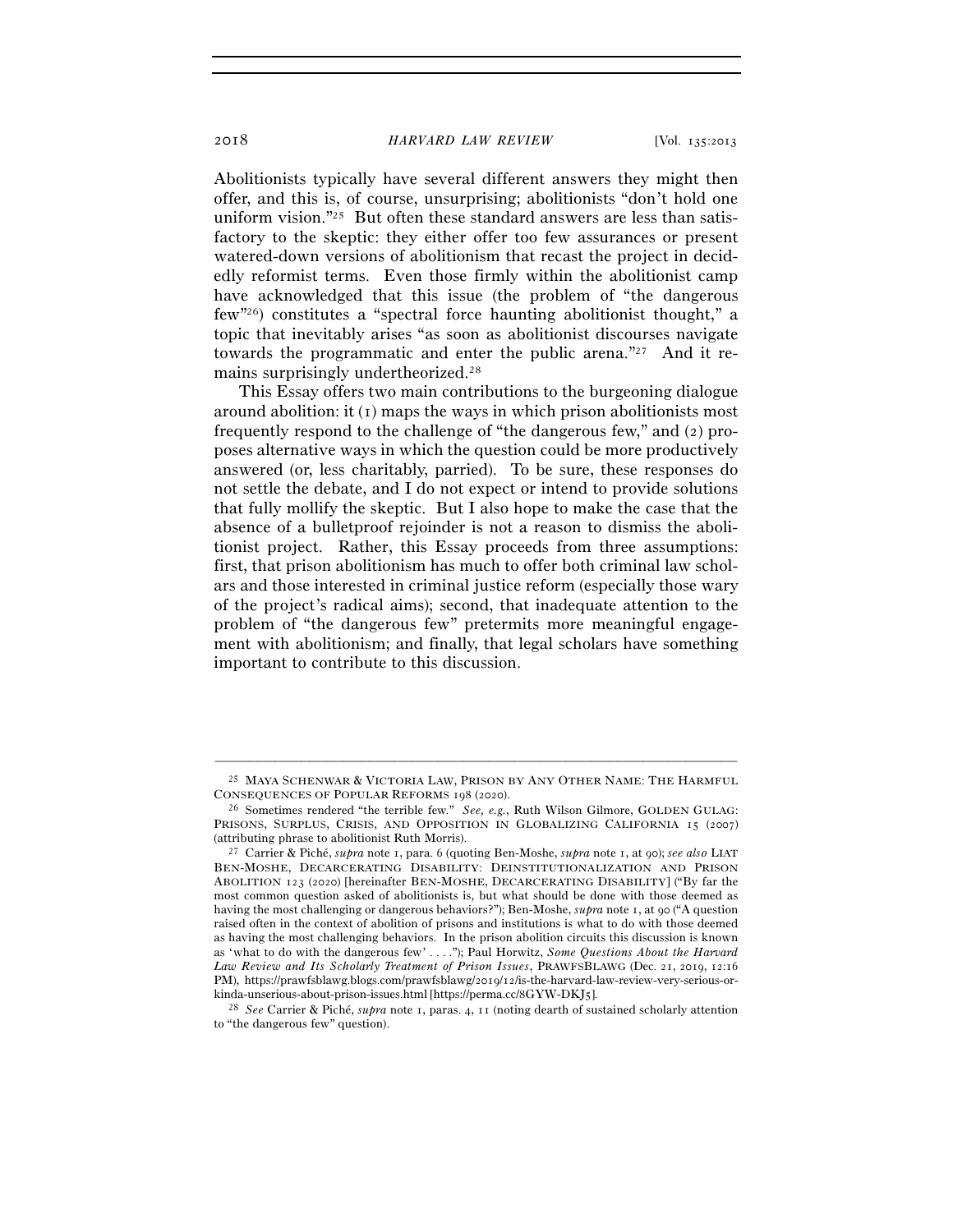#### I. THREE INCOMPLETE RESPONSES

When answering what should be done with "the dangerous few," abolitionists seem to offer a few discrete responses to skeptics and each other. Sometimes these responses bleed into one another, with abolitionists offering a combination of two or three answers. While I have substantial affinity for each of these approaches — indeed, I think they are each largely *right* on some basic level — all three have important limitations. In crudely reductionist terms, they are the "yes," "no," and "maybe" (or, perhaps, "later") answers to the question whether abolitionism is compatible with the preservation of some form of prison-like institution. I consider (necessarily simplified versions of) these perspectives below.

# *A. Answer #*1*: "Yes, Of Course We Will Still Need to Incapacitate 'The Dangerous Few,' Albeit in a More Humane Setting that Affirms the Basic Dignity of Those Restrained."*

One of the most common abolitionist responses to the question of "the dangerous few" is to concede that for a very limited class of dangerous persons, some form of restraint will remain necessary.29 We can dismantle the "prison industrial complex"30 — freeing from cages the vast majority who do *not* need to be incarcerated — without compromising public safety. But the abolitionist does not deny society's right to defend itself from a certain subset of particularly dangerous individuals: "Those who do exhibit persistent patterns of behavior defined as dangerous[] require restraint or limited movement for specific periods of their lives."31 Prison abolition, on this view, requires "reimagin[ing] security, which will involve the abolition of policing and imprisonment *as* 

<sup>29</sup> *See generally* Herman Bianchi, *Abolition: Assensus and Sanctuary*, *in* ABOLITIONISM: TOWARDS A NON-REPRESSIVE APPROACH TO CRIME (Herman Bianchi & René van Swaaningen eds., 1985), *reprinted in* 1 JUST. POWER & RESISTANCE 47, 53–54 (2017); Willem de Haan, *Redresser les Torts: L'Abolitionnisme et le Contrôle de la Criminalité*, 25 CRIMINOLOGIE, no. <sup>2</sup>, <sup>1992</sup>, at <sup>115</sup>. 30 Angela Davis, *Masked Racism: Reflections on the Prison Industrial Complex*, COLORLINES

<sup>(</sup>Sept. 10, 1998, 12:00 PM), https://www.colorlines.com/articles/masked-racism-reflections-prisonindustrial-complex [https://perma.cc/5JXY-2ND8]. Professors Dan Berger and Emily Hobson have identified perhaps the earliest use of the term in a statement issued by a group of North Carolina prisoners seeking to unionize in 1974. *See* N.C. Prisoners' Lab. Union, *Goals of the North Carolina Prisoners' Labor Union* (Sept. 27, 1974), *reprinted in* REMAKING RADICALISM, A GRASSROOTS DOCUMENTARY READER OF THE UNITED STATES, 1973–2001, at 170, 171–72 (Dan Berger & Emily K. Hobson eds., 2020).<br><sup>31</sup> FAY HONEY KNOPP ET AL., PRISON RSCH. EDUC. ACTION PROJECT, INSTEAD OF

PRISONS: A HANDBOOK FOR ABOLITIONISTS 129 (1976).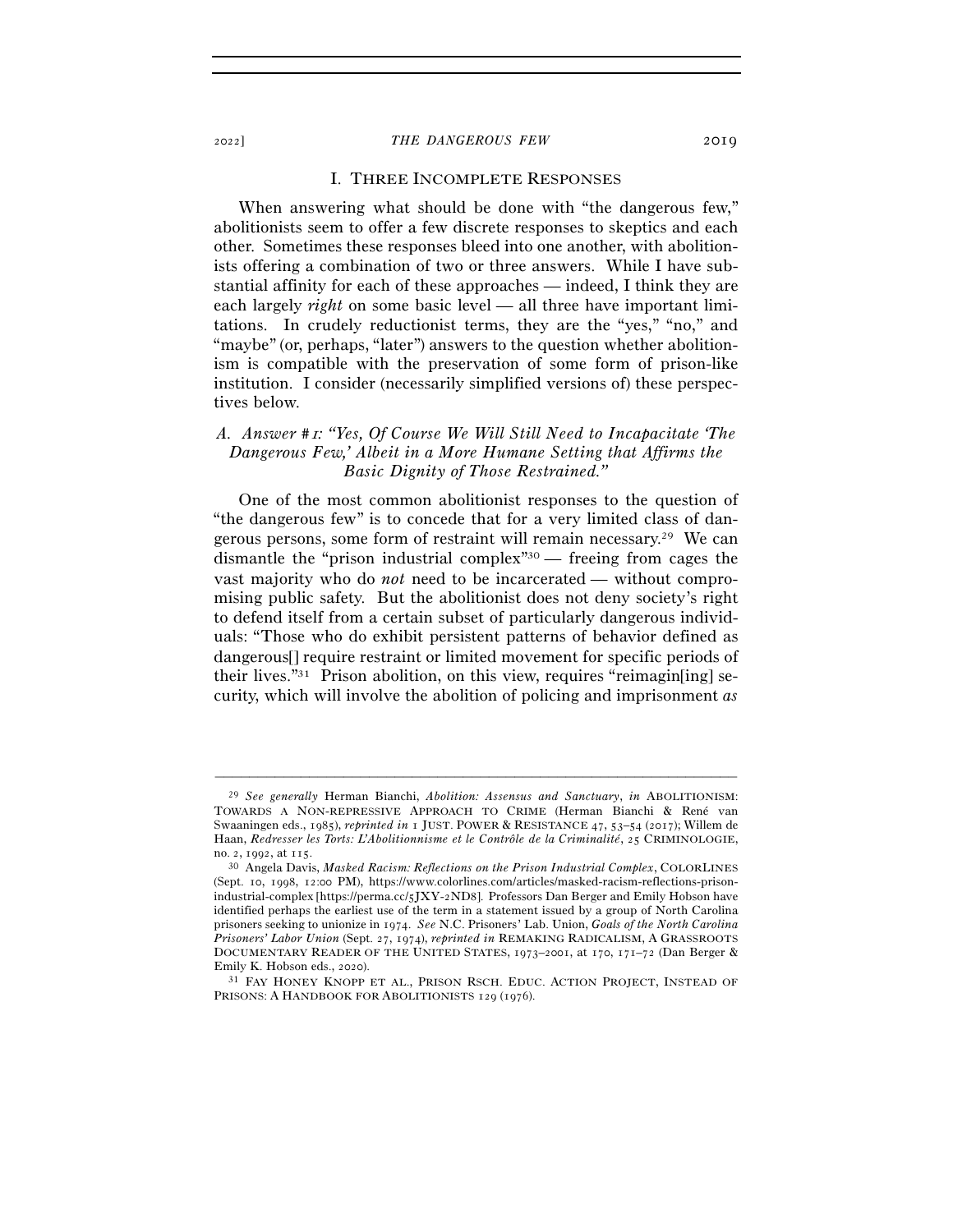*we know them . . .* and abolish[ing] imprisonment as the *dominant* mode of punishment."32

There is significant appeal to this position, particularly given the vast number of individuals presently incarcerated with no discernible benefit to "public safety" as traditionally conceived. The Brennan Center for Justice has estimated that almost forty percent of prisoners are "unnecessarily incarcerated" in the United States<sup>33</sup> and the ACLU's "Campaign" for Smart Justice" posits we can have a fifty percent reduction while "building a new vision of safety and justice,"34 while some academics insist that (using advanced technological surveillance) we could reduce the prison population by over ninety percent without any adverse effect on public safety.35 Whichever methodologies one adopts, the numbers are massive.36 Indeed, if we could decarcerate to the point where only "the dangerous few" remained behind bars, the thinking goes, abolitionists could claim an extraordinary victory.37 And, of course, this position presents abolitionism in a version most likely to be immediately palatable to the broadest audience.38

<sup>32</sup> ANGELA Y. DAVIS, FREEDOM IS A CONSTANT STRUGGLE: FERGUSON, PALESTINE, AND THE FOUNDATIONS OF A MOVEMENT 90 (2016) (emphasis added); *cf.* ANGELA Y. DAVIS, ARE PRISONS OBSOLETE? 110 (2003) [hereinafter DAVIS, ARE PRISONS OBSOLETE?] (discussing "the ultimate aim of dismantling the prison system as the *dominant* mode of punishment" (emphasis added)). I am indebted to Professor Tommie Shelby for first highlighting these passages (and his suggestion that they hint at a qualified version of abolitionism's most radical incarnations). 33 James Austin et al., *How Many Americans Are Unnecessarily Incarcerated?*, 29 FED. SENT'G

REP. 140, 142–43 (2016).<br><sup>34</sup> ACLU SMART JUST., BLUEPRINT FOR SMART JUSTICE: ALABAMA 4–5 (2018),

https://50stateblueprint.aclu.org/assets/reports/SJ-Blueprint-AL.pdf [https://perma.cc/A7JS-XHNL] (the plans for each state express the same goal); *see also Smart Justice*, ACLU, https:// www.aclu.org/issues/smart-justice [https://perma.cc/3KRK-7J52]; *cf.* Naomi Murakawa, *Mass Incarceration Is Dead, Long Live the Carceral State!*, 55 TULSA L. REV. 251, 251 (2020) (book review) ("No one defends 'mass incarceration.' Not in so many words. Newt Gingrich and Van Jones link arms in the elite bipartisan coalition #cut50, pledging to halve the prison population.").<br><sup>35</sup> Bagaric et al., *supra* note 11, at 355.<br><sup>36</sup> But see generally Ben Grunwald, *Toward an Optimal Decarceration Stra* 

POL'Y REV. (forthcoming 2022), https://ssrn.com/abstract=3931603 [https://perma.cc/3QAK-Y6L7] (offering sophisticated accounting of the ways in which competing values might shape an optimal decarceration strategy and noting that many race-neutral strategies might exacerbate racial

disparities). 37 *See* McLeod, *supra* note <sup>7</sup>, at 1171 ("[T]he question of the danger these few may pose can be deferred for some time as decarceration could by political necessity only proceed gradually. And so the question of the dangerous few ought not to eclipse or overwhelm the urgency of a thorough consideration of abolitionist analyses and reformist projects of displacement of criminal regulation by other regulatory approaches."). 38 Nick Herbert, Opinion, *The Abolitionists' Criminal Conspiracy*, THE GUARDIAN (July 27, 2008,

<sup>10</sup>:00 AM), https://www.theguardian.com/commentisfree/2008/jul/27/prisonsandprobation.youthjustice [https://perma.cc/EP99-TPGN] ("What do the abolitionists really want? If it's the end of all custody, including for the most serious and dangerous offenders, then we can dismiss their demands as truly silly.").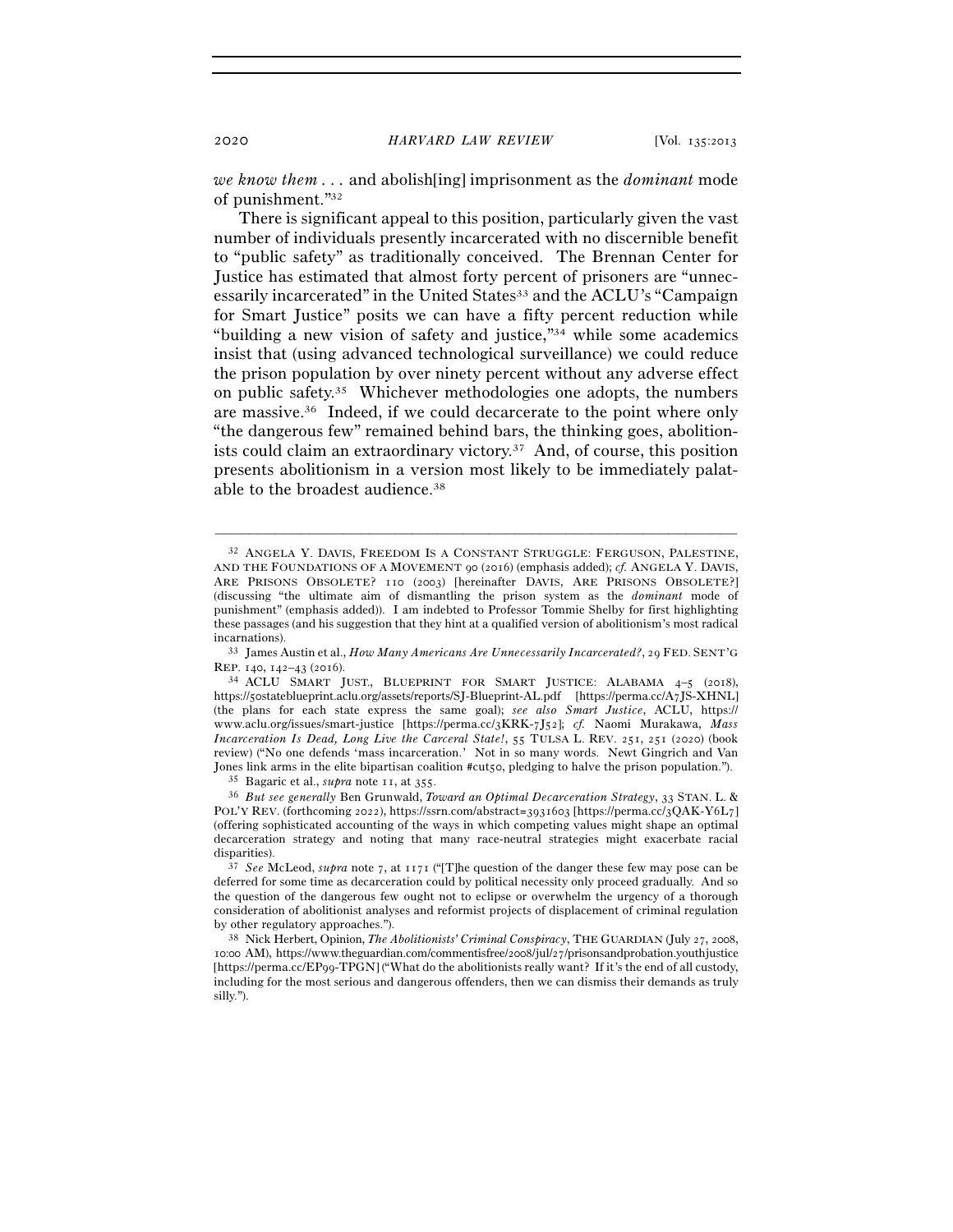But in ceding this ground to our skeptical interlocutor, the abolitionist ventures down a slippery slope,39 blurring the lines between prison abolition and other species of less ambitious criminal justice reform (on both the political left and right).40 Indeed, Professor Máximo Langer argues that those "penal abolitionists that do not take the ideal of 'a society without prisons' all the way down . . . can be understood not actually as penal abolitionists, but as embracing some version of criminal law minimalism."41 Is that which separates the abolitionist, the Brennan Center, and the Koch Brothers simply an empirical dispute about how few "the dangerous few" really are? My concern here is not to police the boundaries of "abolition" or who may properly use the label "abolitionist," but rather to reiterate a concern many abolitionists have previously recognized: "[T]he irresolution of the problem of the 'dangerous few' appears to transform abolitionism into a *de facto* minimalist posture. Why even stick to the massively unknown and/or misunderstood abolitionist identity if what is at stake is to reaffirm" the legitimacy (and even desirability) of carceral solutions to harmful wrongdoing?42

Conceding the necessity of prisons for "the dangerous few" seems to leave the abolitionist particularly vulnerable to reformist co-optation. As McLeod notes, there has been an "increasing invocation of 'abolition' by academic elites and other prominent voices seeking to harness the excitement surrounding abolition towards other more limited goals,  $\frac{1}{4}$ some quite distinct from "the ultimate eradication of the prison as a site of state violence and social repression."44 Is a call to "recenter policing's fundamental nature as a public good"45 properly understood as an abolitionist project? Does "repudiat[ing]" American policing's historical

 $39$  Indeed, some have questioned whether such a posture should qualify as "abolitionist." For a thoughtful essay promoting "criminal law minimalism" (and contrasting this approach to abolition),

see Langer, *supra* note 10, at 58–59.<br><sup>40</sup> *See* Benjamin Levin, *The Consensus Myth in Criminal Justice Reform*, 117 MICH. L. REV.<br>259, 262–63 (2018).

<sup>&</sup>lt;sup>41</sup> Langer, *supra* note 10, at 58; *cf.* Ben-Moshe, *supra* note 1, at 90-91.

<sup>42</sup> Carrier & Piché, *supra* note 1, para. 8; *see also* Langer, *supra* note 10, at 59 ("I would characterize this position as *backtracking to criminal law minimalism*."). 43 Columbia Ctr. for Contemp. Critical Thought, *Abolition Democracy* 9*/*13*: Prison Abolition*,

YOUTUBE, at 59:30 (Feb. 4, 2021), https://www.youtube.com/watch?v=Ew6PlZYhTa4&t=3570s [https://perma.cc/TE7E-5AZQ] (remarks of Allegra McLeod) (citing Phillip Atiba Goff, *Perspectives on Policing: Phillip Atiba Goff*, 4 ANN. REV. CRIMINOLOGY 27 (2021); Tracey L. Meares, *Policing: A Public Good Gone Bad*, BOS. REV. (Aug. 1, 2017), https://bostonreview.net/articles/tracey-l-mearespublic-good-gone-bad [https://perma.cc/<sup>8</sup>BNE-KYJG]). 44 Angela Y. Davis & Dylan Rodriguez, *The Challenge of Prison Abolition: A Conversation*, <sup>27</sup>

SOC. JUST. 212, 217 (<sup>2000</sup>). 45 Meares, *supra* note 43.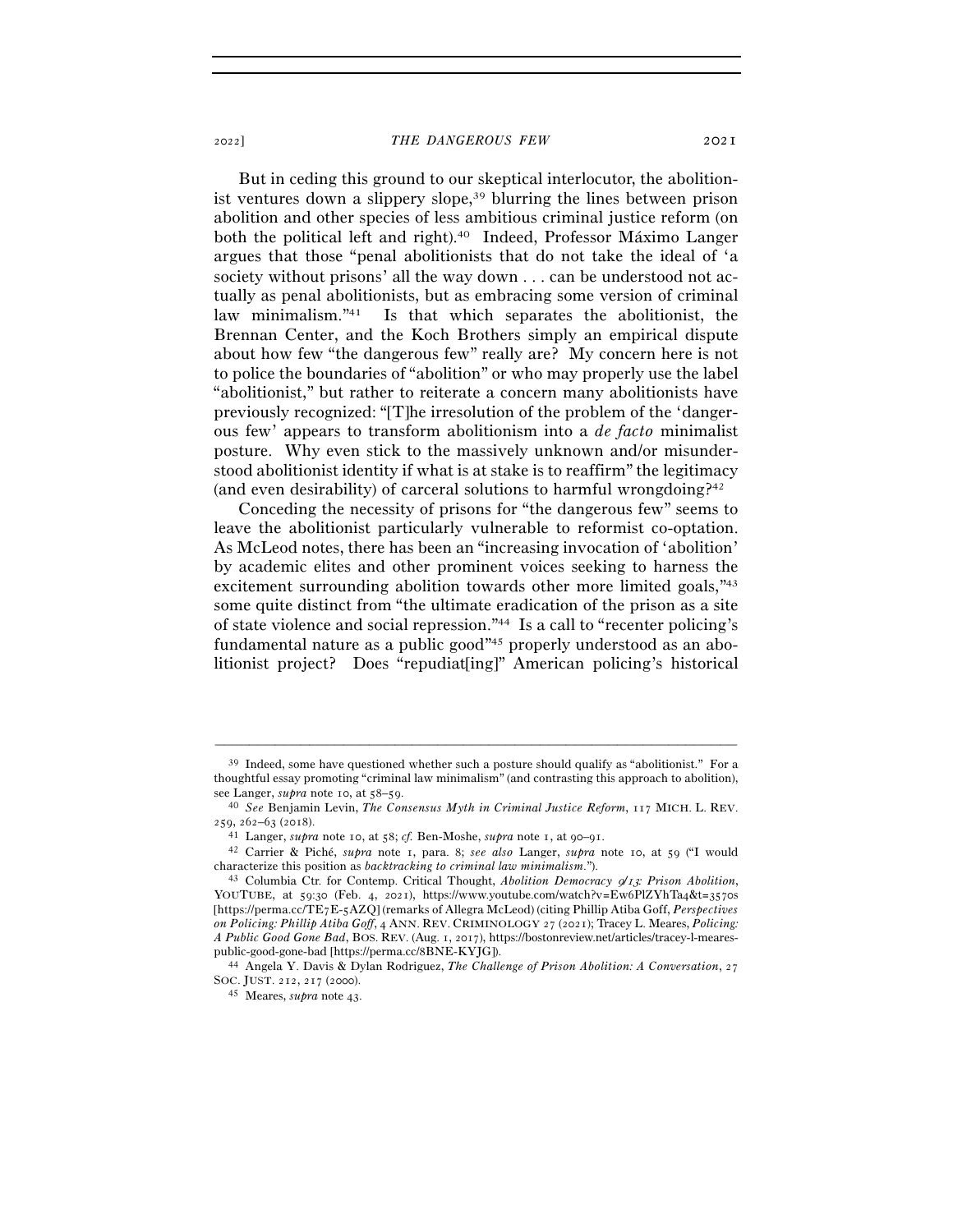roots in anti-Blackness, and "empower[ing] those tasked with maintaining public safety with a different [mission]," suffice?46 Abolitionists can, and do, take issue with these articulations of the abolitionist project, $47$ but the critical point is this: both of these vaguer, modest reframings are consistent with a world in which we retain a prison system resembling the status quo, albeit much smaller (perhaps recast in "public good" terms) and reserved for "the dangerous few."

The concern here goes beyond handwringing over ideological purity; the consensus that formed in the United States in the 1970s around incapacitating "the dangerous few" should serve as a cautionary tale for those interested in the issue today. As Professors Franklin Zimring and Gordon Hawkins demonstrate, our reliance on incapacitation as the principal justification for criminal punishment is of surprisingly "recent vintage."48 This dominance, Zimring and Hawkins argue, arose largely by default: by the mid-1970s, both the left and right were "united in hostility" to the rehabilitative ideal<sup>49</sup> (while separate scholarly and popular attacks undermined public faith in imprisonment's role in deterrence and retribution).50 Indeed, when "rehabilitation" was excised from the California Penal Code in 1976, the development was endorsed "by a coalition that included police chiefs, district attorneys, Quakers, the American Civil Liberties Union, and the Prisoners Union."51 Most notable for our purposes, however, is the ascendance during this period among liberal reformers (perhaps best represented by the National Council on Crime and Delinquency) of the belief that prisons should "be reserved for a select group of especially dangerous repeat offenders in regard to whom social defense required an incapacitation strategy."52 In this belief, liberals found common ground with law-and-order conservatives who similarly touted the social benefits of cleansing the streets of

<sup>46</sup> Goff, *supra* note 43, at 28 ("One meaning of police abolition, then, is simply a call to abolish this mission and empower those tasked with maintaining public safety with a different one. Although the word abolition may seem frightening to some, the notion of interrupting the historical

<sup>&</sup>lt;sup>47</sup> See, e.g., Derecka Purnell, *What Does Police Abolition Mean?*, BOS. REV. (Aug. 23, 2017), https://bostonreview.net/articles/derecka-purnell-how-will-we-be-safe-police [https://perma.cc/TS86- AKDV] (arguing "Meares's post-abolition transformational call is at best unclear and, at worst, a liberal version of broken windows policing"); Columbia Ctr. for Contemp. Critical Thought, *supra*

note 43, at 47:55–50:30, 59:30–1:00:35 (critiquing Meares and Goff).<br>
<sup>48</sup> FRANKLIN E. ZIMRING & GORDON HAWKINS, INCAPACITATION 3 (1995).<br>
<sup>49</sup> *Id.* at 9.<br>
<sup>50</sup> *See* FRANCIS A. ALLEN, THE DECLINE OF THE REHABILITATIVE I *Should Not Be Imprisoned*, 4 CRIME & DELINQUENCY 449 (1973)); *see also* ARYEH NEIER, CRIME AND PUNISHMENT 140–43 (1976).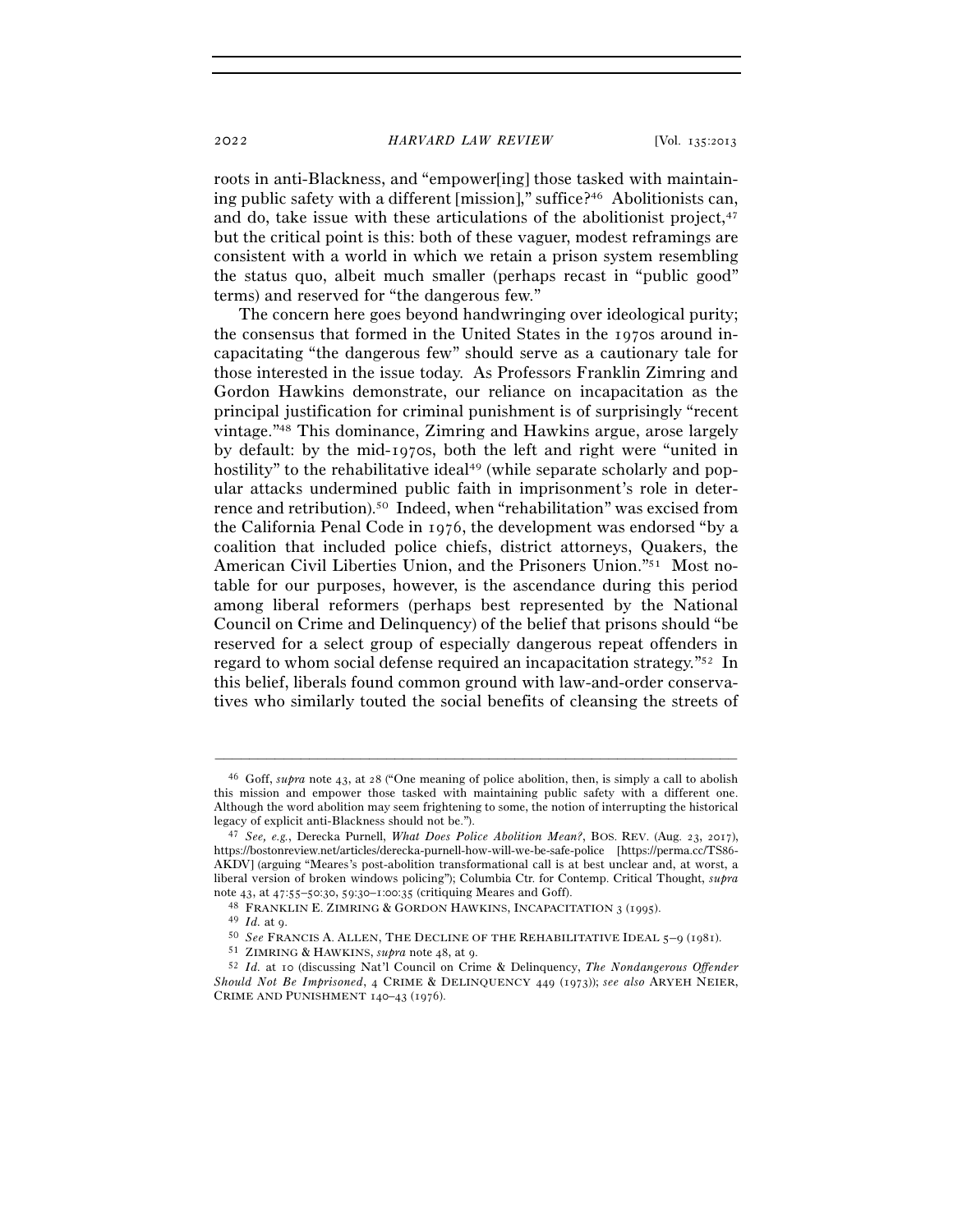society's criminal element (albeit in a more sweeping "general incapacitation" sort of way).53 The two ideological camps had starkly different views about the ideal scope of imprisonment, of course, but the rest (as they say) is history:

[B]ecause participants on both sides of the ideological debate on crime control accepted some form of incapacitation as a residual rationale for imprisonment, it was unlikely that either ideological camp would place a high priority on careful scrutiny of either the ethical requirements or the empirical aspects of incapacitative imprisonment. . . . [In a public mood dominated by fear and punitiveness in the 1980s], the expansionist notion of general incapacitation was an easy winner. . . . Once the legitimacy of incarcerating offenders for incapacitative reasons was accepted, public sentiment tended to favor strongly the expansionist version of that strategy. . . . Having at least in some instances accepted the legitimacy of incapacitation as a basis for imprisonment policy, the liberal prison reductionists could provide no convincing limiting principle to serve as a barrier to expansionist domination.54

The demonstrated pitfalls of too readily agreeing upon the necessity of incapacitating "the dangerous few" — and the limitations of many mainstream reformers' focus on "nonviolent, nonserious, . . . nonsexual" offenders55 — should inform contemporary debates.56

# *B. Answer #*2*: "No, Because 'the Dangerous Few' Are Products of Social Pathologies, Of Which the Prison Is Both Symptom and Cause; Prison Abolition Insists We Confront the Root Causes of Criminality."*

A different response that prison abolitionists sometimes offer — one that emphatically rejects the inevitability of prison-like institutions to incapacitate "the dangerous few" — insists on interrogating why it is that society produces such individuals in the first instance.57 On this view, abolishing prisons is a necessary, though not sufficient, condition for eliminating the sorts of *social* pathologies (for example, capitalism, patriarchy, white supremacy) that generate the *individual* pathologies characterizing "the dangerous few." The abolitionist's critique here is

<sup>53</sup> *See, e.g.*, ZIMRING & HAWKINS, *supra* note 48, at 10–<sup>11</sup>. 54 *Id.* at 11–<sup>12</sup>. 55 GOTTSCHALK, *supra* note 11, at 165; *see id.* at 165–95; DANIELLE SERED, UNTIL WE RECKON: VIOLENCE, MASS INCARCERATION, AND A ROAD TO REPAIR 11 (2019).<br><sup>56</sup> And, indeed, it is precisely for this reason that some abolitionists insist that "those advocating

for community inclusion . . . begin with the most 'severe' cases when calling for and implementing the move out of institutions." BEN-MOSHE, DECARCERATING DISABILITY, *supra* note 27, at 124; *see id.* at 125 (citing work of Professor Jerome Miller in closing Massachusetts juvenile institutions in the 1970s and Fay Honey Knopp's prioritization of working with sexually violent offenders). For more, see generally JEROME G. MILLER, LAST ONE OVER THE WALL: THE MASSACHUSETTS EXPERIMENT IN CLOSING REFORM SCHOOLS (1991), and KNOPP ET AL., *supra* note <sup>31</sup>. 57 *See* McLeod, *supra* note 12, at 1618–20; Kelly Hayes & Mariame Kaba, *The Sentencing of* 

*Larry Nassar Was Not "Transformative Justice." Here's Why.*, THE APPEAL (Feb. 5, 2018), https://theappeal.org/the-sentencing-of-larry-nassar-was-not-transformative-justice-here-s-whya2ea323a6645 [https://perma.cc/BB88-KBGX].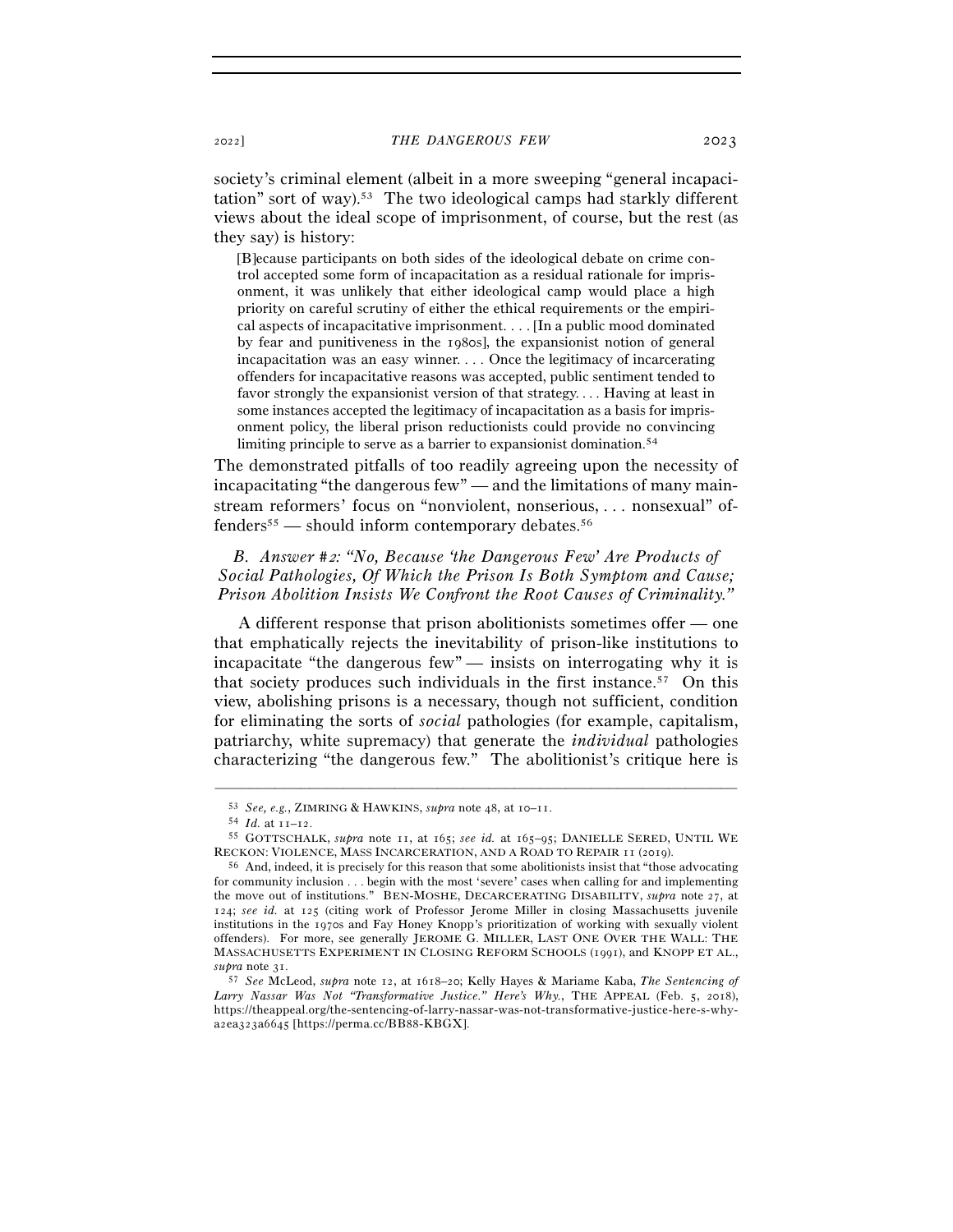twofold: prisons are themselves criminogenic, but also, prisons are criminogenic because they distill and reproduce deeper social inequalities that currently necessitate their existence. Thus, "the dangerous few" are not some immutable historical inevitability, but rather the predictable byproduct of a diseased society; if the broader abolitionist project prevails, there will be no need to incapacitate "the dangerous few" because they will (gradually, over time) cease to exist. Or, as Emma Goldman, both a frequent prisoner and a prison abolitionist, lyrically put it:

Poor human nature, what horrible crimes have been committed in thy name! Every fool, from king to policeman, from the flatheaded parson to the visionless dabbler in science, presumes to speak authoritatively of human nature. The greater the mental charlatan, the more definite his insistence on the wickedness and weaknesses of human nature. Yet, how can any one speak of it today, with every soul in a prison, with every heart fettered, wounded, and maimed? . . . With human nature caged in a narrow space, whipped daily into submission, how can we speak of its potentialities?<sup>58</sup>

Contemporary abolitionists sometimes sound a similar note, recognizing (perhaps embracing) the utopian and speculative nature of the undertaking. Such abolitionists insist they seek "[n]ot so much the abolition of prisons but the abolition of a society that could have prisons."59 And if it's difficult to imagine what such a world might look like, that's precisely the point.<sup>60</sup>

–––––––––––––––––––––––––––––––––––––––––––––––––––––––––––––

 Of course, abolitionists are not the first radicals to resist the demand for detailed blueprints ahead of time. *See* SHULAMITH FIRESTONE, THE DIALECTIC OF SEX: THE CASE FOR FEMINIST REVOLUTION 226 (1970) ("The classic trap for any revolutionary is always, 'What's your alternative?' But even if you could provide the interrogator with a blueprint, this does not mean he would use it: in most cases he is not sincere in wanting to know. In fact this is a common offensive, a technique to deflect revolutionary anger and turn it against itself. Moreover, the oppressed have no job to convince all people. All *they* need to know is that the present system is destroying them."); *cf.* THOMAS MATHIESEN, THE POLITICS OF ABOLITION  $I1-28$  (1974) (introducing the concept of "the unfinished").

<sup>58</sup> EMMA GOLDMAN, *Anarchism: What It Really Stands For*, *in* ANARCHISM AND OTHER ESSAYS 53, 67–68 (3d rev. ed. 1917); *see also* EMMA GOLDMAN, *Prisons: A Social Crime and Failure*, *in* ANARCHISM AND OTHER ESSAYS, *supra*, at <sup>115</sup>. 59 STEFANO HARNEY & FRED MOTEN, THE UNDERCOMMONS: FUGITIVE PLANNING &

BLACK STUDY <sup>42</sup> (<sup>2013</sup>). 60 *See, e.g.*, JACKIE WANG, CARCERAL CAPITALISM <sup>297</sup>–98 (2018) ("[I]t is easier to imagine the

end of the world than it is to imagine a world without prisons. . . . But what if — instead of reacting to these charges [of unrealistic, utopian, impractical thinking] with counterarguments that persuasively demonstrate that the abolitionist position is the only sensible position — we instead strategically use these charges themselves as a point of departure to show how the prison itself is a problem for thought that can only be unthought using *a mode of thinking that does not capitulate to the realism of the Present?*"); BEN-MOSHE, DECARCERATING DISABILITY, *supra* note 27, at 111 ("[Critics contend that prison abolition] is based on a utopian vision of the world and of human nature; and that it is unrealistic to espouse this worldview in the world we currently occupy. I hope to demonstrate how all these critiques of abolitionary movements, who work toward a noncarceral society, can be conceptualized as strengths . . . ."); ABOLISHING CARCERAL SOCIETY, *supra* note 14, at 4 ("Abolitionist politics is not about what is possible, but about making the impossible a reality.").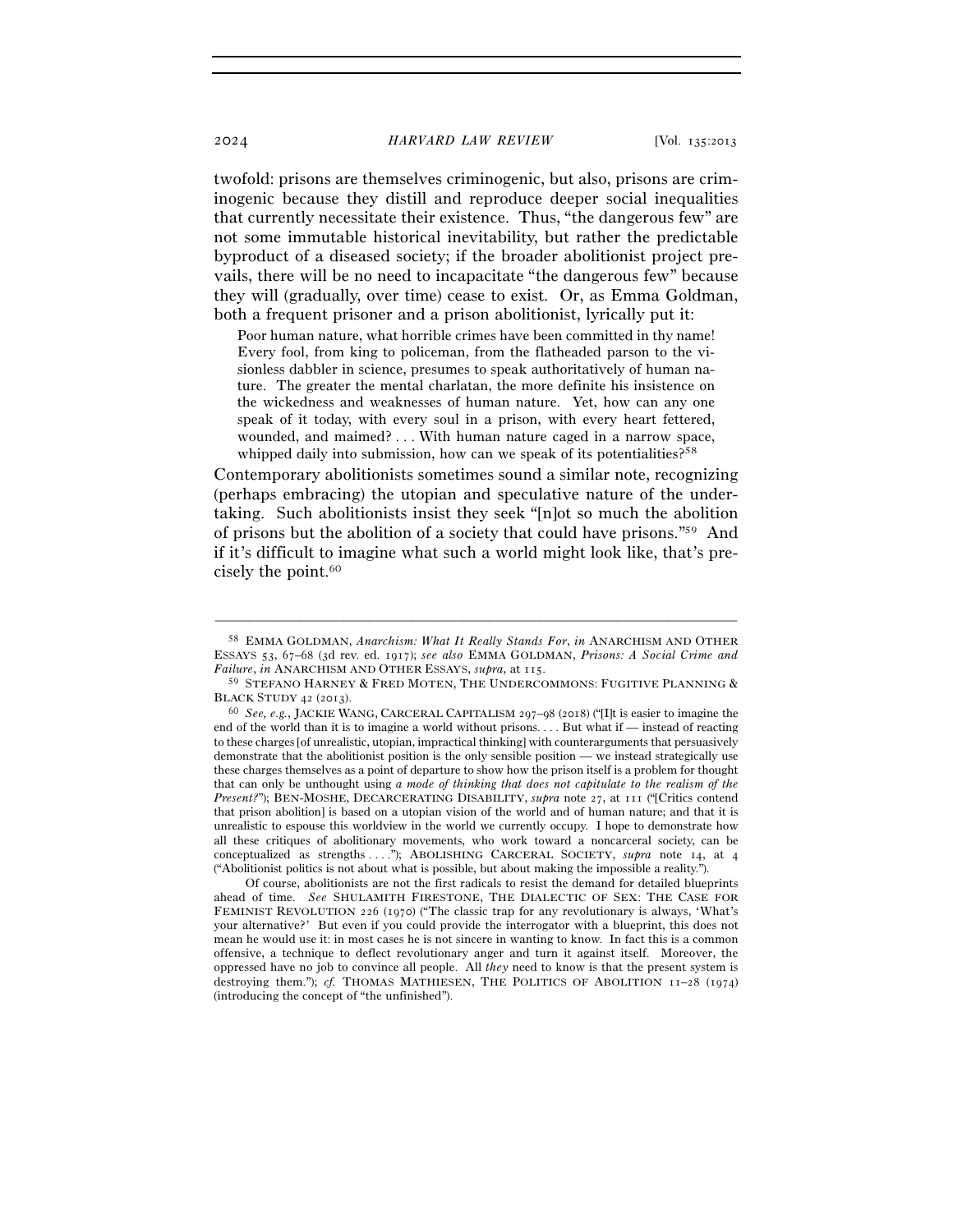Such rhetoric might seem off-putting to the uninitiated, but it wasn't too long ago that the relationship between social deprivation, criminality, and punishment occupied a more prominent place in criminal law debates. Consider Professor Jeffrie G. Murphy's work probing the validity of retributivism if the majority of wrongdoing in the United States was simply an inevitable byproduct of bourgeois society, stemming from "(1) need and deprivation on the part of disadvantaged members of society, and (2) motives of greed and selfishness that are generated and reinforced in competitive capitalist societies" (that is, alienation that precludes the "development of genuine communities to replace mere social aggregates").61 Or Judge Bazelon's insistence that the "sense of excitement or accomplishment, . . . frustration, desperation, and rage" that fuels the violent criminal stems from "dehumanizing social conditions," which the criminal law has a moral obligation to center and address.<sup>62</sup> (Or the biting critiques in law reviews of such "welfare criminology" and its naïve assumptions about the causes of crime.63) The legal conversation has moved elsewhere, with criminal law scholars no longer bother-

ing themselves with questions about the origins of "dangerous" behavior.64 And so today's first-year law students are trained to consider "*why* punishment is justified" for individual offenders and are equipped with a "vocabulary to dignify any prior pro-punishment intuitions they may hold,"65 but rarely are they asked to consider the relationship between punishment and social solidarity (or to think about crime in anything other than a hyperindividualistic and episodic way).66 Perhaps the abolitionist's insistence that we consider the social origins of "the dangerous few," as well as her claim that "the dangerous few" need not always exist, is an overdue corrective to this trend.

<sup>–––––––––––––––––––––––––––––––––––––––––––––––––––––––––––––</sup> <sup>61</sup> Jeffrie G. Murphy, *Marxism and Retribution*, 2 PHIL. & PUB. AFFS. 217, 234 (1973) (discussing WILLEM BONGER, CRIMINALITY AND ECONOMIC CONDITIONS (<sup>1916</sup>)). 62 David L. Bazelon, *The Morality of the Criminal Law*, 49 S. CAL. L. REV. 385, 402 (1976); *see* 

*also* Richard Delgado, *"Rotten Social Background": Should the Criminal Law Recognize a Defense* 

*of Severe Environmental Deprivation?*, <sup>3</sup> MINN. J.L. & INEQ. <sup>9</sup>, 21–23 (<sup>1985</sup>). 63 Stephen J. Morse, *The Twilight of Welfare Criminology: A Final Word*, 49 S. CAL. L. REV. <sup>1275</sup>, 1275 (<sup>1976</sup>). 64 Perhaps because of the (spectacular) failure of such debates to gain any real traction in the

courts. *See* Andrew E. Taslitz, *The Rule of Criminal Law: Why Courts and Legislatures Ignore Richard Delgado's Rotten Social Background*, 2 ALA. C.R. & C.L. L. REV. 79, 100–07 (2011).<br><sup>65</sup> Ristroph, *supra* note 11, at 1660–61.<br><sup>66</sup> See id. at 1632 (discussing James Comev's insulted reaction to the term "mass inc

and his emphasis that each defendant was treated as an individual, "charged individually, represented individually by counsel, convicted by a court individually, sentenced individually, reviewed on appeal individually, and incarcerated. That added up to a lot of people in jail, but there was nothing 'mass' about it" (quoting JAMES COMEY, A HIGHER LOYALTY: TRUTH, LIES, AND LEADERSHIP 150 (2018))); *see also* Joshua Kleinfeld, *Reconstructivism: The Place of Criminal Law in Ethical Life*, 129 HARV. L. REV. 1485, 1500 (2016).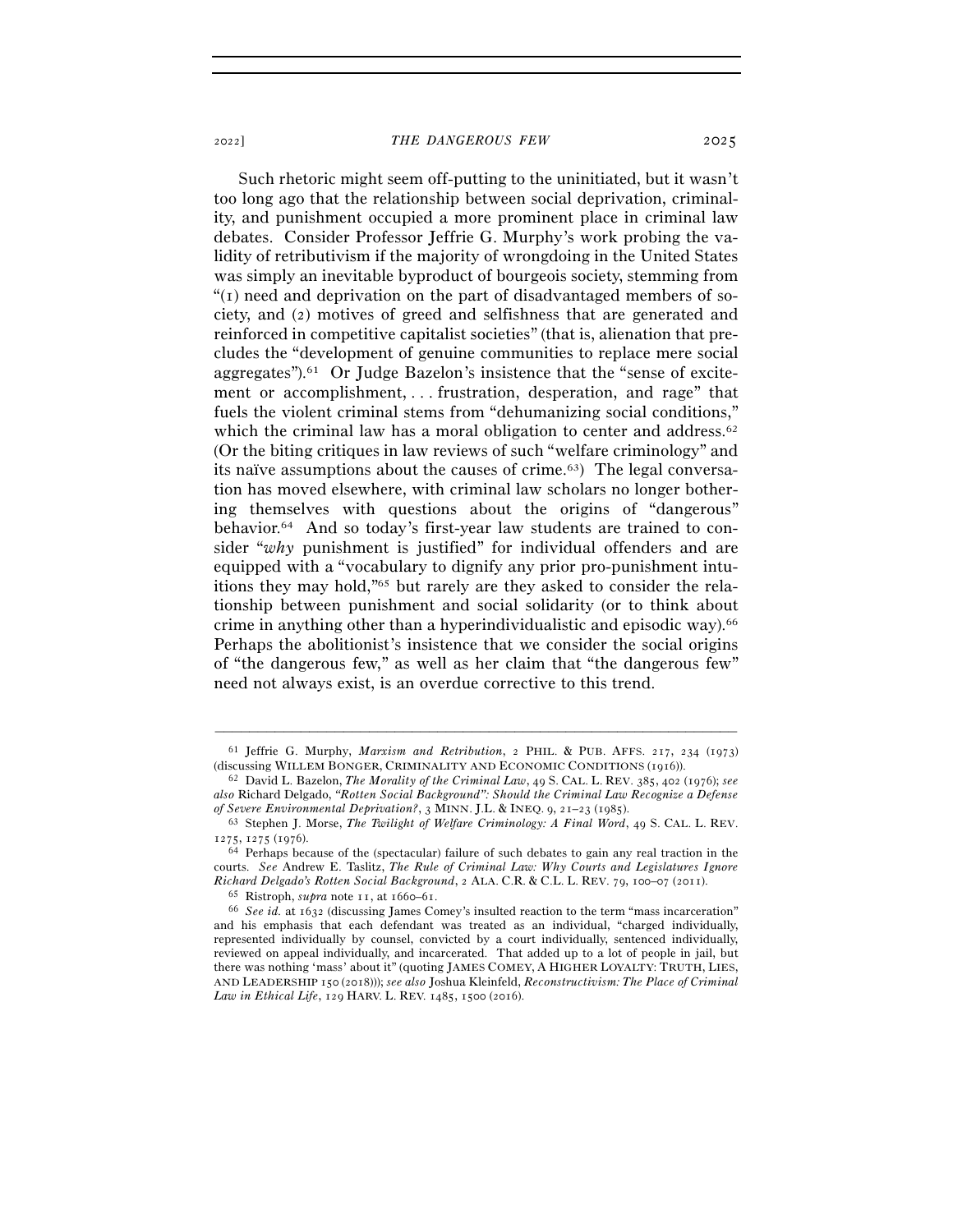But for all the advantages of this answer, it too is unsatisfying in several basic ways. First, even if prison abolition succeeds in decimating the ranks of "the dangerous few" — a laudable and worthwhile achievement — the existence of just a residual fraction of this class still poses the same theoretical problem. Even if Answer #2 is ninety-eight percent "right," the stubborn persistence of just a few of "the dangerous few" would still present the same dilemma for the abolitionist to confront. It would be a smaller problem, to be sure, but (eventually) a problem nonetheless. And, of course, it may take us several generations to find out. Second, politicians (of all stripes and ideologies) have long promised that criminality would vanish under alternative social or economic arrangements; the twentieth century witnessed "wars on crime" on both sides of the Iron Curtain, either implicitly or explicitly promising to neutralize their societies' "dangerous few."67 To date, proof of concept is lacking.68 Finally, as a matter of rhetorical strategy, this answer seems to require a leap of faith (that is, acceptance of an eventual evaporation of "the dangerous few") that the skeptical interlocutor is already predisposed to reject. Those most concerned with the question of "the dangerous few" seem the least likely to accept the abolitionist's assurances that "the dangerous few" will wither away under a postrevolutionary social arrangement.

# *C. Answer #*3*: "Maybe, But the Question Misapprehends What Prison Abolition Is and What Prison Abolitionists Do; It's a Red Herring that We Can Address Later."*

A final dominant approach — which seems ascendant, at least in abolitionist discourse in the United States — is to parry the question altogether, on the grounds that it assumes and tends to reinforce a distorted understanding of abolitionism. Though sometimes coupled with

<sup>67</sup> *See, e.g.*, ELIZABETH HINTON, FROM THE WAR ON POVERTY TO THE WAR ON CRIME: THE MAKING OF MASS INCARCERATION IN AMERICA (2016); Rhiannon Lee Dowling, Brezhnev's War on Crime: The Criminal in Soviet Society, 1963–1984 (2017) (Ph.D. dissertation, University of California, Berkeley) (discussing the Soviet Union's gradual acceptance of the persistence of criminality), https://digitalassets.lib.berkeley.edu/etd/ucb/text/Dowling\_berkeley\_0028E\_17090.pdf [https://perma.cc/2F22-SF<sup>9</sup>K]. 68 *Cf.* NATHANIEL HAWTHORNE, THE SCARLET LETTER 39 (Brian Harding & Cindy

Weinstein eds., Oxford Univ. Press 2007) (1850) ("The founders of a new colony, whatever Utopia of human virtue and happiness they might originally project, have invariably recognized it among their earliest practical necessities to allot a portion of the virgin soil as a cemetery, and another portion as the site of a prison."). *But see* David J. Rothman, *Perfecting the Prison: United States,* 1789–1865, *in* THE OXFORD HISTORY OF THE PRISON: THE PRACTICE OF PUNISHMENT IN WESTERN SOCIETY 111, 112 (Norval Morris & David J. Rothman eds., 1995) ("The most popular sanctions [in seventeenth- and eighteenth-century colonial towns] included fines, whippings, mechanisms of shame (the stock and public cage), banishment, and of course, the gallows. What was not on the list was imprisonment."). I am indebted to Professor Anne Coughlin for the Hawthorne quote.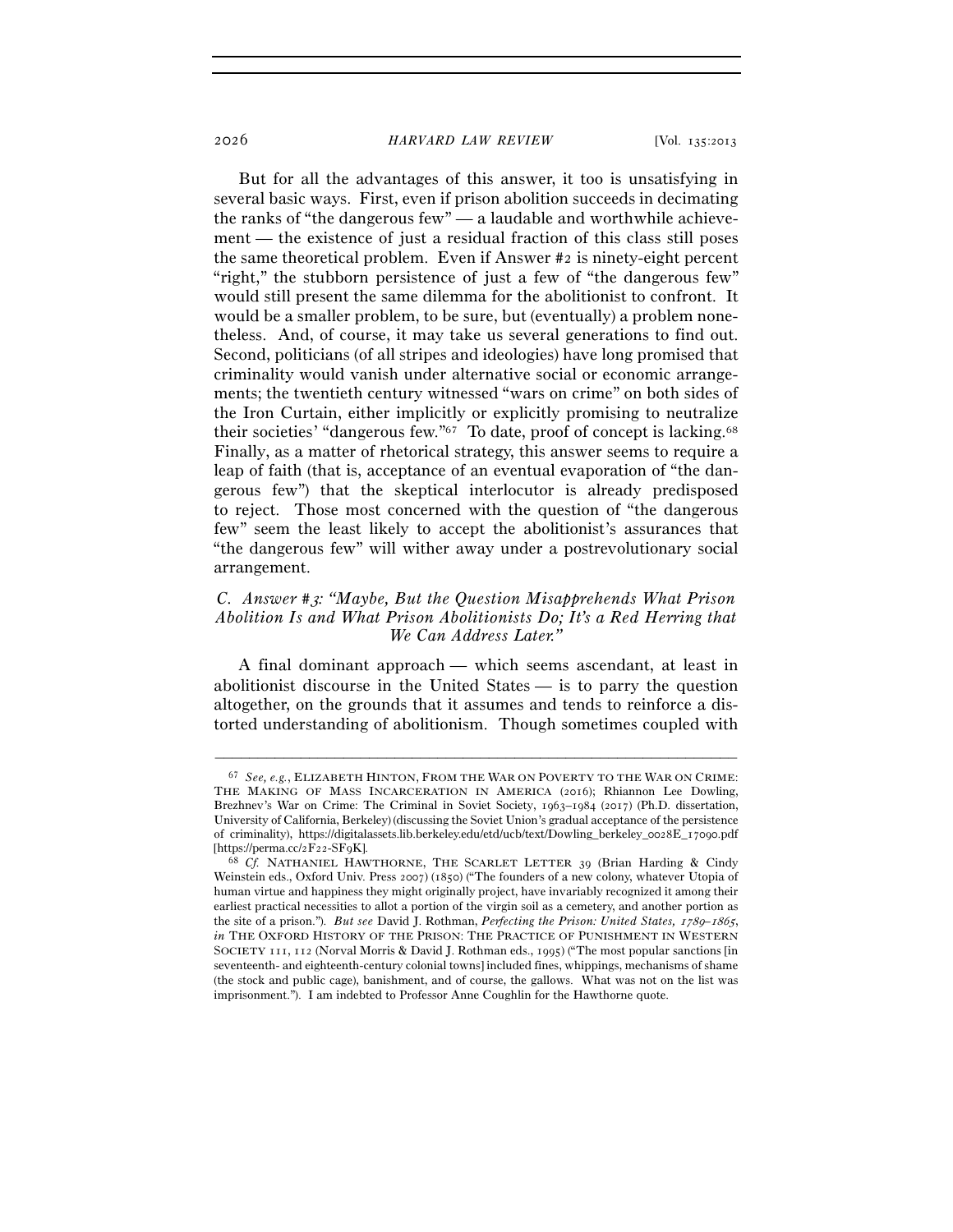the previous responses, Answer #3 neither concedes nor rejects the inevitability of prison-like institutions to incapacitate "the dangerous few" of tomorrow; it insists, instead, that an incessant focus on the incapacitation of this group fundamentally misses the central thrust of abolitionist theory and praxis.

The problem with the question of "the dangerous few," on this account, is that it mistakes prison abolition for an exclusively *negative*  project (that is, the closing of prisons), when in fact it is a "framework [that] entails . . . developing and implementing other *positive* substitutive social projects, institutions, and conceptions of regulating our collective social lives and redressing shared problems."69 The effort to dismantle the prison-industrial complex is "not merely a practice of negation — a collective attempt to eliminate institutionalized dominance over targeted peoples and populations — but also a radically imaginative, generative, and socially productive communal (and communitybuilding) practice."70 Abolitionists insist that it is "not just deconstructive and critical; it is reconstructive and visionary, pushing for a radical reimagination of the state and the law that serves it."71 The *real* work of abolition is done "away from prisons — in shelters, health clinics, schools, and in battles over government budget allocations."72 Thus, as Angela Davis writes, while "decarceration [is] our overarching strategy," the abolitionist program "envision[s] a continuum of alternatives to imprisonment — demilitarization of schools, revitalization of education at all levels, a health system that provides free physical and mental care to all, and a justice system based on reparation and reconciliation rather than retribution and vengeance."73 By foregrounding "the dangerous few," the skeptic steers the conversation toward the least interesting (and arguably least important) part of the abolitionist program.74

<sup>–––––––––––––––––––––––––––––––––––––––––––––––––––––––––––––</sup> <sup>69</sup> McLeod, *supra* note 7, at 1163 (emphasis added) (discussing Critical Resistance and the Prison Moratorium Project). 70 Rodríguez, *supra* note 12, at 1576; *see id.* at 1577 ("Consider abolition as both a long

accumulation and future planning of acts, performed by and in the name of peoples and communities relentlessly laboring for their own physiological and cultural integrity as such."

<sup>(</sup>emphasis omitted)). 71 Akbar, *Radical Imagination*, *supra* note 11, at <sup>479</sup>. 72 Alexander Lee, *Prickly Coalitions: Moving Prison Abolitionism Forward*, *in* CR<sup>10</sup> PUBL'NS COLLECTIVE, ABOLITION NOW! TEN YEARS OF STRATEGY AND STRUGGLE AGAINST THE

<sup>&</sup>lt;sup>73</sup> DAVIS, ARE PRISONS OBSOLETE?, *supra* note 32, at 107.<br><sup>74</sup> *See, e.g.*, Kushner, *supra* note 15 ("'I get where you're coming from,' [Gilmore] said. 'But how about this: Instead of asking whether anyone should be locked up or go free, why don't we think about why we solve problems by repeating the kind of behavior that brought us the problem in the first place?' She was asking [a group of children] to consider why, as a society, we would choose to model cruelty and vengeance.").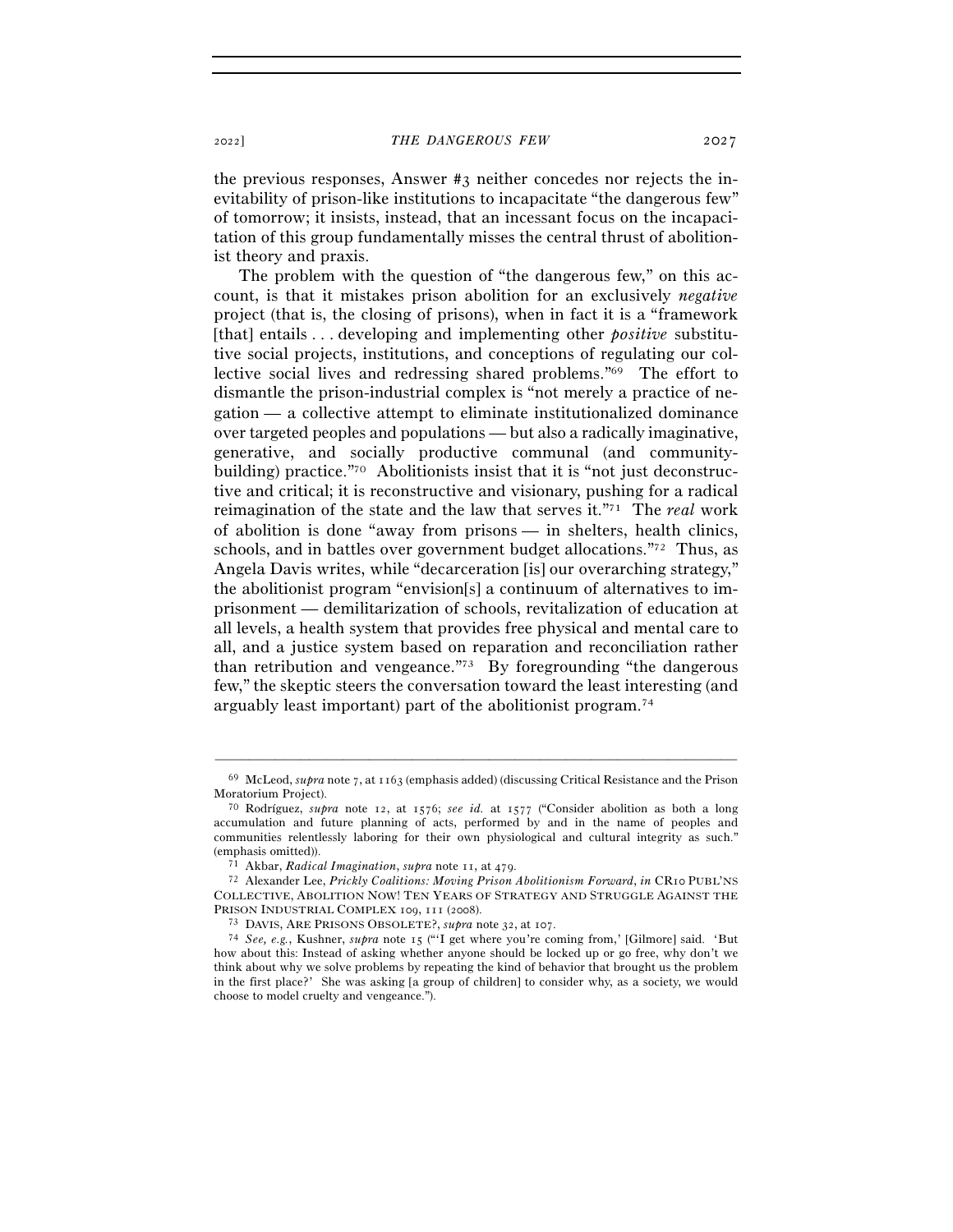In a similar vein, some abolitionists answer that the question mistakes prison abolition for a fully realized political program, whereas it is more fruitfully considered an "ethical framework"75 or "(dis)epistemology."76 McLeod has proposed that this "abolitionist ethic" contrasts with a more moderate reformist orientation insofar as it: (1) "identifies more completely the dehumanization, violence, and racial degradation of incarceration  $\dots$  in the basic structure  $\dots$  of penal practices"; (2) "is oriented toward displacing criminal law as a primary regulatory framework and replacing it with other social regulatory forms"; $77$  (3) "captures the intensity that ought to be directed to transforming the regulation of myriad social problems through punitive policing and incarceration";78 (4) insists that "conflict, shame, discomfort, and ambivalence" attach to carrying out criminal punishment, in part "to make available broader imaginative horizons within which we are able to govern ourselves";<sup>79</sup> and  $(5)$ "opens the space for a transformational politics involving different individual actors, groups, and communities to address the problems that haunt criminal law administration," rather than "correctional experts."80 Professor Dylan Rodríguez has similarly described abolition as "a practice, an analytical method, a present-tense visioning, an infrastructure in the making  $\dots$ ."<sup>81</sup> Similar formulations abound.<sup>82</sup> Again, the final resolution of the question of "the dangerous few" is largely beside the point (or, at least, is beside the point for the foreseeable future).

A final version of this answer is that focusing on "the dangerous few" diverts attention from "actually existing abolitionism" (that is, the anticarceral work that individuals and groups that identify as prison abolitionists are currently doing).83 Much of recent abolitionist scholarship is devoted to documenting and analyzing such efforts (a move that itself reflects an abolitionist vision of justice "grounded in experience rather

<sup>&</sup>lt;sup>75</sup> McLeod, *supra* note 7, at 1185.<br>
<sup>76</sup> BEN-MOSHE, DECARCERATING DISABILITY, *supra* note 27, at 112.<br>
<sup>77</sup> McLeod, *supra* note 7, at 1207.<br>
<sup>78</sup> Id. at 1210.<br>
<sup>80</sup> Id. at 1217.<br>
<sup>81</sup> Rodríguez, *supra* note 12, at 1 AFTERLIVES 61 (2013) ("This is what abolition looks like: . . . the creation of new ways of thinking, seeing, feeling, speaking, and experiencing a world . . . ."); Akbar, *Radical Imagination*, *supra* note 11, at 460–73; Kushner, *supra* note 15 ("What I love about abolition . . . and now use in my own thinking — and when I identify myself as an abolitionist, this is what I have in mind — is the idea that you imagine a world without prisons, and then you work to try to build that world." (quoting Professor James Forman Jr.)). 83 *See* Dan Berger et al., *What Abolitionists Do*, JACOBIN (Aug. 24, 2017), https://

www.jacobinmag.com/2017/08/prison-abolition-reform-mass-incarceration [https://perma.cc/8GGX-YNQV].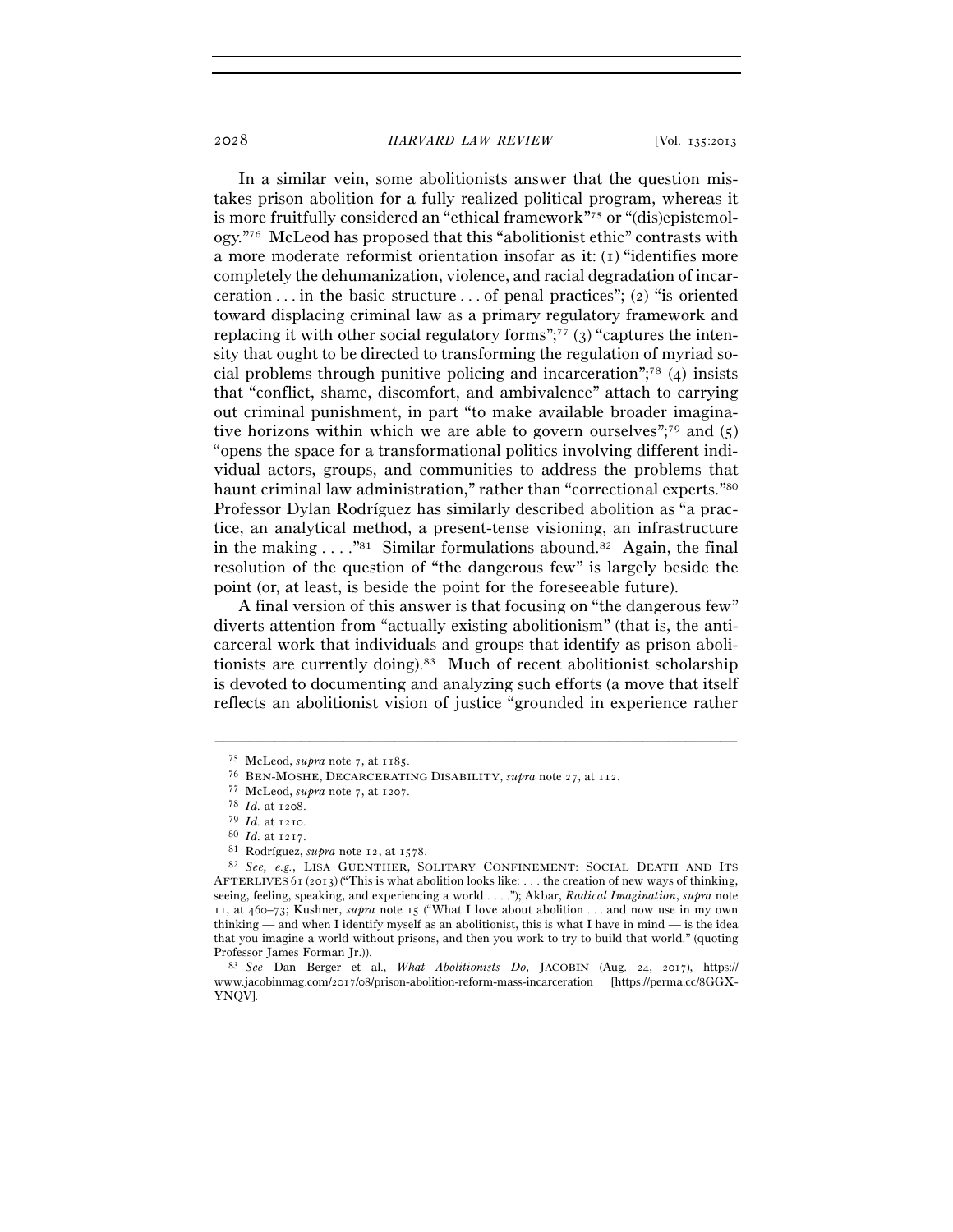than proceeding primarily from idealized and abstract premises").84 It is in this spirit that McLeod chronicles the work of the #LetUsBreathe Collective85 and that Professors Amna Akbar, Sameer Ashar, and Jocelyn Simonson attend to "actually existing modes of resistance" being articulated by social movements and organizations like Black & Pink, #Not1More, and local groups comprising the Movement for Black Lives.86 Abolition, such scholarship (either implicitly or explicitly) argues, is thus less "a theoretical or analytical discourse about revolutionary strategy" and more "an ethical discourse about revolutionary practice."87 And accordingly, formulating a correct "abolitionist stance" on the eventual dilemma posed by "the dangerous few" is simply secondary to more pressing organizational questions (like how to secure incremental victories on the path to abolition that do not inadvertently bolster, launder, or reinforce carceral institutions).88

But such deflection on the question of "the dangerous few" has drawbacks: foremost, it can be understood as downplaying or dismissing the safety of those most at risk of harm from interpersonal violence (and the gravity of such harm itself). Consider the *Statement on Gender Violence and the Prison Industrial Complex*, authored in 2001 by Critical Resistance and INCITE! Women of Color Against Violence, and endorsed by a broad range of abolitionist organizations.<sup>89</sup> Prompted by a then-recent article that largely evaded a direct response to the problem (Jim Thomas and Sharon Boehlefeld's *Rethinking Abolitionism: What* 

–––––––––––––––––––––––––––––––––––––––––––––––––––––––––––––

(offering admittedly caricatured descriptions of Marxism and Anarchism, respectively). 88 *See, e.g.*, Akbar, *Democratic Political Economy*, *supra* note 11, at 98–106 (discussing "nonreformist reforms"); Akbar, *Radical Imagination*, *supra* note 11, at 408; Mariame Kaba, Op-Ed, *Police "Reforms" You Should Always Oppose*, TRUTHOUT (Dec. 7, 2014), https://truthout.org/ articles/police-reforms-you-should-always-oppose [https://perma.cc/QU6Z-NERL], *reprinted in* MARIAME KABA, WE DO THIS 'TIL WE FREE US 70 (Tamara K. Nopper ed., 2021); *Reformist Reforms vs. Abolitionist Steps in Policing*, CRITICAL RESISTANCE (May 14 2020), https:// criticalresistance.org/resources/reformist-reforms-vs-abolitionist-steps-in-policing [https://perma.cc/ 8JPG-NNED].

89 *Gender Violence and the Prison-Industrial Complex: Statement by Critical Resistance and INCITE! Women of Color Against Violence*, *in* COLOR OF VIOLENCE: THE INCITE! ANTHOLOGY 223 (2016); *see* INCITE! Women of Color Against Violence & Critical Resistance, *The Critical Resistance INCITE! Statement on Gender Violence and the Prison Industrial Complex*, *in* ABOLITION NOW!, *supra* note 72, at 15, 15–17 (discussing genesis of the statement).

<sup>84</sup> McLeod, *supra* note 12, at <sup>1617</sup>. 85 *See id.* at 1613–<sup>14</sup>. 86 Akbar et al., *Movement Law*, *supra* note 11, at 848; *see id.* at 824 & n.4, 851 n.113, 866; *see also* Amna Akbar, *The Movement for Black Lives Offers an Abolitionist Approach to Police Reform*, LAW & POL. ECON. PROJECT (Jan. 23, 2018), https://lpeproject.org/blog/the-movement-for-black-

lives-offers-an-abolitionist-approach-to-police-reform [https://perma.cc/XL8M-95CZ].<br><sup>87</sup> *Cf.* DAVID GRAEBER, FRAGMENTS OF AN ANARCHIST ANTHROPOLOGY 6 (2004) (offering admittedly caricatured descriptions of Marxism and An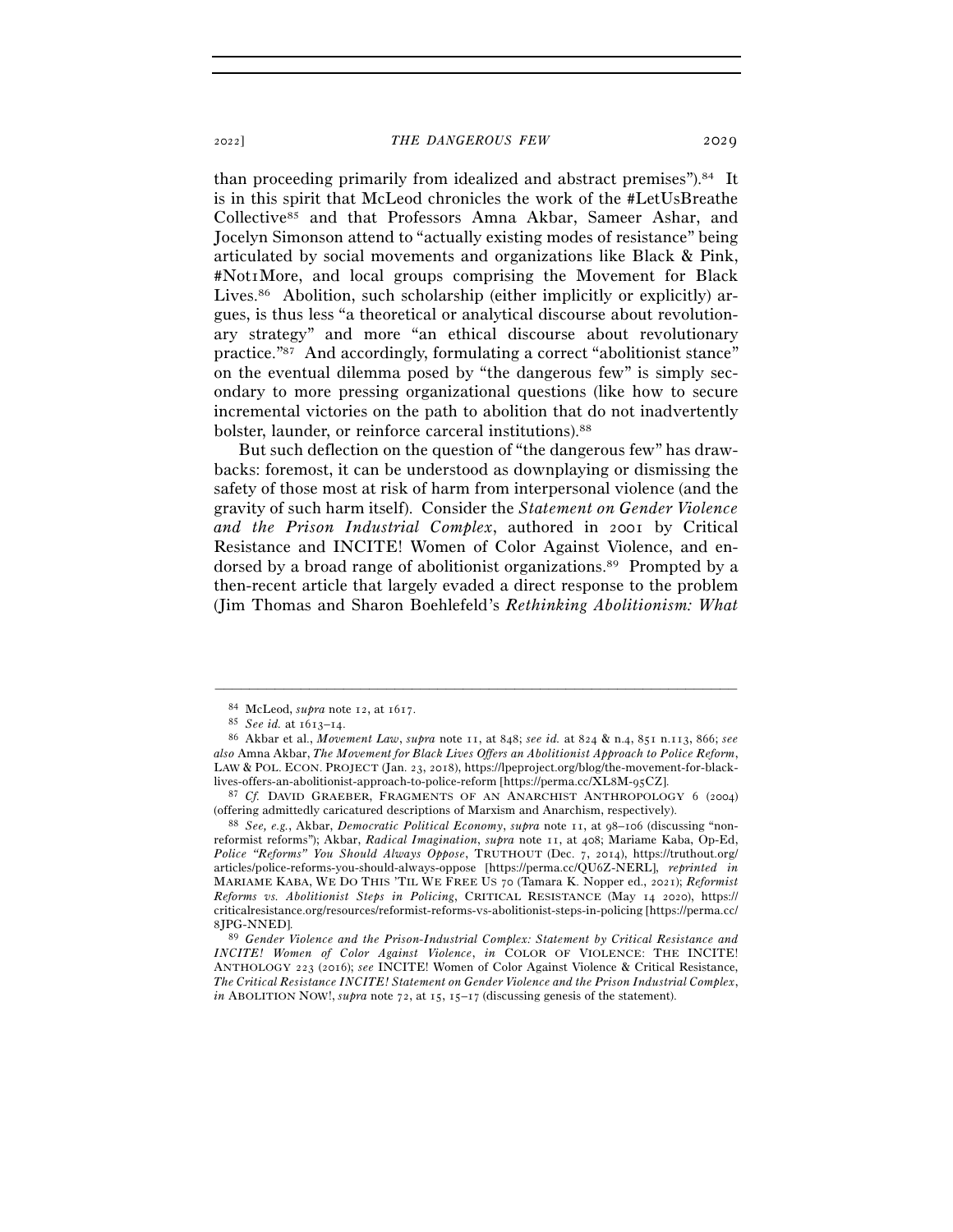*Do We Do With Henry?*90), the statement challenged abolitionists to center "the needs of survivors of domestic violence and sexual violence,"91 including the need "to ensure safety in the community"92 in the absence of carceral solutions:

While prison abolitionists have correctly pointed out that rapists and serial murderers comprise a small number of the prison population, we have not answered the question of how these cases should be addressed. The inability to answer the question is interpreted by many antiviolence activists as a lack of concern for the safety of women.<sup>93</sup>

Poet, lawyer, and activist Reginald Dwayne Betts voiced similar concerns two decades later:

We need to figure out how to have the abolition conversation in a way that is not downplaying the actual harm of selling crack in 1988, of stealing a car, of raping a woman, of murdering anyone . . . domestic violence ringing out like a goddamn anthem. And I just want a talk of abolition that is as muddy as those facts.94

To be clear, I do not mean to suggest that proponents of Answer #3 generally *are* indifferent to the safety of those individuals most vulnerable to harm at the hands of "the dangerous few." To the contrary, much of today's abolitionist activism was nurtured by a Black feminist tradition that surfaced and centered "the interconnections between interpersonal violence against women and the racial and gender violence of policing and imprisonment."95 But the insistence that the abolitionist need not directly answer the question of "the dangerous few," the strategic evasion underlying Answer #3, can be deeply unsatisfying, particularly when the uneven distribution of risk posed by radical

<sup>90</sup> Jim Thomas & Sharon Boehlefeld, *Rethinking Abolitionism: "What Do We Do with Henry?" Review of de Haan,* The Politics of Redress, *in* WE WHO WOULD TAKE NO PRISONERS: SELECTIONS FROM THE FIFTH INTERNATIONAL CONFERENCE ON PENAL ABOLITION 14 (Brian D. MacLean & Harold E. Pepinsky eds., 1993) (book review).<br>
<sup>91</sup> INCITE! Women of Color Against Violence & Critical Resistance, *supra* note 89, at 15.<br>
<sup>92</sup> Id.<br>
<sup>93</sup> Gender Violence and the Prison-Industrial Comp

*Conversation with Reginald Dwayne Betts*, L.A. REV. BOOKS (July 2, 2020), https:// lareviewofbooks.org/article/the-difference-between-prison-and-america-unsettles-me-a-conversationwith-reginald-dwayne-betts [https://perma.cc/8NVZ-SC42].

<sup>95</sup> EMILY L. THUMA, ALL OUR TRIALS: PRISONS, POLICING, AND THE FEMINIST FIGHT TO END VIOLENCE 2 (2019) (emphasizing that "[t]hese mobilizations were spearheaded by radical women of color and antiracist white women, many of them lesbian-identified"); *see also* ANGELA Y. DAVIS ET AL., *supra* note 20, at xi ("Yet as abolition becomes more influential as a goal, its collective feminist lineages are increasingly less visible, even during moments made possible precisely *because* of feminist organizing, especially that of young queer people of color whose pivotal labor and analysis is so often erased."); *id.* at 10. ("[W]e recognize that the highest costs are often experienced by those most vulnerable: people living and organizing, without pay, from within prisons and other carceral sites and those working, without pay, in movements and grassroots organizations.").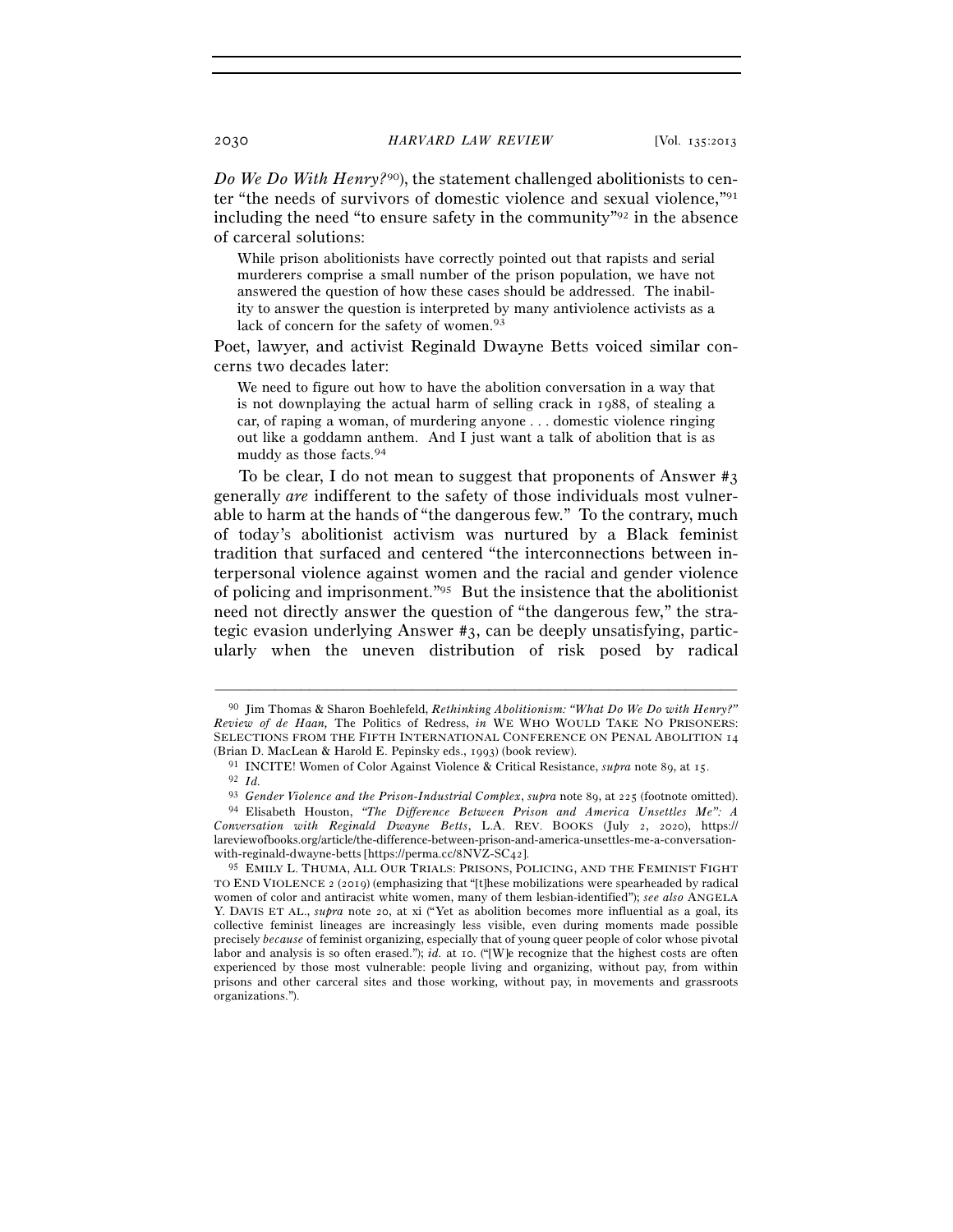decarceration lies at the core of the skeptic's concern. Deferring such central questions also stands in tension with the immediacy and urgency undergirding abolitionist scholarship and activism; as organizer, educator, and author Mariame Kaba has warned, "[a]cceding, as some do, to 'prison in the meantime'" may be antithetical to fostering "[t]he conditions in which abolitionist approaches [can] flourish."96 It is the nagging sense that the question of "the dangerous few" *is* critically important for both abolitionists and nonabolitionists to directly confront, in all its muddy difficulty, that animates the remainder of this Essay.

#### II. FOUR ALTERNATIVE/ADDITIONAL RESPONSES

The preceding Part takes seriously the most frequent abolitionist responses to the question, "What do we do with 'the dangerous few'?", considering the merits and drawbacks of each. In this Part, the Essay moves on from the descriptive, presenting some alternative ways of tackling the challenge. As the reader will see, these alternative approaches are more *responses* rather than *answers* to the question of "the dangerous few"; they remain fragmentary. And they borrow from and repurpose insights that others — both inside and outside the abolitionist camp — have already contributed. But rather than seeking to evade or dodge the skeptic's concern, these responses take it head-on: they aim to interrogate and probe the implicit premises (empirical, ideological, or moral) embedded in and animating questions concerning "the dangerous few."

Before diving in, however, it is worth flagging an ambiguity that often plagues good-faith conversations about "the dangerous few." The question whether the existence of "the dangerous few," and the value of incapacitating such individuals, can justify the reliance on prisons under social conditions as they exist in contemporary America is distinct from the question whether prison-like institutions have any place in the reimagined future abolitionists (or perhaps fellow travelers) might hope to eventually build. Abolitionists, and their skeptics, are concerned with both questions.97 But conversations about abolition often go awry when

<sup>–––––––––––––––––––––––––––––––––––––––––––––––––––––––––––––</sup> 96 Mariame Kaba with Rachel Herzing, *Transforming Punishment: What Is Accountability Without Punishment?*, *in* MARIAME KABA, *supra* note 88, at 132, 137.<br><sup>97</sup> *Compare* ANGELA Y. DAVIS ET AL., *supra* note 20, at 16, 26 ("Why *Now." Id.* at 16. "[A]mid

profound structural oppression and violence, there are spaces of possibility where imagination and creativity can thrive. Taken together, the examples in this book — a fraction of an emergent ecology — form a mosaic of what is made possible by abolition feminism, not in a prescriptive sense but rather to show that a new world is possible: already we are collectively building one." *Id.* at 26.), *with* Mariame Kaba, *So You're Thinking About Becoming an Abolitionist*, MEDIUM: LEVEL (Oct. 30, 2020), https://level.medium.com/so-youre-thinking-about-becoming-an-abolitionista436f8e31894 [https://perma.cc/3BTA-LFPS], *reprinted in* KABA, *supra* note 88, at 3 ("Even if the criminal punishment system were free of racism, classism, sexism, and other isms, it would not be capable of effectively addressing harm.").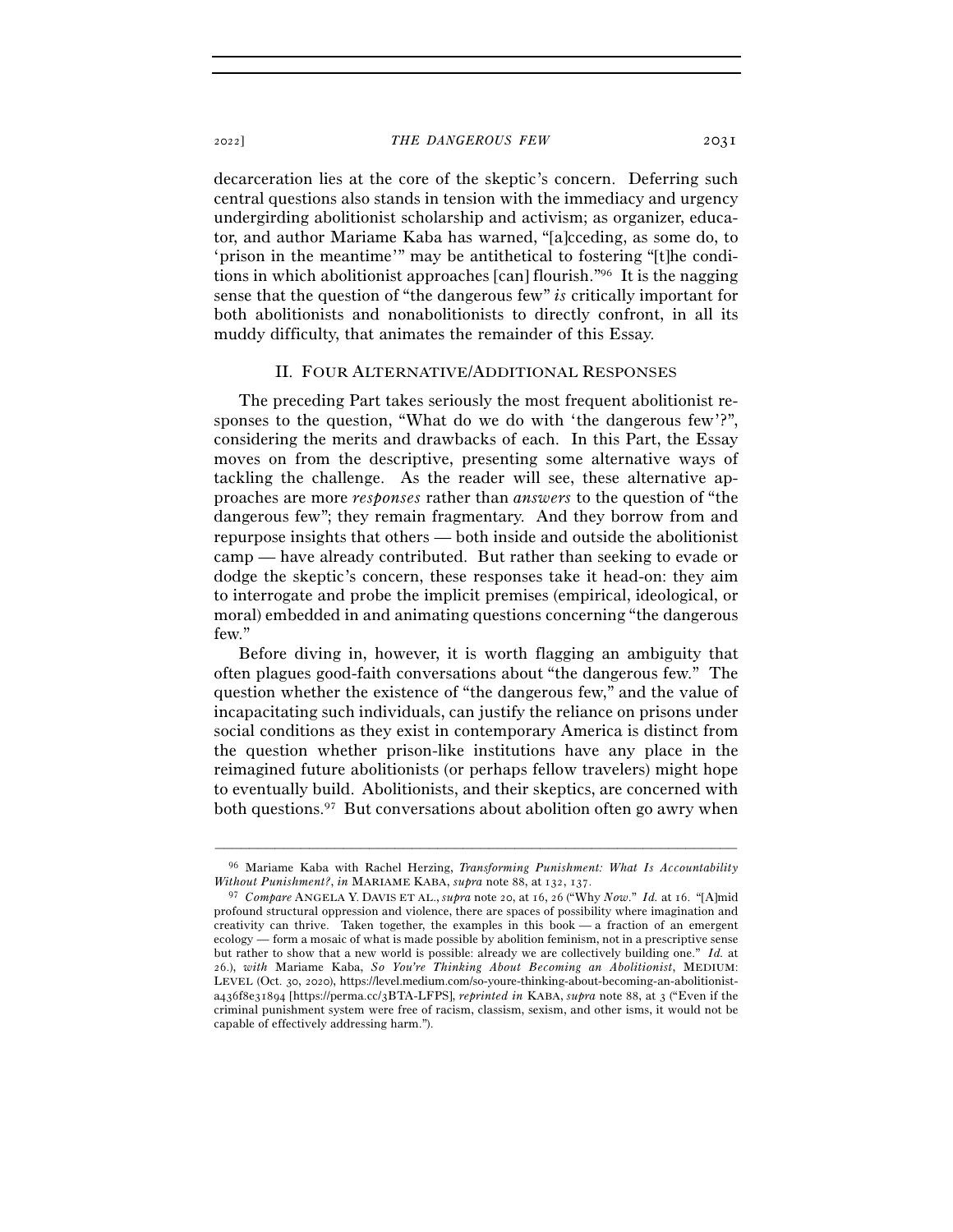one party is focused on the role of prisons and punishment in a wellordered society, while the interlocutor privileges the nonideal conditions we encounter today (particularly when these foci are not explicitly stated). So, at the outset, it's worth clarifying that I am chiefly interested in prison abolition in the here and now, in the ways in which the abolitionist challenge can help us excavate and critique the historical processes that have produced a society in which prisons play such a central role.

# *A. Defining "the Dangerous Few"*

To insist upon the necessity of prisons to protect society from "the dangerous few" presupposes the existence of such a class of dangerous persons (and, perhaps, some consensus regarding who qualifies). Assuming we have a means of accurately distinguishing these individuals from the rest of us — a distinct problem I get to in section  $II.B$  — is there actually a *sort* of dangerous person for whom caging is the only solution? And, if so, what is its genealogy? These questions are thornier, and far more historically contingent, than they might initially appear.

Tracing the origins of the "dangerous being" — a phrase likely first used by Belgian criminologist Adolphe Prins and the influential Italian school of positivist criminology in the early twentieth century<sup>98</sup> — seems like a productive place to begin. To be sure, the existence of individuals who engage in bizarre, horrific, and largely inexplicable wrongdoing predates this vocabulary.99 But the criminal law's orientation toward such offenders has changed over time, and it has not been until more recently that "penal practice and then penal theory . . . tend[ed] to make of the dangerous individual the principal target of punitive intervention."100 Classical concepts like "culpability," late nineteenth-century reformers insisted, were "too obscure and metaphysical": "It is not necessary to consider criminals as responsibles, semi-responsibles, irresponsible — that concerns only the philosophers. It is necessary to consider them as very

<sup>98</sup> Michel Foucault, *About the Concept of the "Dangerous Individual" in* <sup>19</sup>*th-Century Legal Psychiatry*, 1 INT'L J.L. & PSYCHIATRY 1, 10–14, 16 (1978). For more on Prins, see Yves Cartuyvels, *Adolphe Prins and Social Defence in Belgium: The Reform in the Service of* 

*Maintaining Social Order*, 17 GLOSSAE: EUR. J. LEGAL HIST. 177 (2020).<br><sup>99</sup> Foucault, *supra* note 98, at 3–6 (discussing early nineteenth-century cases that prompted<br>psychiatry's invention of "homicidal monomania," *id.* 

<sup>&</sup>lt;sup>100</sup> *Id.* at 10; *see also id.* at 13 ("One can see the series of shifts required by the anthropological school: from the crime to the criminal; from the act as it was actually committed to the danger potentially inherent in the individual; from the modulated punishment of the guilty party to the absolute protection of others. . . . Neither the 'criminality' of an individual, nor the index of his dangerousness, nor his potential or future behavior, nor the protection of society at large from these possible perils, none of these are, nor can they be, juridical notions in the classical sense of the term.").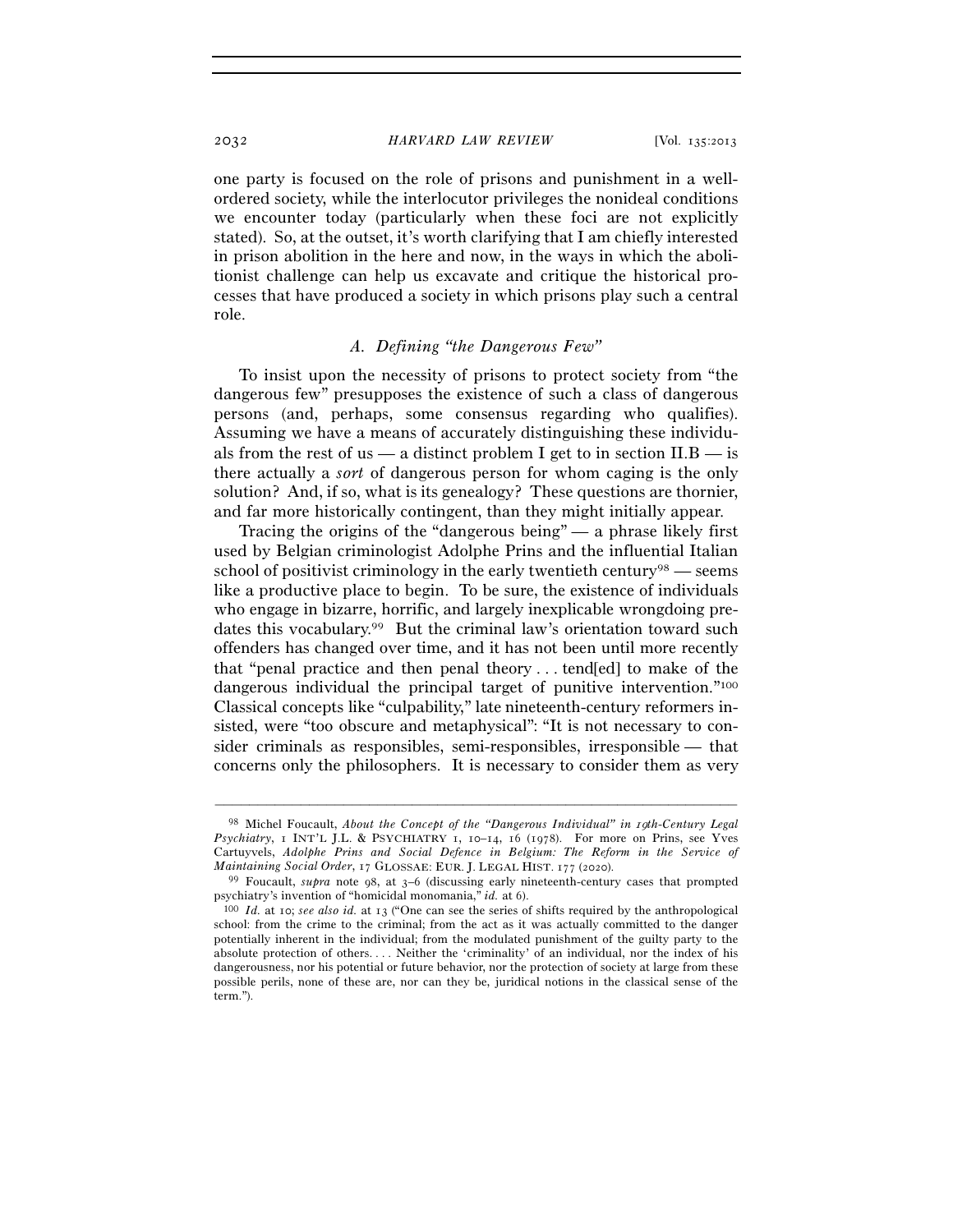dangerous, dangerous, semi-dangerous[,] and not dangerous. Only that, and nothing else should be considered."101

Such ideas migrated from Europe to elite American legal circles in the early twentieth century, where they received "a warm and sympathetic reception,"102 soon dovetailing with eugenicist thinking throughout the Progressive Era and beyond.103 While much of the "science" of positivist criminology seems antiquated (or downright silly) today, we often forget how "much of the heritage of positivism and specifically its focus on dangerous persons and their penal incapacitation" haunts contemporary legal thought and policy.104

A comprehensive account of criminal law's invention of "the dangerous few" is outside the scope of this Essay, but for present purposes, the point is to underscore the category's contingency (and, perhaps, its indeterminacy). Consider the following two plausible candidates for membership in "the dangerous few":

Murad K. became one of the most prolific and notorious killers in the United States throughout the 1990s: he admitted to poisoning to death as many as 130 individuals.105 His grim proclivities were apparent as early as the 1950s, when he proposed "medical experimentation" on living prisoners "as a form of execution," in lieu of the traditional forms of capital punishment proscribed by law.106 Described by coworkers as "awkward, grim,  $\ldots$  quick to anger and unpredictable,  $\lceil n^{107} \rceil$ Murad K. reveled in his notoriety: when his killing spree began in June 1990, he boasted of his exploits to journalists, explaining that he met his first victim over dinner and killed her days later in his Volkswagen

<sup>101</sup> David Garland, *The Criminal and His Science*, 25 BRIT. J. CRIMINOLOGY 109, 118 (1985) (quoting Emile Faguet, *quoted in* William M. Smithers, *The* 1910 *Meeting of the International Union of Penal Law*, 2 J. AM. INST. CRIM. L. & CRIMINOLOGY 381, 382 (1911)).<br><sup>102</sup> Cesare Lombroso, *Introduction* to GINA LOMBROSO FERRERO, CRIMINAL MAN,

ACCORDING TO THE CLASSIFICATION OF CESARE LOMBROSO, at xi, xix (1911); *see also* T. Ward Frampton, *Predisposition and Positivism: The Forgotten Foundations of the Entrapment Doctrine*, 103 J. CRIM. L. & CRIMINOLOGY <sup>111</sup>, 123–25 (<sup>2013</sup>). 103 *See* Jonathan Simon, *"The Criminal Is to Go Free": The Legacy of Eugenic Thought in* 

*Contemporary Judicial Realism About American Criminal Justice*, 100 B.U. L. REV. 787, 790–92 (<sup>2020</sup>). 104 Jonathan Simon, *Positively Punitive: How the Inventor of Scientific Criminology Who Died* 

*at the Beginning of the Twentieth Century Continues to Haunt American Crime Control at the* 

<sup>&</sup>lt;sup>105</sup> Keith Schneider, *Dr. Jack Kevorkian Dies at 83; A Doctor Who Helped End Lives*, N.Y. TIMES (June 3, 2011), https://www.nytimes.com/2011/06/04/us/04kevorkian.html [https:// perma.cc/3TGS-6BWJ].

<sup>106</sup> Jack Kevorkian, Abstract, *Capital Punishment or Capital Gain*, 50 J. CRIM. L., CRIMINOLOGY & POLICE SCI. 50, 50 (<sup>1959</sup>). 107 Schneider, *supra* note 105.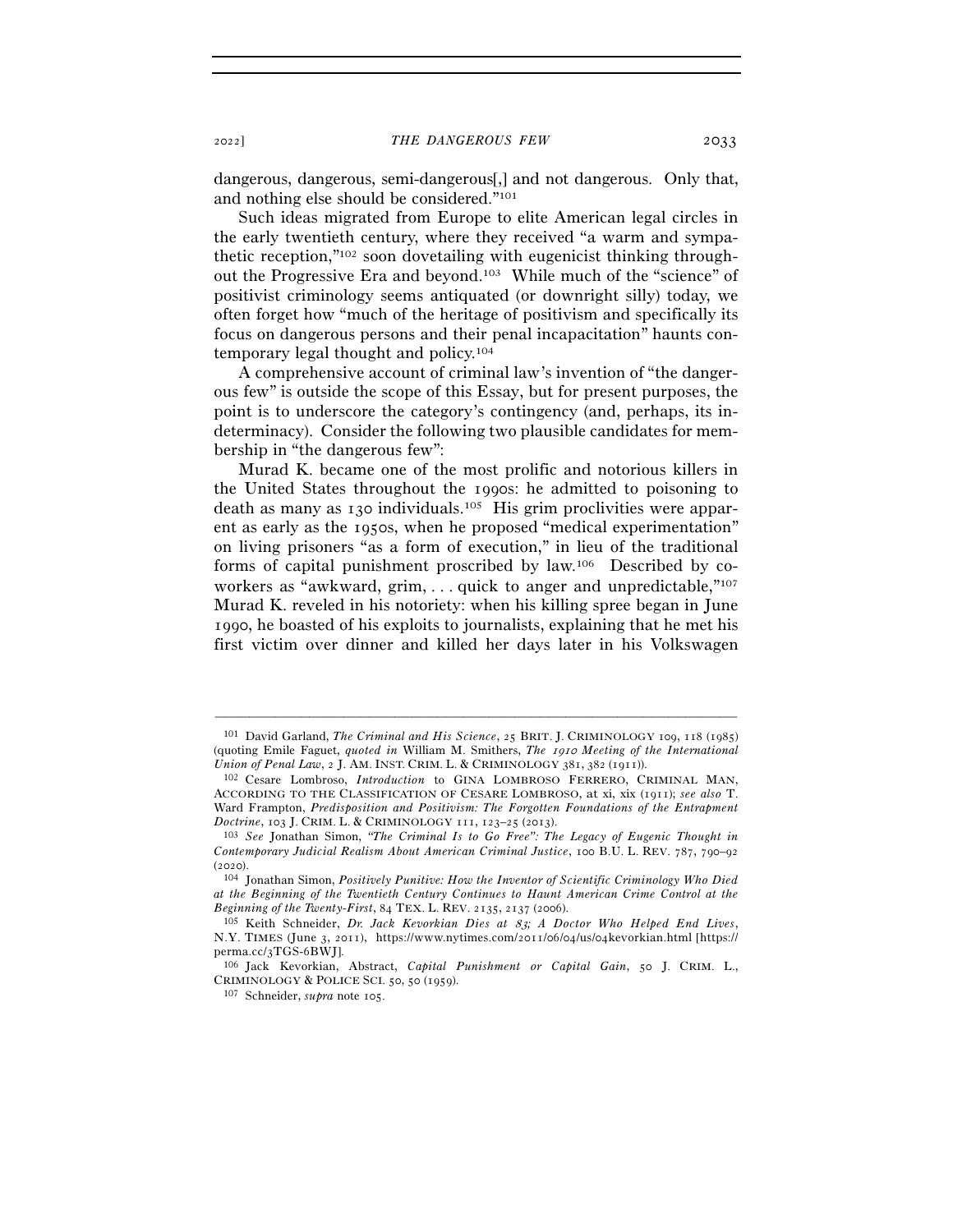van.108 He was also undeterrable, killing one of his victims just hours after his release from police custody stemming from a separate killing.109 Not until he was convicted of murder in 1999 did his killing spree end.110

Donald B.'s basic worldview has always been pretty simple: "It's like a jungle, where a jungle is survival of the fittest."111 Although already notorious regionally for buying off judges, he came to national attention in 2010, when toxic gas on his property exploded, incinerating and burying twenty-nine men.112 Prior to the explosion, authorities had attempted repeatedly to change Donald B.'s dangerous behavior through noncriminal sanctions, including hundreds of citations and civil fines totaling millions of dollars.113 To no avail. After the explosion, Donald B. demonstrated an almost sociopathic lack of remorse, blaming the men's death on "an act of God"114 and publishing a deranged manifesto from his prison cell.115 Upon his release, Senator Mitch McConnell's former chief of staff called him "a walking, talking case study for the limitation of a prison's ability to rehabilitate."116

Our protagonists, the reader may have guessed, are Dr. Murad "Jack" Kevorkian and Massey Energy CEO Don Blankenship, who nearly won the West Virginia Republican primary for the U.S. Senate in May 2018. 117

The point here is not simply that prison is rarely where we house those who are most responsible for inflicting the greatest harm on others — although abolitionists can and do make this essential point.<sup>118</sup>

<sup>–––––––––––––––––––––––––––––––––––––––––––––––––––––––––––––</sup> <sup>108</sup> Lisa Belkin, *Doctor Tells of First Death Using His Suicide Device*, N.Y. TIMES, June 6, 1990, at A<sub>1</sub>.<br><sup>109</sup> Schneider, *supra* note 105.<br><sup>110</sup> *Id.* 

<sup>111</sup> Jeff Goodell, *Don Blankenship: The Dark Lord of Coal Country*, ROLLING STONE (Nov. 29, 2010, 5:00 PM), https://www.rollingstone.com/culture/culture-news/don-blankenship-the-darklord-of-coal-country-184288 [https://perma.cc/RH8G-DPS8]. 112 *Id.* 

<sup>113</sup> *See id.*; Ian Urbina, *Coal Company Hit with E.P.A.'s Largest Civil Penalty*, N.Y. TIMES (Jan. 17, 2008), https://www.nytimes.com/2008/01/17/us/17cnd-mine.html [https://perma.cc/Y36G-4UA2].<br>
<sup>114</sup> Goodell, *supra* note 111.<br>
<sup>115</sup> Steven Mufson, *Spurned by Trump and GOP*, *Coal Baron Don Blankenship Seeks a Second* 

*Chance in West Virginia*, WASH. POST (May 22, 2018), https://www.washingtonpost.com/ business/economy/spurned-by-trump-and-gop-coal-baron-don-blankenship-seeks-a-second-chance-inwest-virginia/2018/05/22/27cd16a4-522d-11e8-9c91-7dab596e8252\_story.html [https://perma.cc/RQ52- LTMC].

<sup>116</sup> Josh Holmes (@HolmesJosh), TWITTER (May 3, 2018, 7:28 PM), https://twitter.com/ holmesjosh/status/992184152073166848 [https://perma.cc/Q36N-22QY].

<sup>117</sup> *Election Results: Morrisey Defeats Blankenship in West Virginia Senate Primary*, N.Y. TIMES (May 9, 2018, 5:35 PM), https://www.nytimes.com/interactive/2018/05/08/us/elections/ results-west-virginia-senate-primary-elections.html [https://perma.cc/EY4S-JGV<sup>6</sup>]. 118 *See, e.g.*, Viviane Saleh-Hanna, *Black Feminist Hauntology: Remember the Ghosts of* 

*Abolition?*, 12 CHAMP PÉNAL / PENAL FIELD 1, 59 (2015) ("When criminology segregates the serial killer from heads of state it re-enforces the belief that they are a product of individual pathology as opposed to structures of domination. Only by segregating our definition of serial killing from historic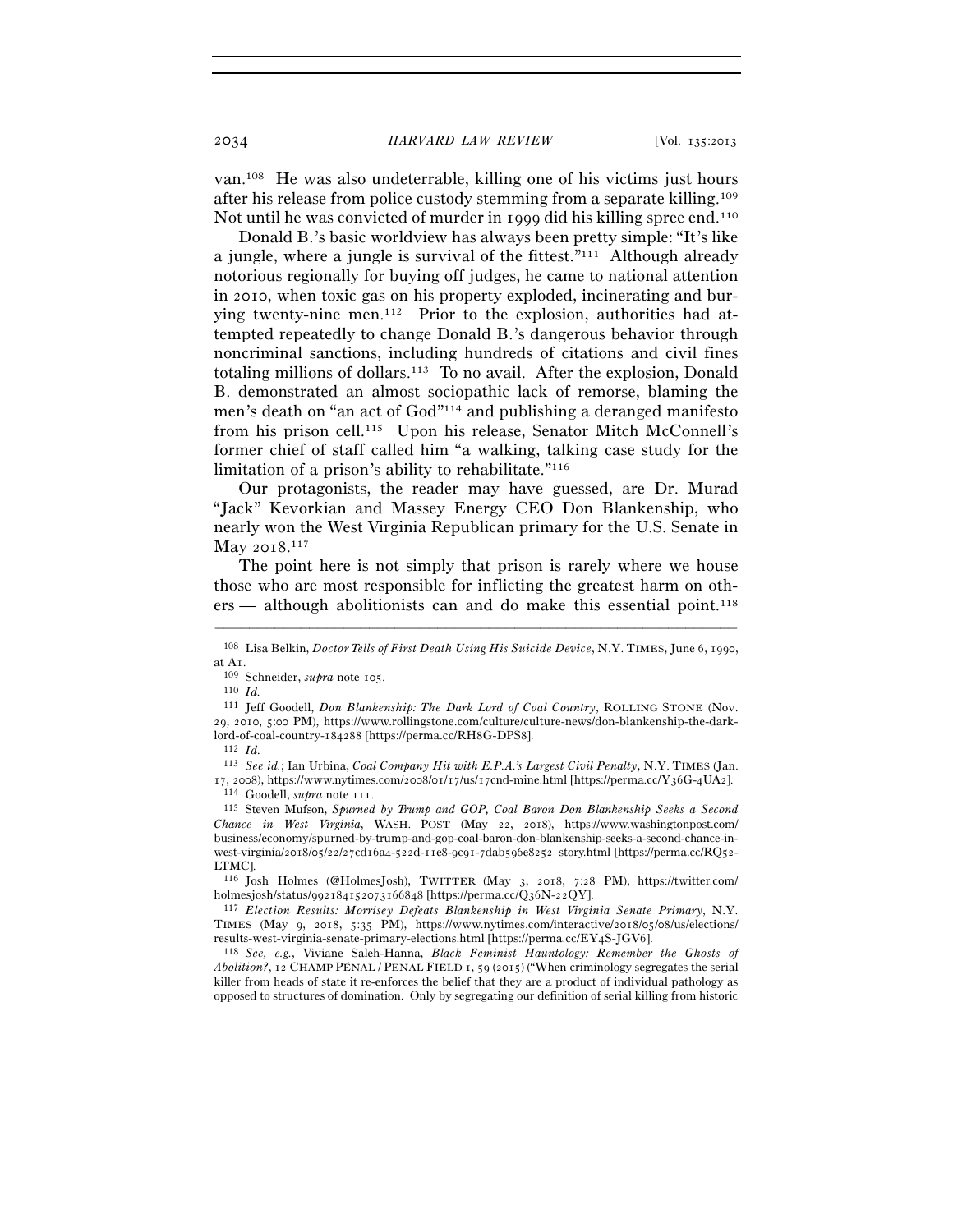Rather, it is to probe the assumption that a stable consensus exists concerning who "the dangerous few" might be. Plausible arguments could be made that both Dr. Kevorkian and Mr. Blankenship should qualify as a member of "the dangerous few," and I suspect millions of Americans would agree.119 We could pick other contested bogeymen: the abortion doctor,<sup>120</sup> the young superpredator,<sup>121</sup> the sadistic police officer,<sup>122</sup> the school shooter,<sup>123</sup> the white-supremacist terrorist.<sup>124</sup> The point is that the *type* of person our skeptical interlocutor believes should qualify for membership in "the dangerous few" might diverge sharply

–––––––––––––––––––––––––––––––––––––––––––––––––––––––––––––

<sup>120</sup> Monica Davey, *On Trial's Sidelines, Abortion Foes Are Divided*, N.Y. TIMES (Jan. 10, 2010), https://www.nytimes.com/2010/01/11/us/11roeder.html [https://perma.cc/MDW2-SEQG] (discussing assassination of Dr. George Tiller).

www.counterpunch.org/2020/06/05/sadistic-policing [https://perma.cc/X7B5-37EP]. *But see* Tatum Regan, *Prison Abolition and Jailing Killer Cops*, LEFT VOICE (July 15, 2020), https:// www.leftvoice.org/prison-abolition-and-jailing-killer-cops [https://perma.cc/S<sup>6</sup>WA-MSBS]. 123 *But see* John Woodrow Cox, *Should Teen School Shooters Spend the Rest of Their Lives in* 

*Prison?*, WASH. POST (Nov. 24, 2019), https://www.washingtonpost.com/local/should-teen-schoolshooters-spend-the-rest-of-their-lives-in-prison/2019/11/23/b96cc6f8-0baf-11ea-8397-a955cd542d00\_ story.html [https://perma.cc/C7LZ-2A4Z] (noting at least ten underage school shooters had been released from prison in the United States and none are known to have subsequently committed serious crimes).

<sup>124</sup> *See* PURNELL, *supra* note 118, at 157–63 (arguing that U.S. militarism has had a profound influence on many mass shooters and that "[i]f we truly want to save lives in the US and beyond, we have to join in the traditions of activists who fight to end policing, wars and military operations across the globe," *id.* at 176).

and contemporary acts of genocide, enslavement, and colonial domination can criminologists conclude that the dangerous are 'few' and that they have become a-typical actors of violence." (footnote omitted)); *cf.* DERECKA PURNELL, BECOMING ABOLITIONISTS 8 (2021) ("People often ask me, 'What will we do with murderers and rapists?' Which ones? The police kill about a thousand people every year, and potentially assault, threaten, and harm hundreds of thousands more. After excessive force, sexual misconduct is the second-most-common complaint against cops."); Alec Karakatsanis, *The Punishment Bureaucracy: How to Think About "Criminal Justice Reform*,*"* 128 YALE L.J.F. 848, 854–55 (2019) (contrasting criminalization of petty gambling with social acceptance of "[w]agering over international currencies, entire cities' worth of mortgages, the global supply of wheat needed to avoid mass starvation, or ownership of public corporations," *id.* at 854 (footnote omitted)); Levin, *supra* note 11, at 1449, 1466 (expressing wariness of "wage-theft discourse," *id.* at 1466, but recognizing that "wage theft may operate as property crime on a grand scale: according to one estimate, minimum wage violations in the United States account for over \$15 billion in losses annually, an amount greater than all other property crime combined," *id.* at 1449); Christopher Ingraham, *Law Enforcement Took More Stuff from People than Burglars Did Last Year*, WASH. POST (Nov. 23, 2015), https://www.washingtonpost.com/news/wonk/wp/2015/11/23/cops-took-more-stufffrom-people-than-burglars-did-last-year [https://perma.cc/TN5R-PBEV] (comparing total civil asset forfeitures to total burglary losses).

<sup>119</sup> Though because these intuitions tend to track with our political priors, I further suspect that most of those willing to recognize one of these two candidates as members of "the dangerous few" would be unlikely to recognize the other as a member of the same class.

<sup>121</sup> State v. Belcher, 268 A.3d 616, 618 (Conn. 2022) (ordering resentencing where "sentencing court substantially relied on materially false information in imposing [the defendant's] sentence, specifically, on the court's view that the defendant was a 'charter member' of a mythical group of teenage 'superpredators'"); Lara A. Bazelon, Note, *Exploding the Superpredator Myth: Why Infancy Is the Preadolescent's Best Defense in Juvenile Court*, 75 N.Y.U. L. REV. 159, 165–68 (<sup>2000</sup>). 122 Susan Block, *Sadistic Policing*, COUNTERPUNCH (June 5, 2020, 12:00 AM), https://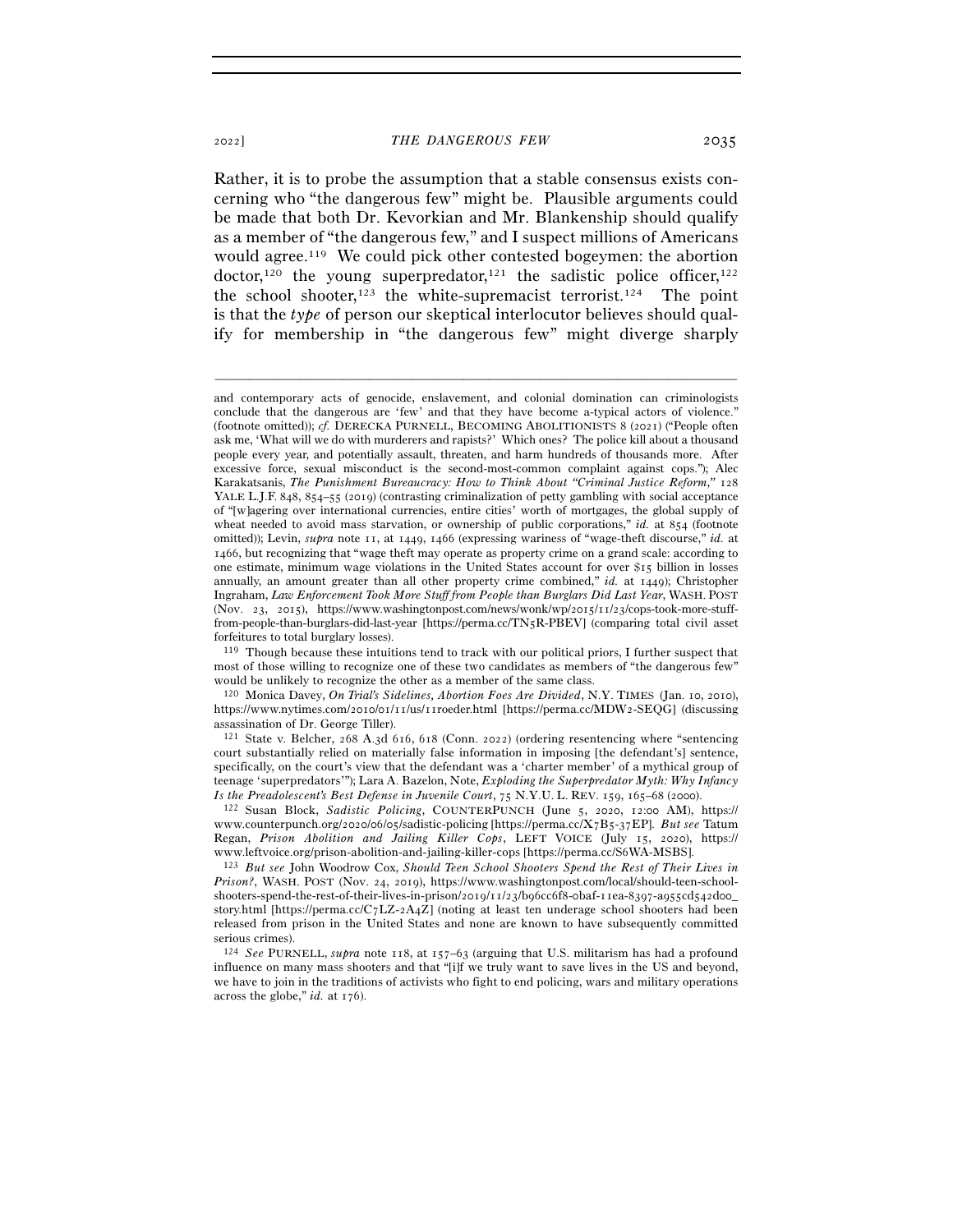from the broader community's. By the same token, our skeptic must acknowledge the likely incongruity between those whom others deem appropriate for caging and those whom our skeptic genuinely believes are *not* members of this class. No less than *crime*, 125 superficially stable and antecedent categories like *violence* (and *violent offender*) have "contested and contingent parameters."126 The (profoundly gendered, raced, classed) process of defining "the dangerous few" is fraught with ambiguity.

Here the skeptical interlocutor might interject: "Well, let's leave the politics aside; we can all agree that certain 'sexual predators' are the *sort* of person we're talking about here." If such narrowing has intuitive appeal, there's good reason: our legal culture has effectively taken judicial notice of the "frightening and high" (Justice Kennedy's words) recidivism rate of such dangerous individuals.127 As the Court has explained, the "rate of recidivism of treated sex offenders is fairly consistently estimated to be around  $15\%$ , whereas the rate of recidivism of untreated offenders has been estimated to be as high as 80%."128 This empirical claim has not only permeated popular culture, but it has also

 $125$  The reemergence of the term "social murder," a nineteenth-century phrase highlighting the bourgeoisie's *lack* of criminal responsibility for premature deaths stemming from capitalist exploitation, speaks to this point. As Frederick Engels wrote:

When one individual inflicts bodily injury upon another, such injury that death results, we call the deed manslaughter; when the assailant knew in advance that the injury would be fatal, we call his deed murder. But when society places hundreds of proletarians in such a position that they inevitably meet a too early and an unnatural death, one which is quite as much a death by violence as that by the sword or bullet; when it deprives thousands of the necessaries of life, places them under conditions in which they *cannot* live — forces them, through the strong arm of the law, to remain in such conditions until that death ensues which is the inevitable consequence — knows that these thousands of victims must perish, and yet permits these conditions to remain, its deed is murder just as surely as the deed of the single individual; disguised, malicious murder, murder against which none can defend himself, which does not seem what it is, because no man sees the murderer, because the death of the victim seems a natural one, since the offence is more one of omission than of commission. But murder it remains. . . . [T]he working-men's organs, with perfect correctness, characterise [this phenomenon] as social murder . . . .

FREDERICK ENGELS, THE CONDITION OF THE WORKING-CLASS IN ENGLAND IN 1844, at 95–96 (Florence Kelley Wischnewetzky trans., reprt. 1950) (1845) (footnotes omitted); *see* Stella Medvedyuk et al., *The Reemergence of Engel's Concept of Social Murder in Response to Growing* 

<sup>&</sup>lt;sup>126</sup> Alice Ristroph, *Criminal Law in the Shadow of Violence*, 62 ALA. L. REV. 571, 599 (2011); *see also* DAVID ALAN SKLANSKY, A PATTERN OF VIOLENCE: HOW THE LAW CLASSIFIES CRIMES AND WHAT IT MEANS FOR JUSTICE 8 (2021) (exploring "slippery" definition of categories like "violence" and "violent offender").

<sup>127</sup> McKune v. Lile, 536 U.S. 24, 34 (2002) (plurality opinion); *accord* Smith v. Doe, 538 U.S. 84, 103 (2003) ("The legislature's findings are consistent with grave concerns over the high rate of recidivism among convicted sex offenders and their dangerousness as a class. The risk of recidivism posed by sex offenders is 'frightening and high.'" (quoting *McKune*, 536 U.S. at <sup>34</sup>)). 128 *McKune*, 536 U.S. at 33 (quoting U.S. DEP'T OF JUST., <sup>A</sup> PRACTITIONER'S GUIDE TO

TREATING THE INCARCERATED MALE SEX OFFENDER, at xiii (1988)).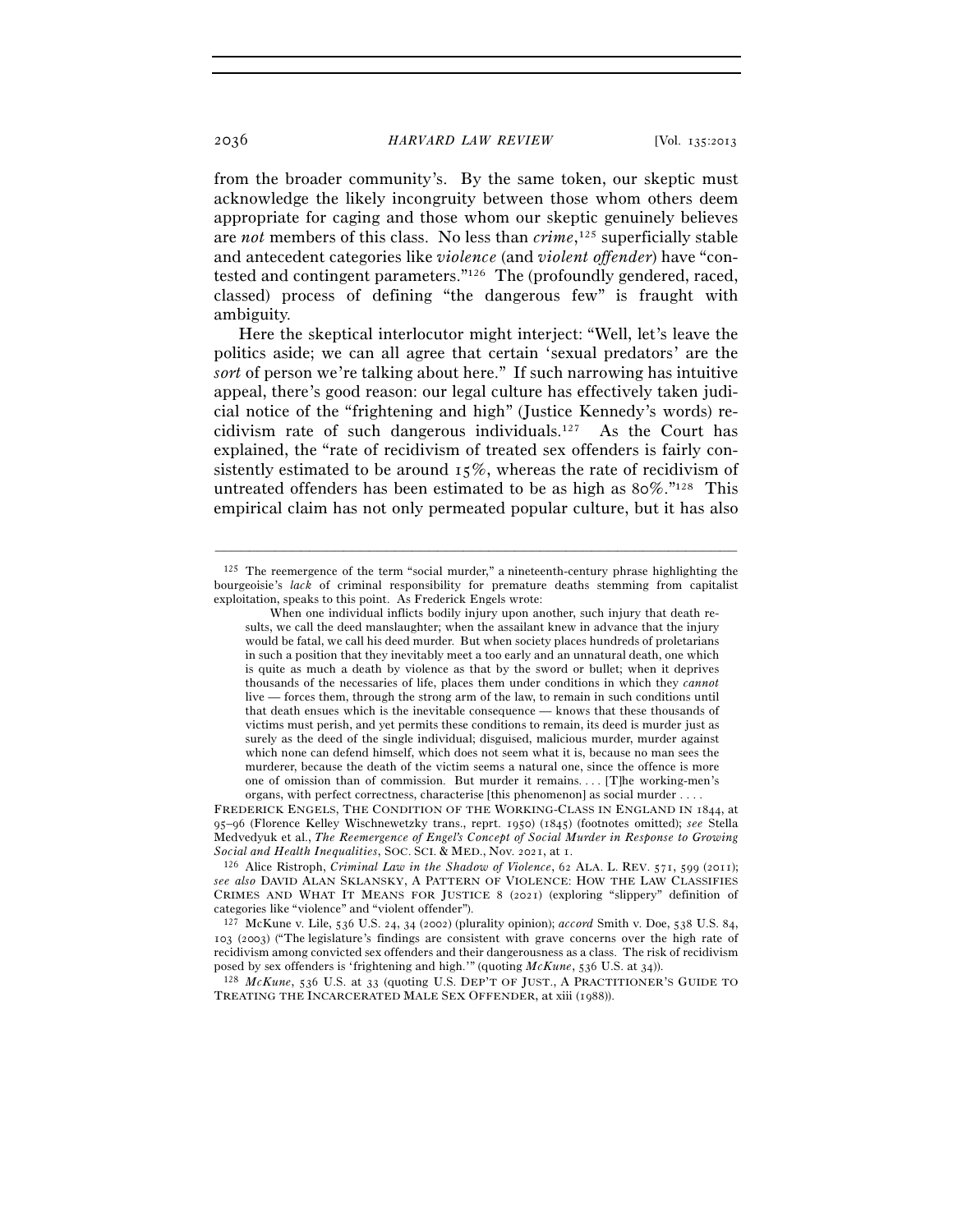provided the legal rationale for the proliferation of sex offender registry requirements and other collateral consequences, and the retroactive extension of those requirements to those convicted of older sex offenses.129 There's one problem: the sole "study" cited by the Supreme Court to support this body of law is a 1986 article in *Psychology Today*, subsequently mentioned in a Department of Justice manual in 1988, that "did not even pretend to be a scientific study."130 In fact, "study after study" has shown that "[i]n reality, sex offenders have among the lowest samecrime recidivism rates of any category of offender."131

Animating much of our thinking about criminal law and policy in recent decades is "the story of an imagined monstrous other — a monster who is not quite human like the rest of us . . . a monster we and our children have to be protected from at any price."132 But the proven historical malleability of this category should raise red flags; what if this story itself is "deadly [and] dishonest," obscuring other forms of normalized harm and violence that go unaddressed?<sup>133</sup> Unraveling how, exactly, we draw the boundaries around "the dangerous few" — and tracing the history of how these subjects came to dominate criminal law thinking — is much harder than it first appears.

## *B. Identifying the Dangerous Few (or, Utopianism Revisited)*

But let's assume, with sufficient back-and-forth, an agreement could be reached by most parties that there exists some *type* of person who meets a workable definition of "the dangerous few" that we collectively develop. Let's posit that this group, in fact, exists in some concrete sense. Then we face a greater problem: how does our criminal legal system ascertain, at an individual level, who is the ordinary wrongdoer (for whom a carceral response is not essential) and who is the member

<sup>–––––––––––––––––––––––––––––––––––––––––––––––––––––––––––––</sup> 129 *See* Ira Mark Ellman & Tara Ellman, *"Frightening and High": The Supreme Court's Crucial Mistake About Sex Crime Statistics*, <sup>30</sup> CONST. COMMENT. <sup>495</sup>, 495–96 (<sup>2015</sup>). 130 David Feige, *The Supreme Court's Sex Offender Jurisprudence Is Based on a Lie*, SLATE

<sup>(</sup>Mar. 7, 2017, 11:47 AM), http://www.slate.com/articles/news\_and\_politics/jurisprudence/2017/03/ sex\_offender\_bans\_are\_based\_on\_bad\_science.html [https://perma.cc/TYZ7-8HA4]; *see* Ellman & Ellman, *supra* note 129, at 498; *see also* Rachel Aviv, *The Science of Sex Abuse*, NEW YORKER (Jan. 6, 2013), https://www.newyorker.com/magazine/2013/01/14/the-science-of-sex-abuse [https:// perma.cc/QA3L-WKHF].

<sup>131</sup> Feige, *supra* note 130; *see* Ellman & Ellman, *supra* note 129, at 500–08 (discussing studies). Courts are now beginning to question our "common sense" understanding about the risk posed by recidivist sex offenders, as well as the data purportedly undergirding these assumptions. *See* Does #1–5 v. Snyder, 834 F.3d 696, 704–05 (6th Cir. 2016) ("The record below gives a thorough accounting of the significant doubt cast by recent empirical studies on the pronouncement in *Smith* that '[t]he risk of recidivism posed by sex offenders is "frightening and high."'" *Id.* at 704 (quoting *Smith*, 538 U.S. at 103)); Commonwealth v. Torsilieri, 232 A.3d 567, 584–85 (Pa. <sup>2020</sup>). 132 SERED, *supra* note 55, at <sup>11</sup>. 133 *Id.*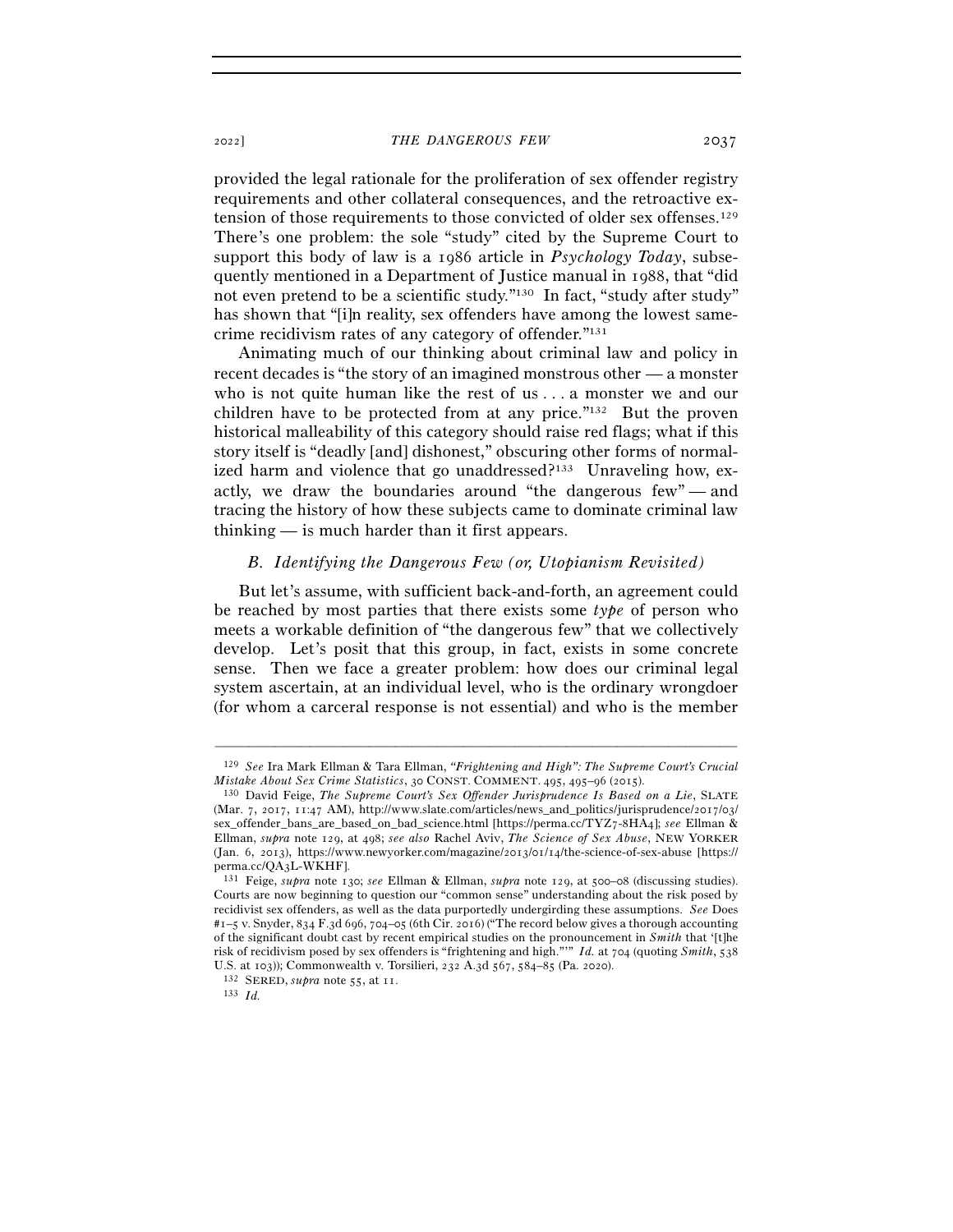of this special class? The category of "the dangerous few" has utility as an organizing principle only to the extent that we have reliable mechanisms for identifying who is, and who is not, a member. And, on this score, even a rudimentary survey of how criminal law has functioned throughout United States history paints a bleak picture. Prison abolition is often dismissed as a "utopian" project, "promis[ing] a heaven-onearth that will never come to pass" while ignoring the realities of human nature and the long, lived experience of deviance in our society.134 But, when it comes to thinking about "the dangerous few," perhaps it is worth emphasizing that it is the skeptical interlocutor who — in imagining or assuming some perfect mechanism by which our criminal justice system could identify "the dangerous few"  $\frac{1}{x}$  is guilty of such utopian thinking.135

It is not just that the skeptic has overlooked flaws in how we traditionally adjudicate guilt and innocence in America; it is the *nature* of these errors that makes them particularly pernicious. The hypercarceral politics of the United States have always been profoundly racialized,136 with constructs of Blackness, criminality, and dangerousness intertwined since at least the wake of the Civil War.137 (Some radicals have even posited that the "racial . . . antipathies" of white decisionmakers in the criminal legal realm are simply "ineradicable."138) Other "shifts in the wider political economy" in recent decades have also fueled the

–––––––––––––––––––––––––––––––––––––––––––––––––––––––––––––

137 See KHALIL GIBRAN MUHAMMAD, THE CONDEMNATION OF BLACKNESS 3-4 (2010).

<sup>134</sup> Roger Lancaster, *How to End Mass Incarceration*, JACOBIN (Aug. 18, 2017), https:// jacobinmag.com/2017/08/mass-incarceration-prison-abolition-policing [https://perma.cc/GU5Z-4TLU]; *see also* Viviane Saleh-Hanna, *Taking Too Much for Granted: Studying the Movement and Re-assessing the Terms*, *in* THE CASE FOR PENAL ABOLITION 43, 44 (W. Gordon West & Ruth Morris eds., 2000).

<sup>135</sup> Indeed, it is literally the stuff of (usually dystopian) science fiction. *See* Langer, *supra* note 10, at 67–68 (emphasizing the dystopian quality of literature and movies like Phillip K. Dick's *Minority Report* (citing MINORITY REPORT (20th Century Fox 2002)). Notably, "people of color are practically, and sometimes quite literally, nonexistent" in many such imagined futures. *See* I. Bennett Capers, *Afrofuturism, Critical Race Theory, and Policing in the Year 2044*, 94 N.Y.U. L. REV. 1, 12

<sup>(</sup><sup>2019</sup>). 136 *See* Angela Y. Davis, *Race and Criminalization: Black Americans and the Punishment Industry*, *in* THE HOUSE THAT RACE BUILT 264, 265 (Wahneema Lubiano ed., 1997); Elizabeth Hinton & DeAnza Cook, *The Mass Criminalization of Black Americans: A Historical Overview*, 4

<sup>138</sup> Memorandum from Antonin Scalia, J., U.S. Sup. Ct., to the Conference (Jan. 6, 1987), *in* No. 84-6811 — *McClesky v. Kemp*, THURGOOD MARSHALL PAPERS, LIBRARY OF CONGRESS ("I do not share the view, implicit in [Justice Powell's draft] opinion that an effect of racial factors upon [the] sentencing [of the defendant to death] . . . would require reversal. Since it is my view that the unconscious operation of irrational sympathies and antipathies, including racial, upon jury decisions and (hence) prosecutorial decisions is real, acknowledged in the decisions of this court, and ineradicable, I cannot honestly say that all I need is more proof.").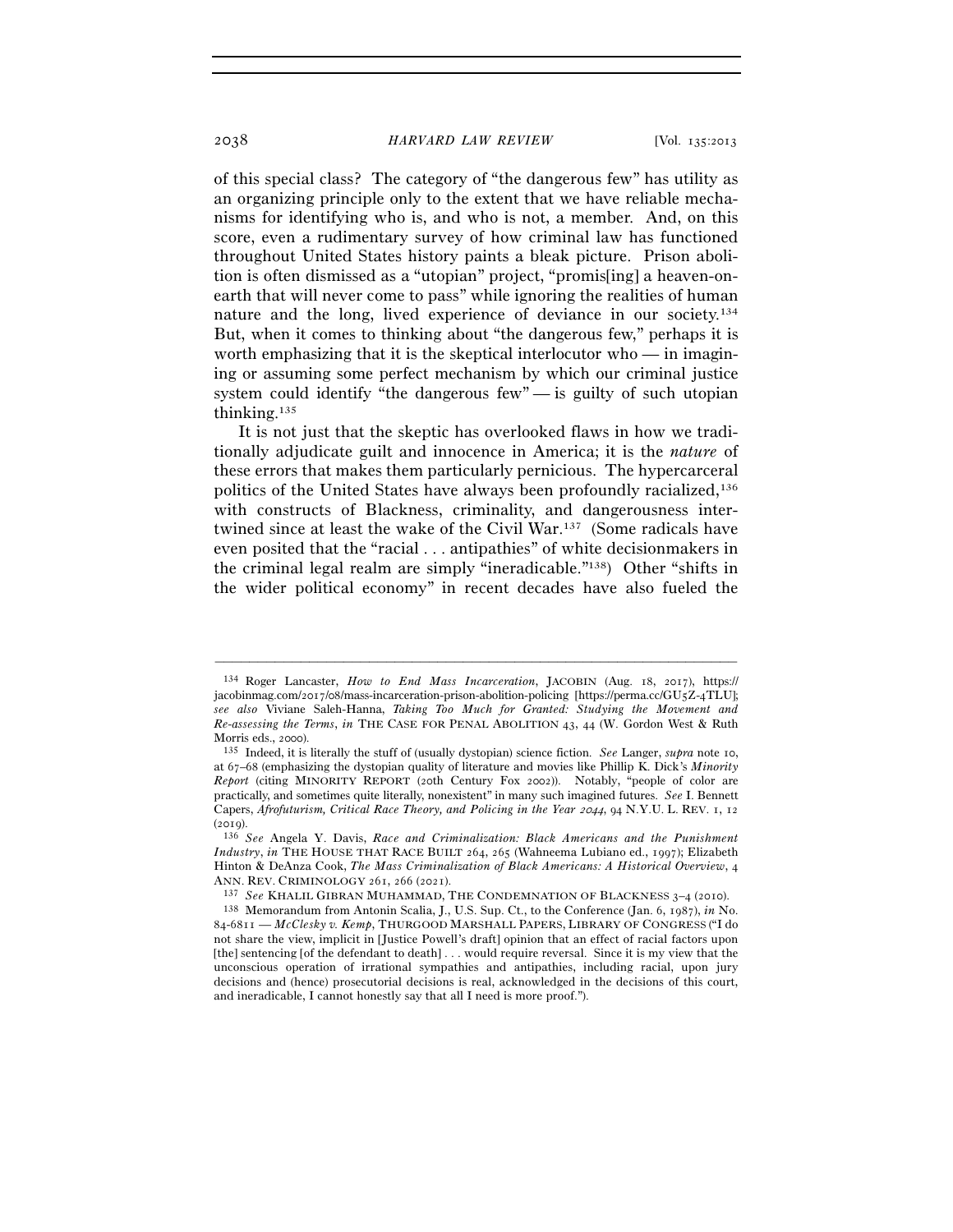emergence of the "carceral state";139 as Professor Paul Butler bluntly put it: "In criminal cases poor people lose most of the time . . . because in American criminal justice, poor people are losers. Prison is designed for them."140 The longstanding (perhaps intractable) dysfunctions of criminal legal administration in the United States should engender profound skepticism about any claims to being able to accurately target only "the dangerous few."

Concrete examples abound. Consider everything we know about the United States's relationship with capital punishment, and in particular our failed efforts to rationalize the imposition of such sanctions since 1976. "Future dangerousness" is not the only consideration that matters when capital sentences are meted out (and the Supreme Court has shown some ambivalence about the criterion's role in the capital sentencing process altogether), $141$  but when one studies capital trials closely, "[i]t is hard to exaggerate the impact of the incapacitation rationale [for capital sentencing] in America today."142 Guided by state sentencing criteria inviting (and, in some jurisdictions, requiring) jurors to determine whether the offender is so dangerous he or she must be put to death, American prosecutors, judges, and jurors have given us a remarkable case study on efforts to identify "the dangerous few" for the past forty-five years.143 And the result? A system that is permeated with, and perhaps exists to perpetuate, racism.<sup>144</sup> A system that regularly

<sup>139</sup> GOTTSCHALK, *supra* note 11, at 7. *But see* McLeod, *Beyond the Carceral State*, *supra* note 11 (challenging Gottschalk's suggestion that a "racial justice frame" to understanding the rise of the carceral state "necessarily obscures political-economic or other important considerations").

<sup>140</sup> Paul D. Butler, Essay, *Poor People Lose:* Gideon *and the Critique of Rights*, 122 YALE L.J. <sup>2176</sup>, 2178 (<sup>2013</sup>). 141 *Compare* Gregg v. Georgia, 428 U.S. 153, 183 n.28 (1976) (plurality opinion) (emphasizing

retribution and deterrence, while allowing that "[a]nother purpose that has been discussed is the incapacitation of dangerous criminals and the consequent prevention of crimes that they may otherwise commit in the future"), *with* Atkins v. Virginia, 536 U.S. 304, 350 (2002) (Scalia, J., dissenting) ("The Court conveniently ignores a third 'social purpose' of the death penalty — 'incapacitation of dangerous criminals . . . .'" (quoting *Gregg*, 428 U.S. at 183 n.28 (plurality opinion))).

<sup>142</sup> Marah Stith McLeod, *The Death Penalty as Incapacitation*, 104 VA. L. REV. 1123, 1126 (<sup>2018</sup>). 143 *See* Barefoot v. Estelle, 463 U.S. 880, 898 (1983) (rejecting challenge to use of expert

psychiatric testimony on question of "future dangerousness" and observing that accepting contention that "expert testimony about future dangerousness is far too unreliable to be admissible would immediately call into question those other contexts in which predictions of future behavior are constantly made"); Jurek v. Texas, 428 U.S. 262, 274–75 (1976) (plurality opinion) ("The fact that such a [future dangerousness] determination is difficult, however, does not mean that it cannot be made. Indeed, prediction of future criminal conduct is an essential element in many of the decisions rendered throughout our criminal justice system.").

<sup>144</sup> To many critics, the experience of the last several decades proves that the death penalty "has not been, and cannot be, administered in a manner that is compatible with our legal system's fundamental commitments to fair and equal treatment." Austin Sarat, *The Rhetoric of Race in the "New Abolitionism*,*" in* FROM LYNCH MOBS TO THE KILLING STATE: RACE AND THE DEATH PENALTY IN AMERICA 260, 263 (Charles J. Ogletree, Jr. & Austin Sarat eds., 2006). Others go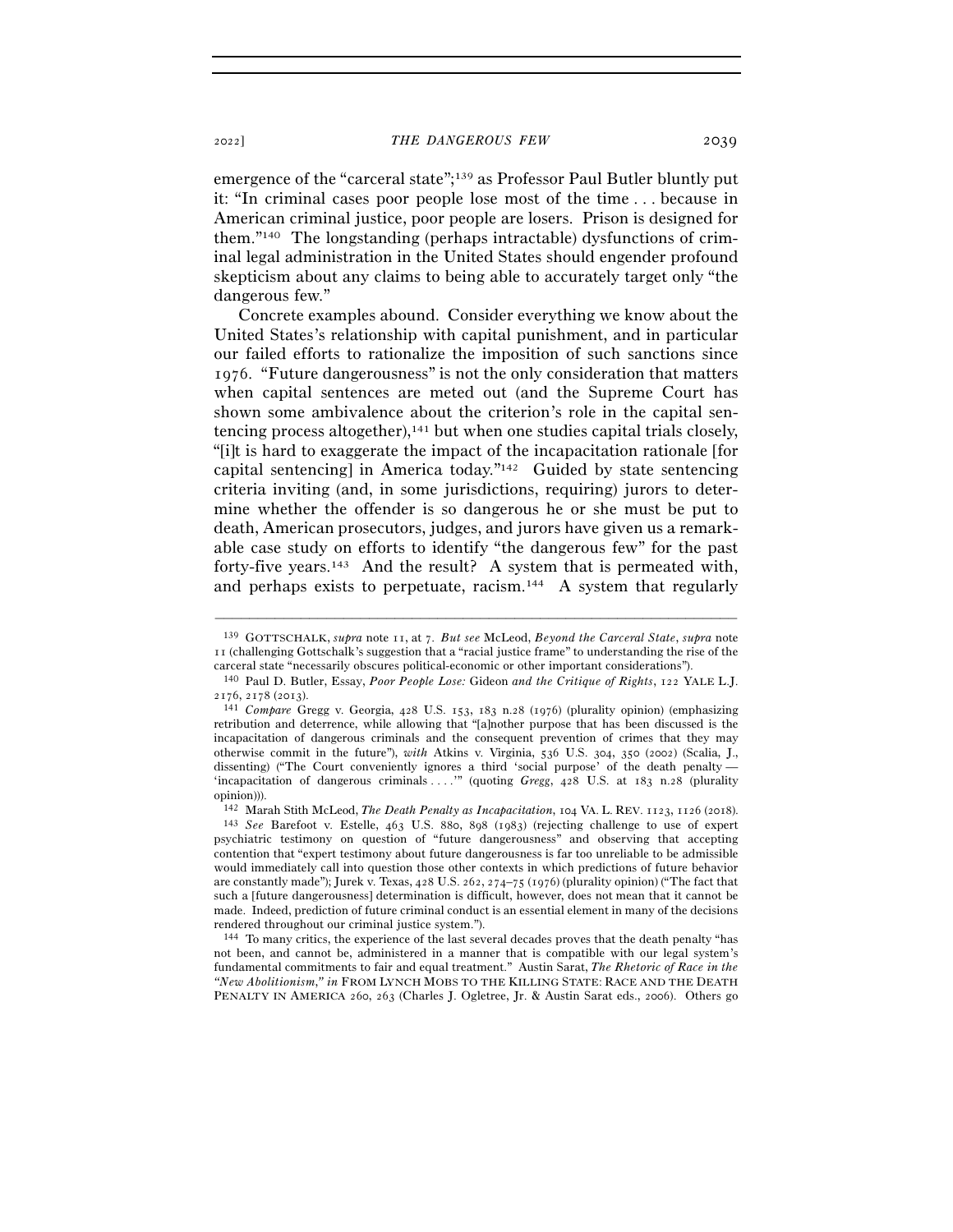identifies as "the dangerous few" individuals who are factually innocent of the crime itself.145 A system that has grown more arbitrary in its application with every passing year.146

deeper, insisting the problem with capital punishment is not that it is administered in a discriminatory fashion, but that it is an "immoral practice[] [that has] flourished in the United States to impose a racist order." Roberts, *supra* note 8, at 284.

–––––––––––––––––––––––––––––––––––––––––––––––––––––––––––––

 Either way, it is hard to ignore the overwhelming evidence of racial discrimination in who is selected for death. CAROL S. STEIKER & JORDAN M. STEIKER, COURTING DEATH: THE SUPREME COURT AND CAPITAL PUNISHMENT 3 (2016) ("The Court [has] paid surprisingly scant attention in its constitutional rulings to the death penalty's long and ignoble history of racebased use, a history shaped by the practice of slavery and an intractable post–Civil War legacy of racial discrimination. At a moment when policing and mass incarceration are under scrutiny for gross racial disparities, attention to the death penalty helps illuminate the way that race has been woven into the history of American criminal justice and yet often ignored by the courts."); Carol S. Steiker & Jordan M. Steiker, *The American Death Penalty and the (In)Visibility of Race*, 82 U. CHI. L. REV. 243, 260–61 (2015); *see also* Sarat, *supra*, at 280 n.29 (citing, for example, David C. Baldus et al., Symposium, *Arbitrariness and Discrimination in the Administration of the Death Penalty: A Legal and Empirical Analysis of the Nebraska Experience (*1973*–*1999*)*, 81 NEB. L. REV. 486, 566 (2002); Glenn L. Pierce & Michael L. Radelet, Symposium, *Race, Region, and Death Sentencing in Illinois,* 1988*–*1997, 81 OR. L. REV. 39, 70 (2002); RAYMOND PATERNOSTER ET AL., AN EMPIRICAL ANALYSIS OF MARYLAND'S DEATH SENTENCING SYSTEM WITH RESPECT TO THE INFLUENCE OF RACE AND LEGAL JURISDICTION 41 (2003), https:// www.aclu-md.org/sites/default/files/field\_documents/md\_death\_penalty\_race\_study\_0.pdf [https://

 $145$  According to the Death Penalty Information Center (DPIC), at least 187 individuals (mostly Black) condemned to death have been exonerated since 1973. *See Innocence Database*, DEATH PENALTY INFO. CTR. (2022), https://deathpenaltyinfo.org/policy-issues/innocence-database [https://perma.cc/9EYV-H5EY]. This figure omits those who were executed but possibly innocent: DPIC has identified at least twenty cases where the condemned was executed despite "strong evidence of innocence." *Executed but Possibly Innocent*, DEATH PENALTY INFO. CTR., https:// deathpenaltyinfo.org/policy-issues/innocence/executed-but-possibly-innocent [https://perma.cc/Q4PH-Y8RD]; *see, e.g.*, JAMES S. LIEBMAN ET AL., THE WRONG CARLOS: ANATOMY OF A WRONGFUL EXECUTION, at ix (2014). 146 FRANK BAUMGARTNER ET AL., DEADLY JUSTICE: A STATISTICAL PORTRAIT OF THE

DEATH PENALTY 351 (2018) ("There is no question that the modern death penalty has continued with the flaws of its historical predecessor, and then some. Not only is it just as arbitrary, just as biased, and just as flawed as the pre-*Furman* system, but it has added to these flaws increased levels of geographical focus on the South, even more concentration in just a few jurisdictions, . . . average periods of delay now measured in the decades, [and] odds of reversal well over 50 percent . . . . A reasoned assessment based on the facts suggests not only that the modern system flunks the *Furman*  test but that it surpasses the historical death penalty in the depth and breadth of the flaws apparent in its application."); BRANDON L. GARRETT, END OF ITS ROPE: HOW KILLING THE DEATH PENALTY CAN REVIVE CRIMINAL JUSTICE 227 (2017); *see also* Corinna Barrett Lain, *Three Observations About the Worst of the Worst, Virginia-Style*, 77 WASH. & LEE L. REV. ONLINE 469,  $470$  (2021) ("Given that the death penalty doesn't just exist in the abstract — it is fundamentally about the *who*, the worst of the worst — it only seems fitting to take this moment to set the record straight about who we execute generally . . . . First, we execute the severely mentally ill. Second, we execute offenders who have themselves been terrorized, offenders who are just as much a product of profound violence as they are its perpetrators. And third, we execute not for exceptionally bad crimes, but rather for the exceptionally bad luck of having poor representation, or being in a county where the prosecutor has a proclivity for capital charges, or committing Blackon-White crime. Take these categories away, and the death penalty is an empty shell."); Mary Marshall, Note, Miller v. Alabama *and the Problem of Prediction*, 119 COLUM. L. REV. 1633, 1656 (2019) ("Studies of juries, prosecutors, and psychologists all indicate that predictions of future dangerousness [in the capital sentencing context] are no better than random guesses.").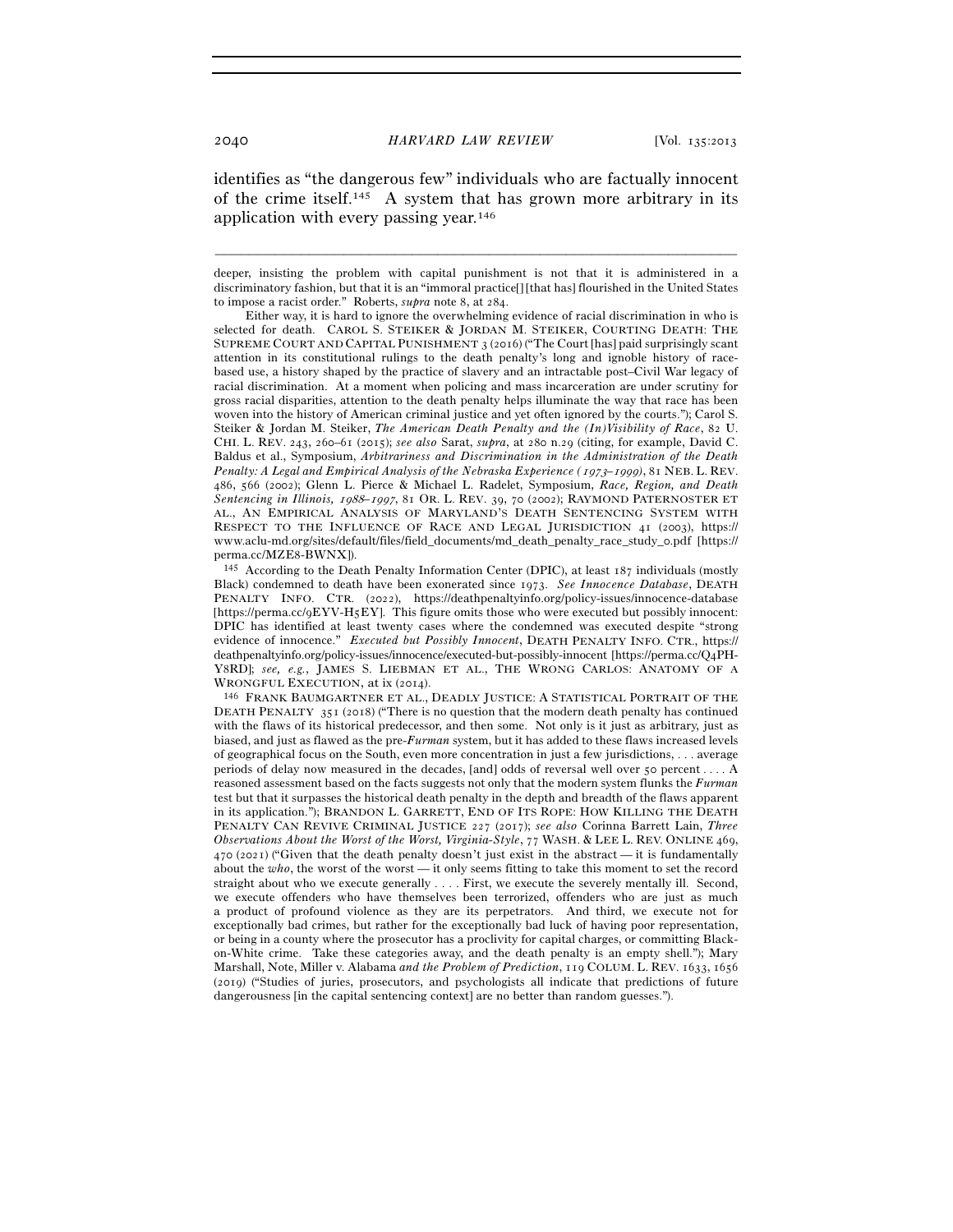The law of juvenile sentencing — which has undergone major changes in the last decade<sup>147</sup> — offers similar lessons. Here, the Court has expressly baked into the law an inquiry into whether the accused is a member of "the dangerous few": only the "rarest of juvenile offenders, those whose crimes reflect permanent incorrigibility," may receive lifewithout-parole (LWOP) sentences under the Eighth Amendment.<sup>148</sup> Those who received mandatory LWOP sentences in decades past, before the Supreme Court announced this rule, have become eligible for resentencing, too.149 While these rulings have reduced the number of individuals serving LWOP sentences, the tepid and uneven implementation of this command is revealing. In Louisiana, prosecutors "have sought to re-impose life without parole [sentences] in approximately [thirty] percent of cases" in which previous LWOP sentences were vacated; in Michigan, prosecutors have identified sixty percent of those children entitled to resentencing to constitute the "worst of the worst" for whom LWOP should be reimposed.150 As of February 2020, more than thirty percent of those resentenced in Mississippi have had sentences of LWOP reimposed (notwithstanding legal representation from a small army of leading nonprofit organizations).151 Again, race is a central part of the story: "[B]lack children were already significantly more likely than their white peers to be sentenced to life without parole" before *Miller*, but the disparities have widened substantially over the past decade.152 As one notorious Louisiana District Attorney candidly admitted: "We're basically guessing on these cases."153

Henry Montgomery's story offers a sobering case study of how our understanding of "the dangerous few" has changed over time, and how it hasn't. In 1963, seventeen-year-old Montgomery (who is Black) was skipping eleventh-grade class when he was confronted by a white Baton

–––––––––––––––––––––––––––––––––––––––––––––––––––––––––––––

151 MISS. OFF. OF STATE PUB. DEF., JUVENILE LIFE WITHOUT PAROLE IN MISSISSIPPI 2 (2020), http://www.ospd.ms.gov/REPORTS/Juvenile%20Life%20without%20Parole%20report%2002- <sup>2020</sup>.pdf [https://perma.cc/74UR-BWR<sup>8</sup>]. 152 Marshall, *supra* note 146, at 1661 & n.193 ("Of new cases tried since 2012, approximately 72%

of children sentenced to life without parole have been Black — as compared to approximately  $61\%$ before 2012." *Id.* at 1661 n.193 (alteration omitted) (quoting CAMPAIGN FOR THE FAIR SENT'G OF YOUTH, *supra* note 150, at <sup>2</sup>)). 153 Jessica Pishko, *"We're Basically Guessing on These Cases": Louisiana's Disastrous* 

*Resentencing Hearings*, THE NATION (Dec. 22, 2017) (quoting Leon Cannizzaro, then–District Attorney of Orleans Parish, Louisiana), https://www.thenation.com/article/archive/were-basicallyguessing-on-these-cases-louisianas-disastrous-resentencing-hearings [https://perma.cc/4ZBV-7988].

<sup>147</sup> Perry L. Moriearty, *The Trilogy and Beyond*, 62 S.D. L. REV. 539, 539 (<sup>2017</sup>). 148 Montgomery v. Louisiana, 136 S. Ct. 718, 734 (2016)*; see also* Miller v. Alabama, 567 U.S. <sup>460</sup>, 479 (<sup>2012</sup>). 149 *See Montgomery*, 136 S. Ct. at <sup>734</sup>. 150 CAMPAIGN FOR THE FAIR SENT'G OF YOUTH, TIPPING POINT: <sup>A</sup> MAJORITY

OF STATES ABANDON LIFE-WITHOUT-PAROLE SENTENCES FOR CHILDREN 7 (2018), https://cfsy.org/wp-content/uploads/Tipping-Point.pdf [https://perma.cc/X8WD-ACSD].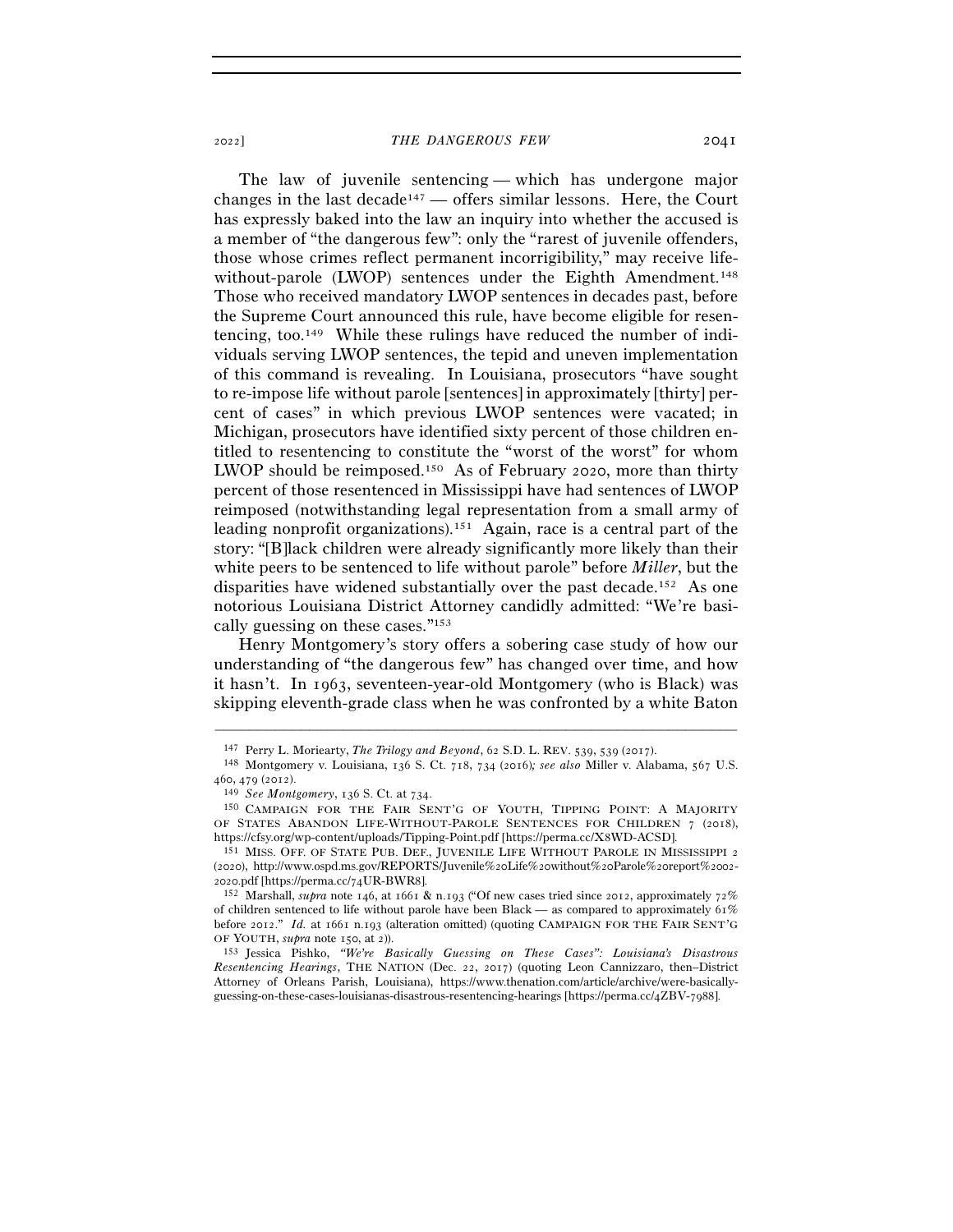Rouge police officer; Montgomery panicked, shot the officer to evade arrest, and promptly confessed.154 Montgomery initially received a death sentence, but the Louisiana Supreme Court reversed in 1966. The Klu Klux Klan burned one hundred crosses across the state (including one near the grounds of the state capitol) on the eve of the child's trial, and the local government had declared the first day of trial a holiday memorializing the dead officer.155 After a retrial, Montgomery was sentenced to LWOP;156 for more than a half-century, he has maintained a pristine disciplinary record at Louisiana State Penitentiary (Angola).157 And then a remarkable development: in 2016, Montgomery won a landmark victory at the Supreme Court, establishing the retroactive applicability of *Miller v. Alabama*<sup>158</sup> for those prisoners (like Montgomery) sentenced to mandatory LWOP as children in decades past.159 Condemning a child to die in prison, the Court emphasized, would only be proper in the most "exceptional" of circumstances;<sup>160</sup> Justice Scalia, dissenting, complained that the majority's opinion made "imposition of that severe sanction a practical impossibility."161 And yet Montgomery remained imprisoned for another 2123 days. His release on parole was denied twice, the second time in 2019 by a parole official who solemnly explained that the seventy-two-year-old (and partially deaf) Montgomery showed a "lack of maturity" by not completing more classes in prison.162 Only after international outcry did his imprisonment end, after fifty-seven years, in late 2021. 163

<sup>–––––––––––––––––––––––––––––––––––––––––––––––––––––––––––––</sup> <sup>154</sup> *Youth Ruled Able to Stand Murder Trial*, TIMES (Shreveport, La.), Jan. 11, 1964, at <sup>8</sup>-B. 155 State v. Montgomery, 181 So. 2d 756, 760 (La. 1966). The U.S. Supreme Court briefly noted

this feature of the case in 2016 but only obliquely referenced "public prejudice" marring the initial trial. Montgomery v. Louisiana, 577 U.S. 190, 194 (2016). <sup>156</sup> State v. Montgomery, 242 So. 2d 818, 818 (La. 1970).<br><sup>157</sup> Liliana Segura, *Henry Montgomery Paved the Way for Other Juvenile Lifers to Go Free.* 

*Now* 72, *He May Never Get the Same Chance*, THE INTERCEPT (June 2, 2019, 8:00 AM), https://theintercept.com/2019/06/02/henry-montgomery-juvenile-life-without-parole [https://perma.cc/  $QWA<sub>4</sub>-3ND<sub>7</sub>$  ("Montgomery had collected only 23 write-ups total during his time at Angola — a remarkable record for a near-lifetime spent behind bars.").

 $158$  567 U.S. 460 (2012).

<sup>&</sup>lt;sup>159</sup> See Montgomery, 577 U.S. at 212–13 (2016).<br><sup>160</sup> Id. at 213.<br><sup>161</sup> Id. at 227 (Scalia, J., dissenting).<br><sup>161</sup> Id. at 227 (Scalia, J., dissenting).<br><sup>162</sup> Segura, *supra* note 157; *see* Samantha Michaels, *A 72-Year-Supreme Court Ruling, But Louisiana Won't Let Him Out of Prison*, MOTHER JONES (April 12, 2019), https://www.motherjones.com/crime-justice/2019/04/henry-montgomery-juvenilelifer-louisiana-denied-parole [https://perma.cc/JF34-99QU].

<sup>163</sup> Rebecca Santana, *Henry Montgomery, At Center of Juvenile Life Debate, Is Free*, AP NEWS (Nov. 17, 2021), https://apnews.com/article/crime-louisiana-montgomery-henry-montgomeryf74f4e7351b3d72bd1ce1685279c9727 [https://perma.cc/9MLF-YGGD].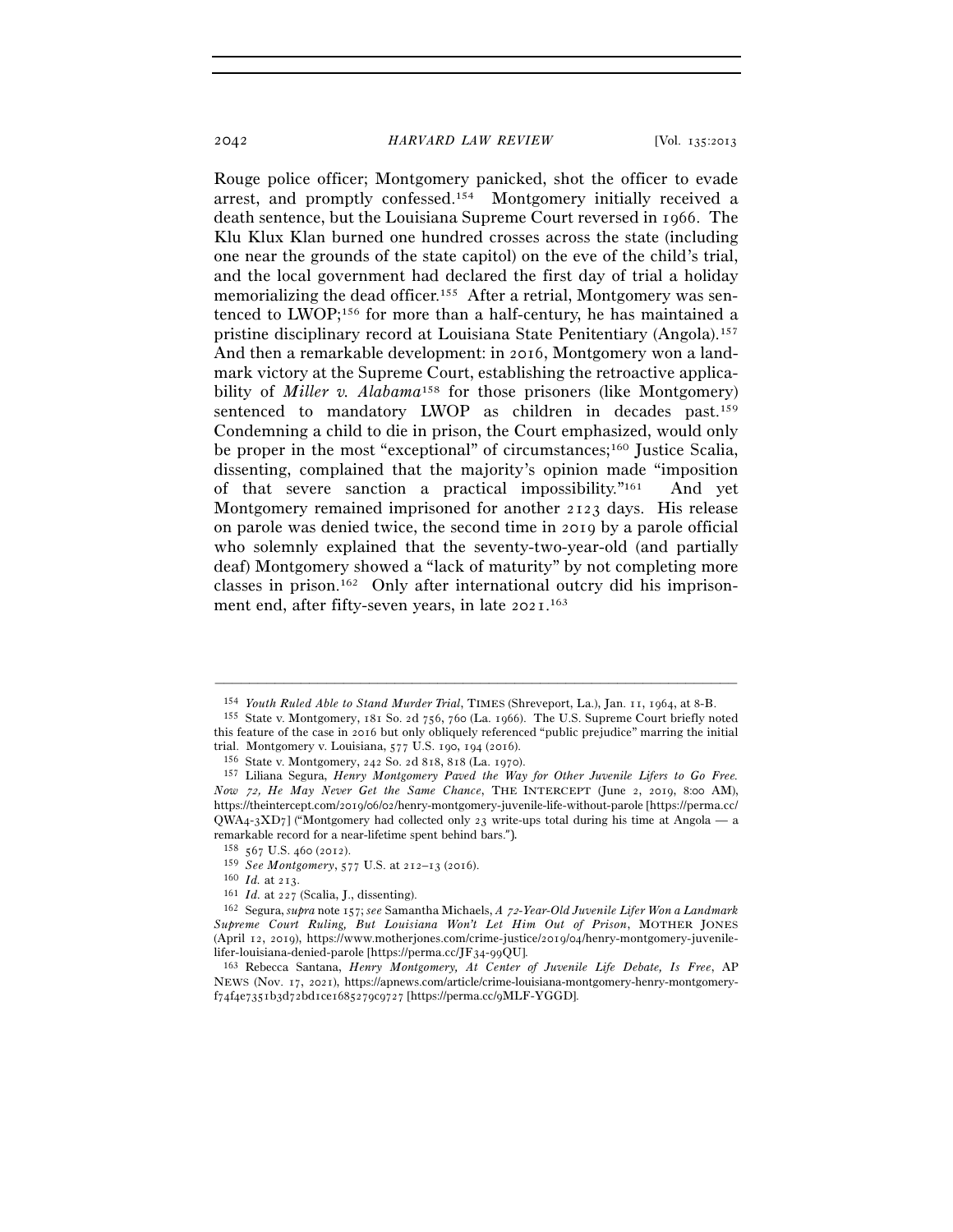In a similar vein, it is worth remembering that the United States has a prison for those it has deemed (repeatedly, in official statements, credulously accepted by much of the country) "the worst of the worst": the detention camps at Naval Station Guantanamo Bay.164 Yet of the twenty orange-clad prisoners first deposited there amidst international fanfare on January 11, 2002, 165 only two remain as of April 2022; just thirty-seven of the nearly 800 prisoners eventually transported to the island are still being held, and half of those prisoners have been cleared for transfer.166 To be clear, some of the individuals the United States military has detained (and tortured<sup>167</sup>) at Guantanamo Bay may have been responsible for inflicting grievous harm on others; some may have inflicted additional harm if not detained. But now, more than two decades into the prison's existence, it is undeniable that the vast majority of those imprisoned at Guantanamo Bay were never "the worst of the worst." Our confidence otherwise — and the confluence of fear, hatred, and Islamophobia nourishing this certitude — should serve as an object lesson for those who would trust the government's abilities to ascertain (accurately and without bias) who constitutes "the dangerous few" moving forward.

Of course, highlighting these injustices may not move the needle: we seem to have a great deal of tolerance for inaccuracy in our criminal

<sup>164</sup> *DoD News Briefing; January* 28*,* <sup>2002</sup> *—* <sup>11</sup>*:*29 *a.m. EST*, AVALON PROJECT, https:// avalon.law.yale.edu/sept11/dod\_brief142.asp [https://perma.cc/CJ4P-P3XT] (statement of Rear Admiral John Stufflebeem) ("[T]his is an extremely . . . vetted process. . . . These are the worst of the worst, and if let out on the street, they will go back to the proclivity of trying to kill Americans and others. So that is well established."); Editorial, *Call Them Prisoners of War*, S.F. CHRONICLE (Jan. 22, 2002), https://www.sfchronicle.com/opinion/editorials/article/Call-them-prisoners-of-war-2881855.php [https://perma.cc/6LR9-YUR6] ("Clearly, these deadly inmates don't deserve sympathy. They remain violent and dangerous, 'the worst of the worst,' the Pentagon says. But they amount to captured soldiers and should be accorded prisoner of war status."); Editorial, *Rights Groups Play to Captive Audience*, N.Y. DAILY NEWS, Jan. 22, 2002, at 28 ("[Osama Bin Laden's] minions shipped to Guantanamo are the worst of the worst — soulless killers. . . . America, as evidenced at Guantanamo, treats humanity — even in its lowest form — humanely.").

Because I am referring to the U.S. Naval Station as opposed to the geographic location, I use the U.S. Navy's spelling ("Guantanamo") rather than the Spanish spelling ("Guantánamo"). *See generally* JENNIFER K. ELSEA & DANIEL H. ELSE, CONG. RSCH. SERV., R44137, NAVAL STATION GUANTANAMO BAY: HISTORY AND LEGAL ISSUES REGARDING ITS LEASE AGREEMENTS (2016).

At the time of this writing, I am a consultant for one of the remaining Guantanamo Bay detainees and his defense team.

<sup>165</sup> Carol Rosenberg, *They Were Guantánamo's First Detainees. Here's Where They Are Now.*, N.Y. TIMES (May 18, 2021), https://www.nytimes.com/2021/03/27/us/politics/guantanamo-firstprisoners.html [https://perma.cc/3GMH-MM<sup>4</sup>G]. 166 *The Guantánamo Docket*, N.Y. TIMES (Apr. 26, 2022), https://www.nytimes.com/interactive/

 $2021/\text{us/guantanamo-bay-detainees.html}$  [https://perma.cc/PU2N-55H8].<br><sup>167</sup> Mark P. Denbeaux et al., How America Tortures (Dec. 2, 2019) (unpublished manuscript),

https://ssrn.com/abstract=3494533 [https://perma.cc/FE3N-8GB2] (discussing torture at CIA Black Sites and at Guantanamo Bay).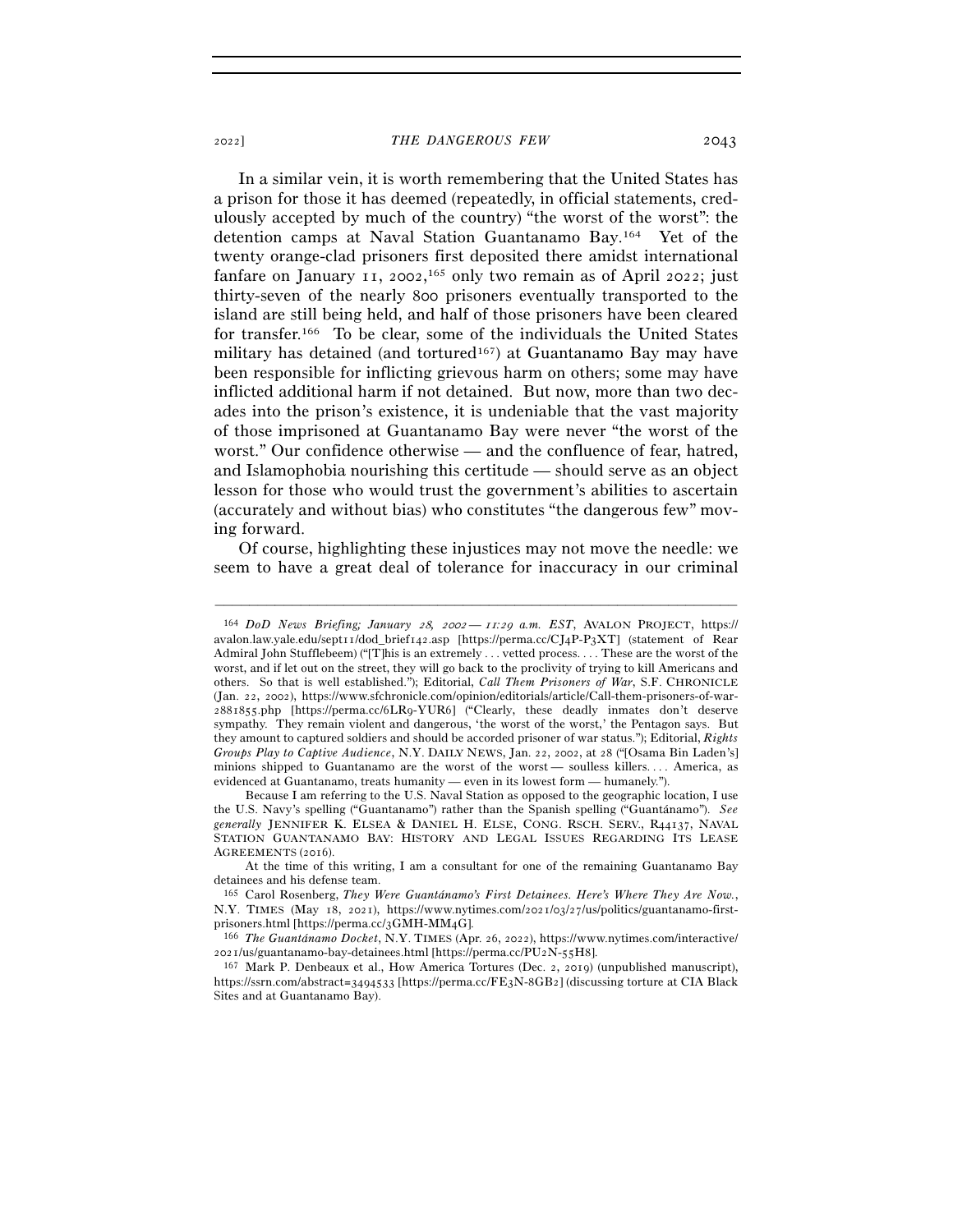legal system today, and (Blackstone's ratio<sup>168</sup> notwithstanding) many Americans seem happy to countenance some number of "innocents" being wrongly convicted to ensure that the "guilty" do not go free.169 The sense of "collective disgrace" and "shame" in overreliance on prisons that prompted radical decarceration in other countries seems lacking in the American context.<sup>170</sup> There is no reason to think it would be any different when it comes to identifying "the dangerous few."171

But candor requires the skeptic to confront the following point (particularly if we are committed to shunning utopian thinking in this discussion): any system that continues to cage "the dangerous few" in the United States will also necessarily cage many people who do *not* need to be caged, and those individuals will overwhelmingly be poor and nonwhite.

# *C. Incarcerating the Dangerous Few Does Not Eliminate the Harm They Cause*

In one of the few pieces of abolitionist scholarship expressly framed around the problem of "the dangerous few," the authors open by introducing the reader to "Henry":

Henry is affable, bright, and articulate. He can also be very, very nasty, and he is currently confined in the most maximum section of Illinois' death row. Among his other crimes, he blew away one victim by inserting a shotgun into her vagina and pulling the trigger. He then slit her boyfriend's throat and left him for dead. His death sentence was commuted to life following constitutional challenges to Illinois' death penalty, but he was again sentenced to death after fatally stabbing a fellow prisoner. Confined to death row, he tried to stab yet another prisoner. . . . [Recently,] Henry revealed some reflective self-awareness: "I used to think I was a racist. Then I realized that I just didn't like nobody."172

Henry's story is awful and chilling for several reasons, and for many it is the unfathomable damage people like Henry sometimes cause that

<sup>–––––––––––––––––––––––––––––––––––––––––––––––––––––––––––––</sup> 168 "[I]t is better that ten guilty persons escape, than that one innocent suffer." 4 WILLIAM BLACKSTONE, COMMENTARIES \*<sup>352</sup>. 169 *See* Daniel Epps, *The Consequences of Error in Criminal Justice*, 128 HARV. L. REV. 1065,

<sup>1067</sup>–68 (2015). For a rejoinder urging greater asymmetry in favor of the defendant in criminal adjudication, see Laura I. Appleman, Response, *A Tragedy of Errors: Blackstone, Procedural Asymmetry, and Criminal Justice*, 128 HARV. L. REV. F. 91, 91 (<sup>2015</sup>). 170 McLeod, *Beyond the Carceral State*, *supra* note 11, at 693 (discussing Finnish criminal

reforms in the early <sup>1970</sup>s). 171 *See, e.g.*, Jefferson C. Knighton et al., *How Likely Is "Likely to Reoffend" in Sex Offender* 

*Civil Commitment Trials?*, 38 LAW & HUM. BEHAV. 293, 300 (2014) (finding that more than half of jurors in commitment trials for "sexually violent predators" thought that a one percent chance of a new sex crime sufficed to demonstrate that it was "likely," and more than ninety-seven percent thought that a twenty-five percent chance sufficed). *See generally* Megan T. Stevenson & Sandra G. Mayson, *Pretrial Detention and the Value of Liberty* (Univ. of Va. Sch. of L., Va. Pub. L. & Legal Theory Research Paper No. 2021-14, 2021), https://ssrn.com/abstract=3787018 [https://perma.cc/ HM87-B382] (discussing distortions in valuing liberty interests of those accused of criminal wrongdoing).

<sup>172</sup> Thomas & Boehlefeld, *supra* note 90, at 14.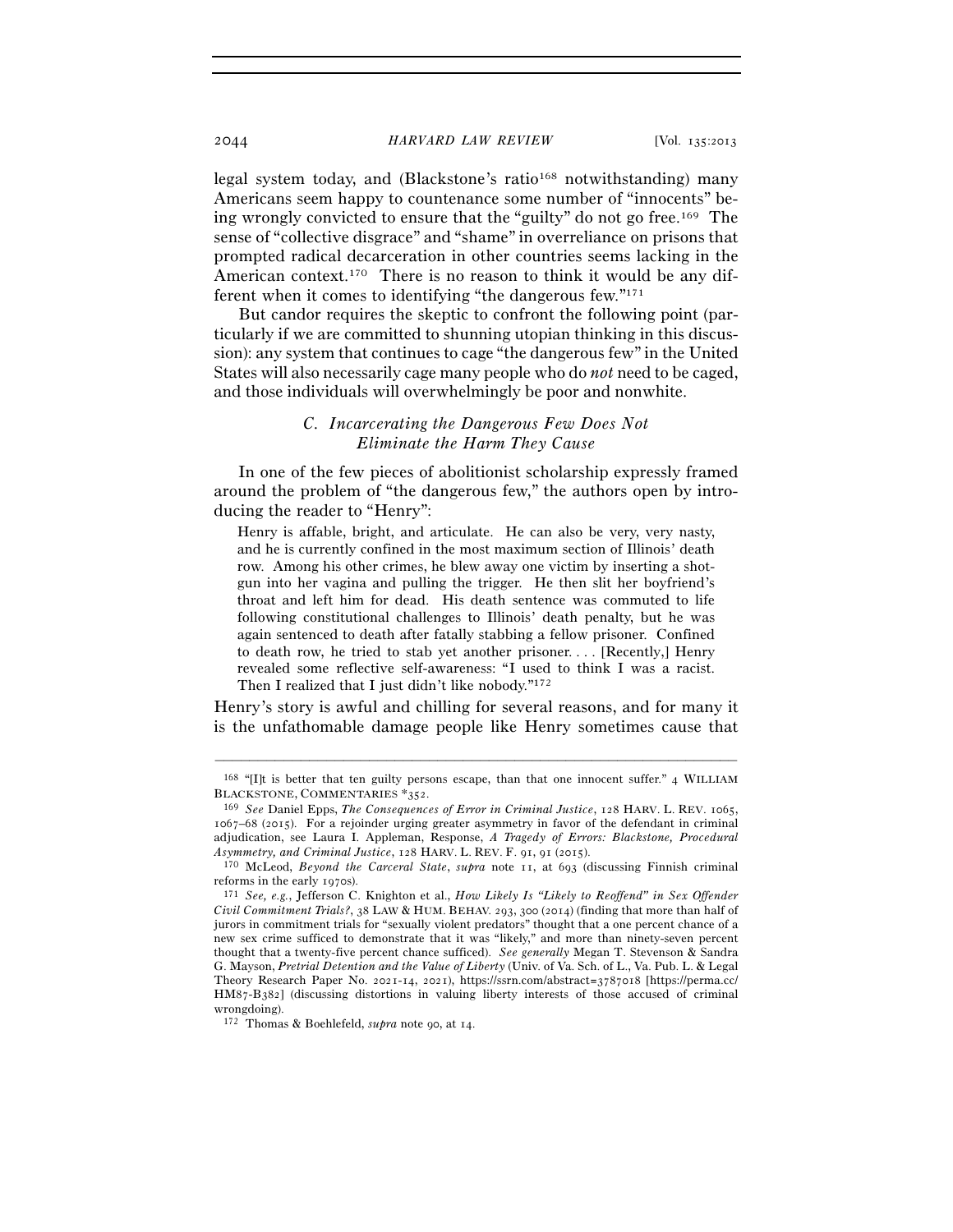makes prison abolition seem, at best, imprudent. But the part that interests me (for present purposes) is a curious oversight by the authors: prison, it seems, did nothing to keep Henry from engaging in extraordinarily harmful acts. Indeed, Henry appears to have committed just as many murders and attempted murders *inside* prison as he did *outside*.

Accepting as true the premise that "the dangerous few" exist as a meaningful category (but see section II.A) and that reasonably accurate mechanisms exist to identify them (but see section II.B), the incapacitation of this class in prisons is typically presented as a way to eliminate the harm they might inflict. This is, of course, one of the chief functions of the prison: out of sight, out of mind. But here we should remember our Bentham, who (writing about both incarceration and transportation) emphasized that such incapacitation was more about relocating rather than eliminating criminal wrongdoing:

*Incapacitation*; rendering a man incapable of committing offences of the description in question any more: understand in the present instance *in the same place* — the only place (it should seem) that was considered as worth caring about in this view. . . . Mischievously or otherwise, for *a body to act in a place*, it must be there. Keep a man in New South Wales, or anywhere else out of Britain, for a given time: he will neither pick a pocket, nor break into a house, nor present a pistol to a passenger, on any spot of British ground within that time.173

Prison does not eliminate the ability of "the dangerous few" to harm others, and it never has; it simply redirects that violence to more isolated places and less worthy (or, to the skeptic, more worthy) recipients. Prisons are "geographical solution[s] to socio-economic problems."174 Or, as Justice Thomas cavalierly put it (in a case involving the brutal beating and rape of an incarcerated transgender woman named Dee Farmer): "Prisons are necessarily dangerous places; they house society's most antisocial and violent people in close proximity with one another. Regrettably, '[s]ome level of brutality and sexual aggression among [prisoners] is inevitable no matter what the guards do  $\dots$ ."175

Determining just how much violence occurs inside jails and prisons in the United States is notoriously difficult,<sup>176</sup> but some studies identify

<sup>–––––––––––––––––––––––––––––––––––––––––––––––––––––––––––––</sup> <sup>173</sup> Jeremy Bentham, *Panopticon Versus New South Wales*, *reprinted in* 4 THE WORKS OF JEREMY BENTHAM 173, 183 (Edinburgh, William Tait 1843).

<sup>174</sup> Ruth Wilson Gilmore, *Globalisation and U.S. Prison Growth: From Military Keynesianism to Post-Keynesian Militarism*, RACE & CLASS, Mar. 1999, at 171, 174.

<sup>175</sup> Farmer v. Brennan, 511 U.S. 825, 858 (1994) (Thomas, J., concurring in the judgment) (alterations in original) (quoting McGill v. Duckworth, 944 F.2d 344, 348 (7th Cir. 1991)). *But see* Emma Kaufman & Justin Driver, *The Incoherence of Prison Law*, 135 HARV. L. REV. 515, 542–48 (2021) (noting that the Supreme Court's prison law jurisprudence selectively and inconsistently depicts prisons as volatile and violent).

<sup>176</sup> Nancy Wolff et al., *Measuring Victimization Inside Prisons: Questioning the Questions*, 23 J. INTERPERSONAL VIOLENCE 1343 (2008) (reviewing literature and underscoring "the importance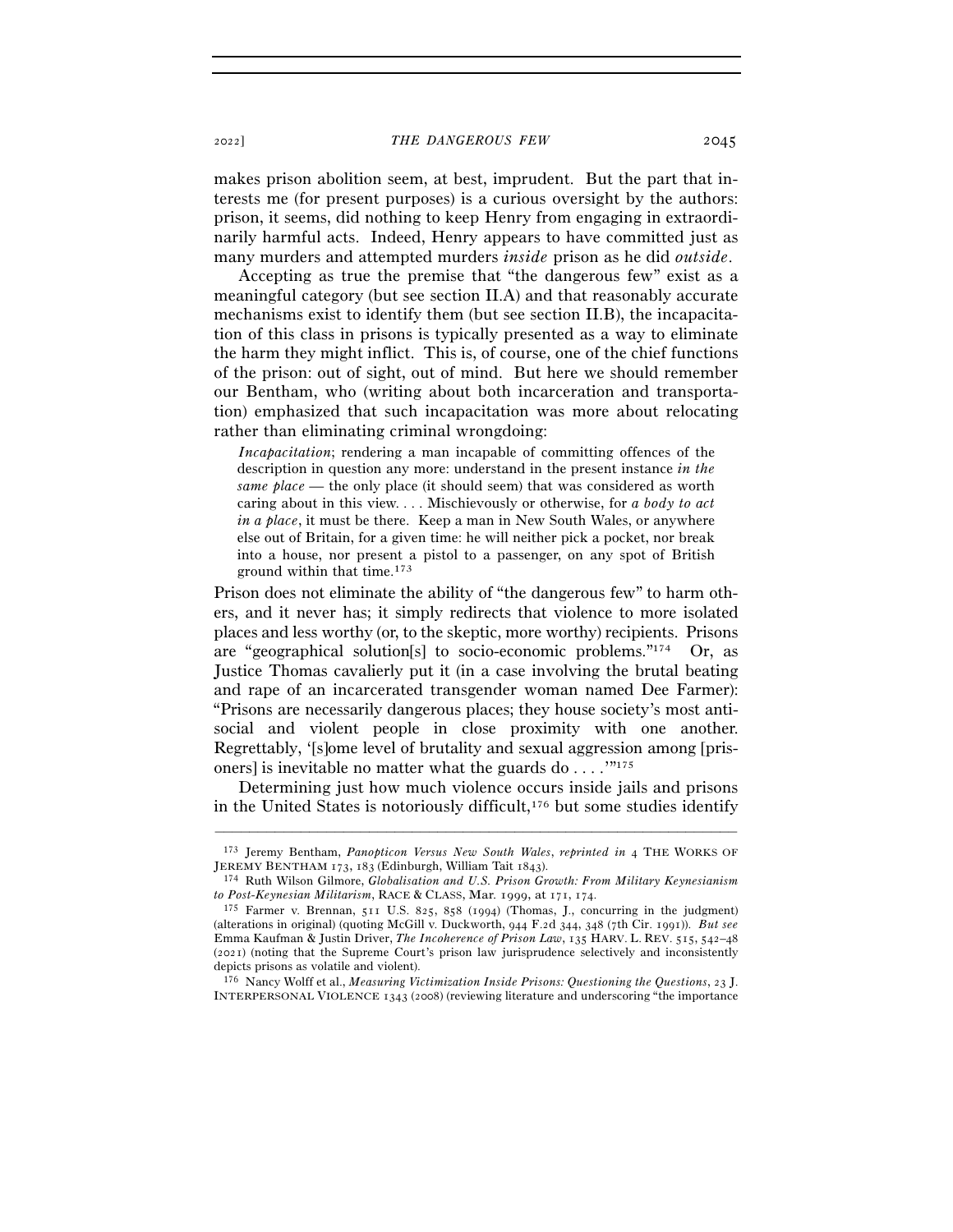breathtakingly high rates. According to a recent Department of Justice report: "[I]n 2011 and 2012, 3.2 percent of all people in jail, 4.0 percent of state and federal prisoners, and 9.5 percent of those held in juvenile detention reported having been sexually abused in their current facility during the preceding year."177 Extrapolating from this data, the study's lead author estimated that "nearly 200,000 people were sexually abused in American detention facilities in 2011."178 Most of these incidents involved staff abusing prisoners, not prisoners abusing prisoners.179 Prisons thus relocate whatever harm might have been committed by those who are incarcerated, while simultaneously producing a large pool of people who are uniquely vulnerable to harm committed by those we might not otherwise have thought of as "the dangerous few." (By way of comparison, the Department of Justice estimated that 243,800 people experienced rape or sexual assault *outside* of prison in the United States  $\ln 2$  011.<sup>180</sup> $)$ 

Noting that such quintessentially "criminal" conduct continues unabated — we could similarly highlight other interpersonal violence, illicit drug use, or extortion in prison<sup>181</sup> — doesn't go far enough. In prisons, a wide range of harmful conduct becomes lawful and commonplace, though in any other setting we would recognize it as criminal.182 As Corey Devon Arthur, a prisoner in New York, writes: "In my 43 years

<sup>–––––––––––––––––––––––––––––––––––––––––––––––––––––––––––––</sup> of question wording when attempting to measure sexual and physical victimization" in carceral settings,  $id.$  at  $1357$ ).

<sup>&</sup>lt;sup>177</sup> David Kaiser & Lovisa Stannow, *The Shame of Our Prisons: New Evidence*, N.Y. REV. BOOKS, Oct. 24, 2013 (citing ALLEN J. BECK ET AL., BUREAU OF JUST. STATS., U.S. DEP'T OF JUST., SEXUAL VICTIMIZATION IN PRISONS AND JAILS REPORTED BY INMATES, 2011–12: NATIONAL INMATE SURVEY, 2011–12, at 6 (2013), https://www.bjs.gov/content/pub/pdf/ svpjri1112.pdf [https://perma.cc/2ZDJ-LTW9]; ALLEN J. BECK ET AL., BUREAU OF JUST. STATS., U.S. DEP'T OF JUST., SEXUAL VICTIMIZATION IN JUVENILE FACILITIES REPORTED BY YOUTH, 2012: NATIONAL SURVEY OF YOUTH IN CUSTODY, 2012, at 4 (2013), https:// bjs.ojp.gov/content/pub/pdf/svjfry12.pdf [https://perma.cc/FX4E-FFLF]).<br><sup>178</sup> *Id.*<br><sup>179</sup> *Id.*<br><sup>180</sup> JENNIFER L. TRUMAN & MICHAEL PLANTY, BUREAU OF JUST. STATS., U.S. DEP'T OF

JUST., CRIMINAL VICTIMIZATION, 2011, at 2 (2012), https://www.bjs.gov/content/pub/pdf/ cv11.pdf [https://perma.cc/F253-2XBU]. Note, however, that the term "sexual abuse" has a broader definition for the *Sexual Victimization in Prisons and Jails* and *Sexual Victimization in Juvenile Facilities* studies than in the *Criminal Victimization* study. 181 *See* Shaila Dewan, *Inside America's Black Box: A Rare Look at the Violence of Incarceration*,

N.Y. TIMES (Mar. 30, 2019), https://www.nytimes.com/2019/03/30/us/inside-americas-black-box.html [https://perma.cc/X2XG-3UAK]; Kate Benner & Shaila Dewan, *Alabama's Gruesome Prisons: Report Finds Rape and Murder at All Hours,* N.Y. TIMES (Apr. 3, 2019), https://www.nytimes.com/ <sup>2019</sup>/04/03/us/alabama-prisons-doj-investigation.html [https://perma.cc/T7ZU-<sup>2</sup>MTX]. 182 *Cf.* Jones v. N.C. Prisoners' Lab. Union, Inc., 433 U.S. 119, 129 (1977) ("Prisons, it is obvious,

differ in numerous respects from free society. . . . [T]his Court has repeatedly recognized the need for major restrictions on a prisoner's rights.").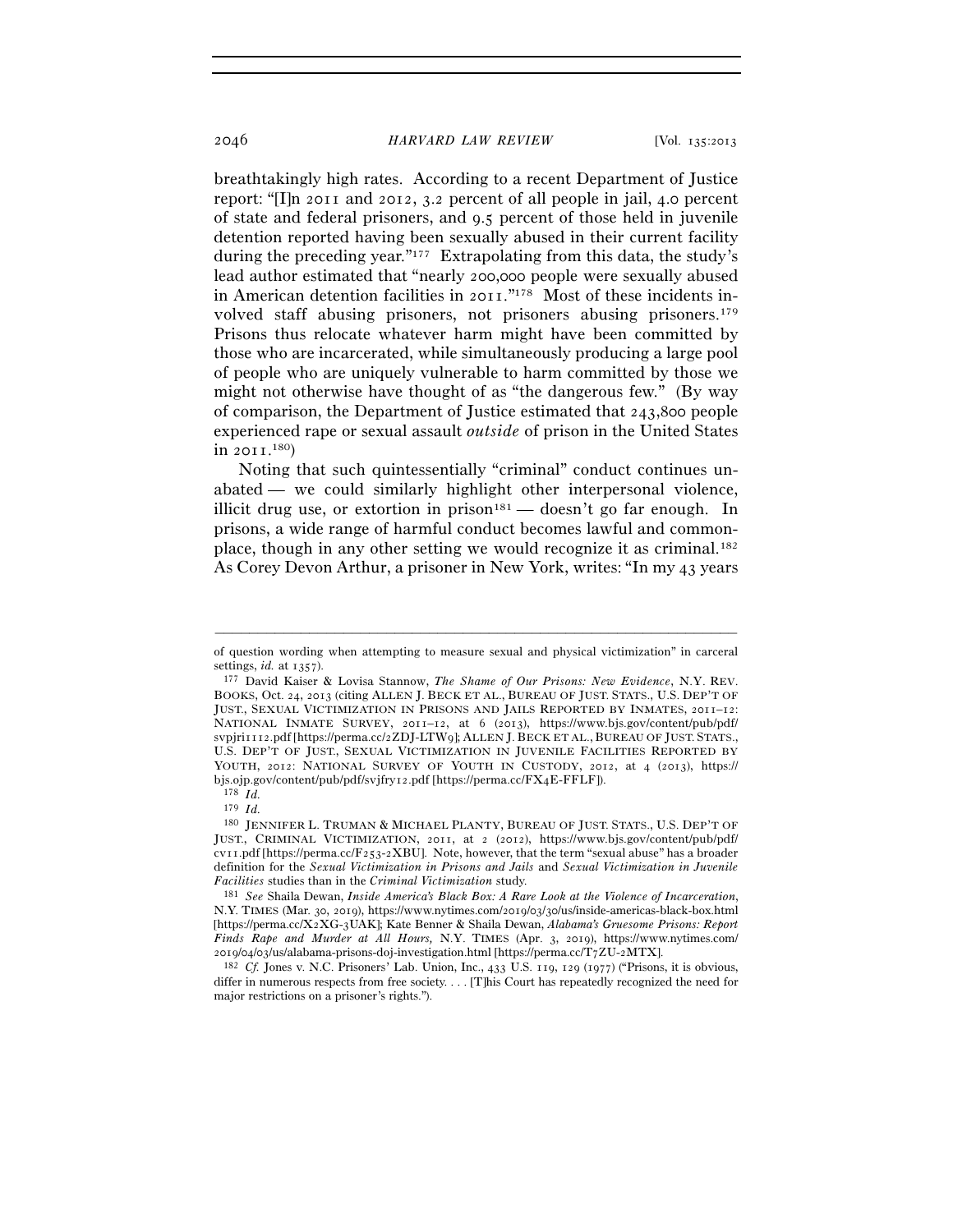of life, I've been strip-frisked over 1,000 times."183 The first time was

when he was arrested at age fourteen: two shouting NYPD officers took Arthur to a holding cell, where he was ordered to lower his boxers, face the officers, lift his penis and testicles, and expose his anus for their inspection.184 Such searches — which Arthur has been subsequently subjected to hundreds of times as a state prisoner — are generally "authorized,"185 though often experienced by prisoners as a form of sexual violence.186 Professor India Thusi makes a similar point in a recent article, arguing that while certain connections between the incarceration of girls and sexual violence are widely recognized, we have failed to adequately appreciate the ways in which the state "has routinely sexually assaulted [incarcerated] girls by mandating regular, nonconsensual touching and searches of the most intimate parts of girls' bodies."187 A similar reframing could be used to describe other threats, restraints, or forcible separations that are the lifeblood of carceral settings, as some liberals argued in critiquing (*as criminal*) the Trump Administration's "family separation policy."188 Relatedly, utterly banal and harmless conduct — like sending a tweet or a text message to a loved one — becomes

<sup>183</sup> Corey Devon Arthur, *I've Been Strip-Frisked over* 1*,*000 *Times in Prison. I Consider It Sexual Assault*, MARSHALL PROJECT (Feb. 4, 2021, 10:00 PM), https://www.themarshallproject.org/ 2021/02/04/i-ve-been-strip-frisked-over-1-000-times-in-prison-i-consider-it-sexual-assault [https:// perma.cc/HAJ8-H<sup>6</sup>EZ]. 184 *Id.*

<sup>185</sup> N.Y. STATE DEP'T OF CORR. & CMTY. SUPERVISION, DIRECTIVE NO. 4910, CONTROL OF & SEARCH FOR CONTRABAND 7 (July 27, 2021), https://doccs.ny.gov/system/files/documents/ <sup>2021</sup>/12/4910\_0.pdf [https://perma.cc/4PMU-B<sup>2</sup>RG]. 186 Arthur, *supra* note 183. Family members visiting their incarcerated loved ones, and

sometimes attorneys, may experience such violations, as well. *See* BRYAN STEVENSON, JUST MERCY: A STORY OF JUSTICE AND REDEMPTION 194 (2015) (describing experience of being strip-searched when visiting client); Gary A. Harki, *Strip Searched: From a* 1*-Year-Old to* 83*, Virginia Prisons Tell Visitors to Submit or Risk Permanent Ban*, VIRGINIAN-PILOT (Jan. 17, 2020, 12:50 PM), https://www.pilotonline.com/government/virginia/vp-nw-strip-search-

<sup>&</sup>lt;sup>187</sup> I. India Thusi, *Girls, Assaulted*, 116 NW. U. L. REV. 911, 913 (2022); *see also* BEN-MOSHE, DECARCERATING DISABILITY*, supra* note 27, at 124 ("Incarceration and institutionalization are not considered violence against a person or group of people, such as boarding schools for indigenous people, while spitting on an attendant or guard is considered an act of violence."); Mianta McKnight, *Lessons on Abolition from Inside Women's Prisons*, *in* ABOLISHING CARCERAL SOCIETY, *supra* note 14, at 211, 211–12 (underscoring centrality of intimidation and violence by prison officials inside women's prisons).

<sup>188</sup> Editorial Board, Opinion, *Let's Not Mince Words. The Trump Administration Kidnapped Children.*, WASH. POST (Oct. 21, 2020), https://www.washingtonpost.com/opinions/lets-notmince-words-the-trump-administration-kidnapped-children/2020/10/21/9edf2e20-13b0-11eb-ba42 ec6a580836ed\_story.html [https://perma.cc/58VP-B94M].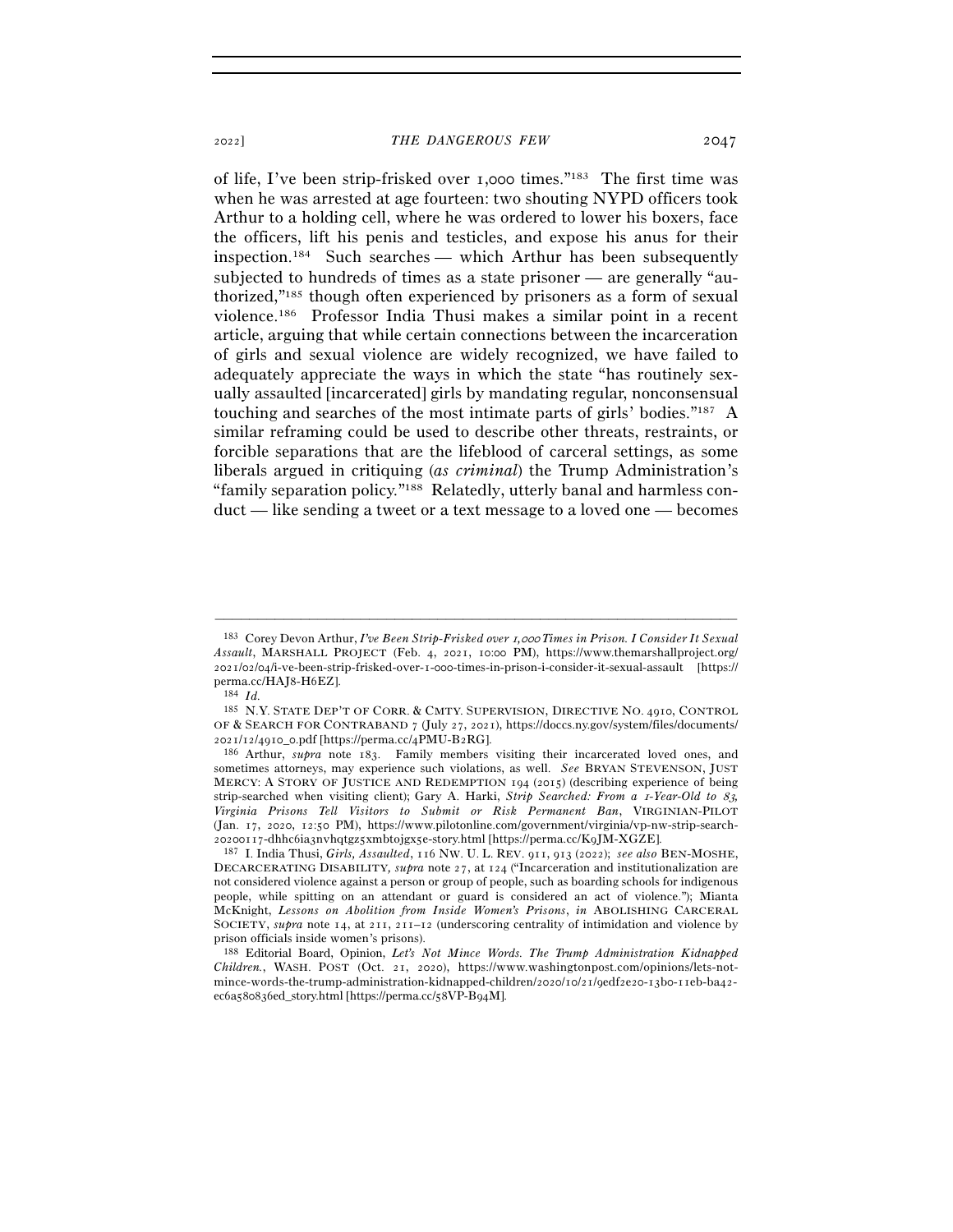a serious felony when undertaken by a prisoner.189 There are multiple senses in which the prison is "the scene of [the] 'crime' itself."190

So where does this get us? Even if, in fact, there is a class of irredeemably dangerous people — and even if, somehow, we could ascertain who these individuals were in an accurate and unbiased way — imprisonment of "the dangerous few" does not magically resolve the problem of criminal harm. Only if we view the prison as the new New South Wales to our Britain can this be true, but of course, our prisons are porous: people, ideas, viruses, and capital flow in and out.191 To this the skeptic might answer: "Well, better them than me" — clarifying that their interest in caging "the dangerous few" is not about stopping such individuals from harming others, but stopping them from harming *us*. None of this is unfamiliar: McLeod has described the "fetish of finality," our country's deeply rooted cultural acceptance of the idea that a criminal conviction (and the commencement of punishment) marks the end of our moral concern for the offender.192 But this seems like an important stance to probe. Such callousness to victimization seems hard to defend, particularly if we accept as true (1) the arguments advanced in the preceding section (that is, that caged alongside "the dangerous few" will necessarily be many individuals, disproportionately poor and nonwhite, who are not members of this class), and (2) that dignity still matters, even for those condemned to prison.193

## *D. The Dangerous Few Are Mostly Free Right Now Anyway*

Also implicit in the skeptic's question ("What do we do with 'the dangerous few'?") is the assumption that, were "the dangerous few" at liberty to walk amongst us, free society would become an unrecognizably dangerous and scary place. "We are accustomed" — in part, no doubt, to depictions of policing in popular culture<sup>194</sup> — "to believing that people get caught for committing crimes."195 But this is not really

<sup>189</sup> *See, e.g.*, Nash v. State, 293 So. 3d 265, 266 (Miss. 2020) (upholding twelve-year sentence for possession of contraband cell phone after misdemeanor arrestee asked jailer to charge his cell phone); *see also* Hannah Riley, *Just Let People Have Cellphones in Prison*, SLATE (Feb. 15, 2021, 9:00 AM),

<sup>&</sup>lt;sup>190</sup> GUENTHER, *supra* note 82, at 61.<br><sup>191</sup> See Shreya Subramani, Essay, *Productive Separations: Emergent Governance of Reentry*<br>*Labor*, 47 FORDHAM URB. L.J. 941, 943–44 (2020).

<sup>&</sup>lt;sup>192</sup> McLeod, *supra* note 7, at 1211–13.<br><sup>193</sup> On "dignity" and mass incarceration, see Jonathan Simon, *Dignity and Its Discontents: Towards an Abolitionist Rethinking of Dignity*, 18 EUR. J. CRIMINOLOGY 33 (2020); Cullors, *supra*

note 12, at <sup>1694</sup>. 194 *See, e.g.*, Dan Taberski, *Headlong: Running from COPS* (2019), https://podcasts.apple.com/ us/podcast/headlong-running-from-cops/id1459118695 [https://perma.cc/4RS3-QKNH]. 195 Shima Baradaran Baughman, *How Effective Are Police? The Problem of Clearance Rates and* 

*Criminal Accountability*, 72 ALA. L. REV. 47, 48 (2020).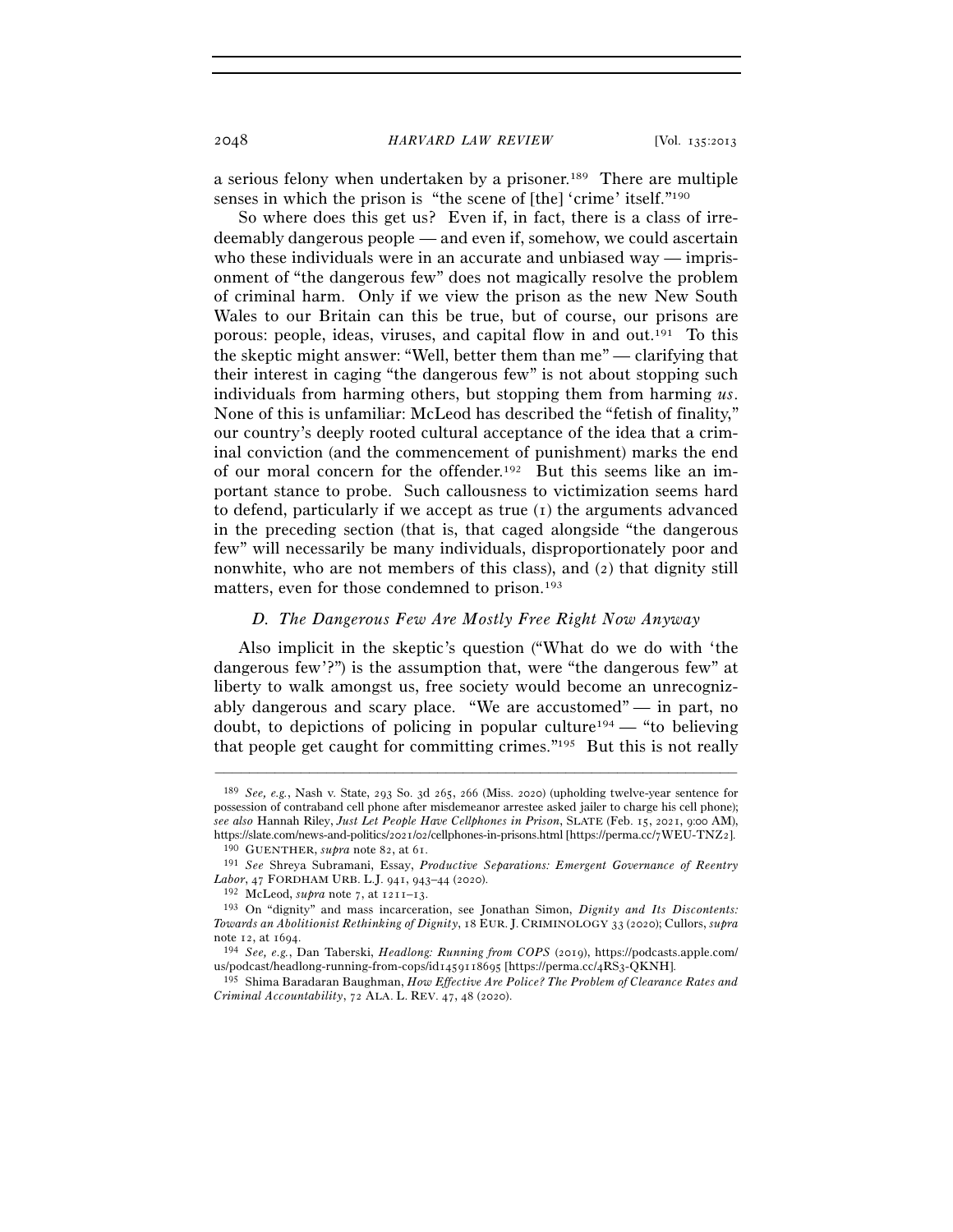true: despite the massive number of people we imprison, the skeptic's nightmare scenario is not far from the status quo. Once again, accepting as true the premise that "the dangerous few" constitute a meaningful category (but see section II.A), that reasonably accurate mechanisms exist to identify them (but see section II.B), and that prison could effectively eliminate the harm such individuals cause (but see section II.C), it is simply a myth that prisons are playing a large role in keeping us safe.

Again, the point here is not simply that criminal law's articulation of "all the deepest injuries" (in Professor Herbert Wechsler's words)196 elides much of the most grievously harmful wrongdoing in society,  $197$ but rather something more mundane. Despite a voluminous legal literature on policing and victims' rights, criminal law scholars rarely address the fact that police are not particularly effective at solving crimes and apprehending suspected criminals.198 As Professor Shima Baradaran Baughman's recent study of "clearance rates" over the past fifty years demonstrates, most of those who commit murder and the vast majority of those who commit rape "get away with their crimes."199 "[W]e live in a world," she writes, "where, much more often than not, crimes go unsolved and unaccounted for."200

The figures are even more pronounced when the harmed party is Black, an unsurprising finding given the historical coupling of overcriminalization and underprotection of marginalized communities throughout American history.201 A recent investigation by journalists into 55,000 killings in selected cities over the past decade, for example, shows that nearly 26,000 did not even result in an arrest.<sup>202</sup> The arrests that did occur were not distributed evenly: "[w]hile police arrested someone in 63 percent of the killings of white victims, they did so in just 47 percent of those with black victims."203 In Boston, the killing of a white person led to an arrest at double the rate of the killing of a Black person.204 In cases where an arrest is not made within ten days, it is highly

<sup>–––––––––––––––––––––––––––––––––––––––––––––––––––––––––––––</sup> <sup>196</sup> Ristroph, *supra* note 11, at 1652 (quoting Herbert Wechsler, *The Challenge of a Model Penal Code*, 65 HARV. L. REV. 1097, 1098 (1952)).

<sup>197</sup> *See supra* note <sup>118</sup> and accompanying text. 198 Baughman, *supra* note 195, at <sup>55</sup>. 199 *Id.*<sup>200</sup> *Id.*<sup>201</sup> RANDALL KENNEDY, RACE, CRIME, AND THE LAW <sup>19</sup> (1997); Paul Butler, *The System Is Working the Way It Is Supposed To: The Limits of Criminal Justice Reform*, 104 GEO. L.J. 1419, <sup>1431</sup>–32 (<sup>2016</sup>). 202 Wesley Lowery et al., *Murder with Impunity: An Unequal Justice*, WASH. POST (July 25,

<sup>2018),</sup> http://wapo.st/black-homicides [https://perma.cc/C7YC-6X7S].  $^{203}$   $\,$   $Id$ 

<sup>204</sup> *Id.*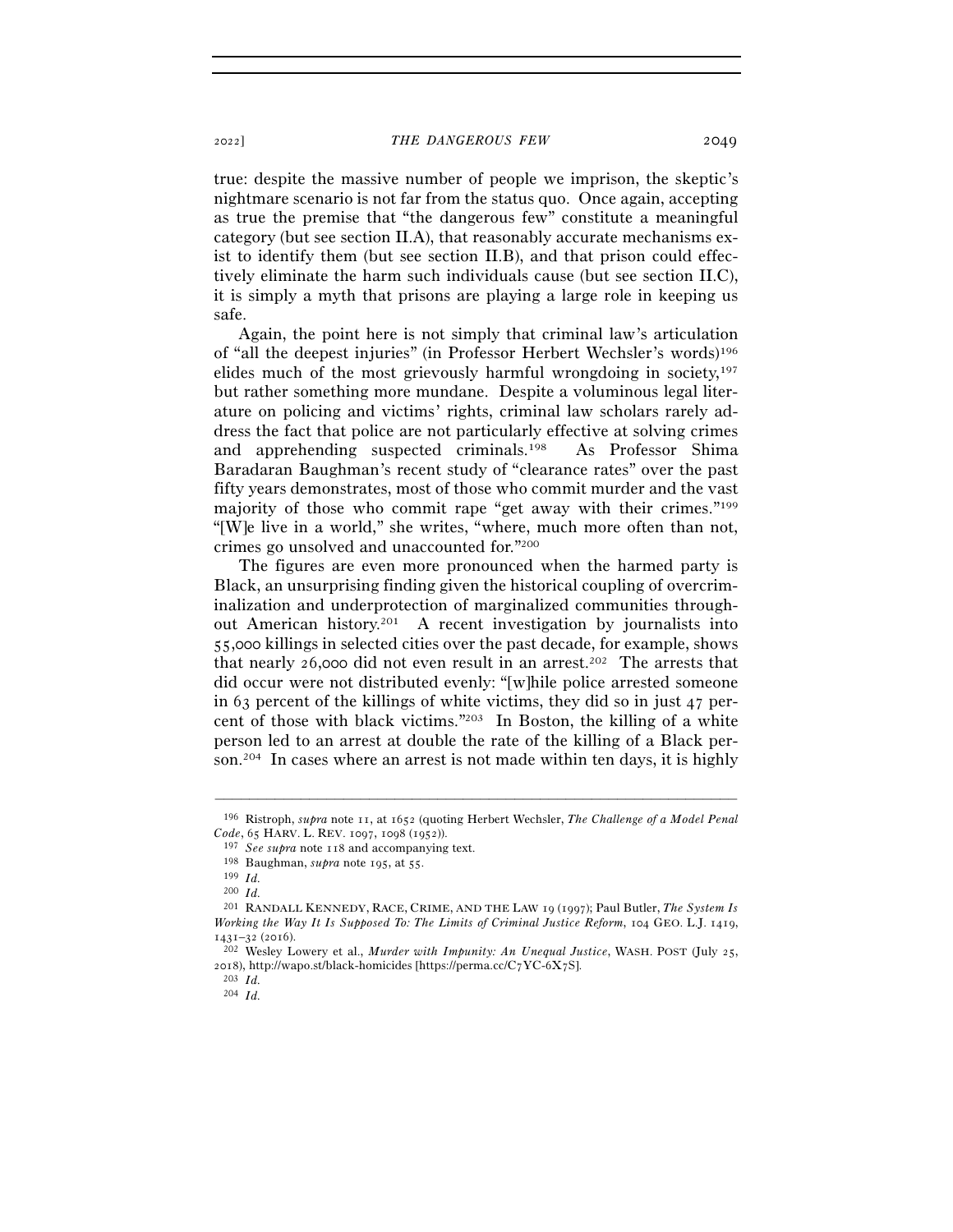unlikely that one will ever be made.<sup>205</sup> And, of course, an arrest does not always result in a prosecution; a prosecution does not always result in a conviction; and a conviction does not always result in a lengthy prison sentence.206

Clearance rates drop precipitously (despite being far easier to manipulate<sup>207</sup>) when we examine serious crimes other than killings. According to Bureau of Justice Statistics data, there are between "15 to 20 million felony victimizations annually in the United States, and fewer than 1 million of these cases end in conviction."208 Baughman estimates that only one of ten "known" rapes leads to a criminal conviction, and of course the well-documented underreporting problems for sexual violence complicate efforts to calculate a precise figure.209 Impunity is the norm.

Finally, we should remember that many of those who are arrested, convicted, and punished eventually reenter the free world. This includes hundreds of individuals convicted after 9/11 for terrorism-related offenses, many of whom have affiliations with al Qaeda, the Taliban, the Islamic State, Hezbollah, and other terrorist organizations (though the recidivism rates for this group of individuals are shockingly  $low$ . 210

<sup>205</sup> Kimbriell Kelly & Steven Rich, *For Unsolved Cases Lasting a Year, Finding the Killer Becomes Nearly Impossible*, WASH. POST (Dec. 28, 2018), https://wapo.st/3MeNEzD [https:// perma.cc/EP2X-VNPU].<br><sup>206</sup> See Baughman, *supra* note 195, at 65–73 (noting significant declines at each stage).<br><sup>207</sup> See, e.g., Bernice Yeung et al., *When It Comes to Rape, Just Because a Case Is Cleared Doesn't* 

*Mean It's Solved*, PROPUBLICA (Nov. 15, 2018, 10:00 AM), https://www.propublica.org/article/ when-it-comes-to-rape-just-because-a-case-is-cleared-does-not-mean-solved [https://perma.cc/E256- AK4K] ("The Baltimore County Police Department, for example, reported to the public that it cleared 70 percent of its rape cases in 2016, nearly twice the national average. In reality, the department made arrests about 30 percent of the time, according to its internal data. The rest were exceptionally cleared.").

<sup>208</sup> BRIAN FORST, IMPROVING POLICE EFFECTIVENESS AND TRANSPARENCY: NATIONAL INFORMATION NEEDS ON LAW ENFORCEMENT 2 (2008), https://bjs.ojp.gov/sites/ g/files/xyckuh236/files/media/document/forst.pdf [https://perma.cc/6627-<sup>8</sup>LQQ]. 209 Baughman, *supra* note 195, at 66–67, 111. Highlighting the gap between total criminal

offenses and arrests may overstate the problem, however, if a smaller number of "persistent offenders" are in fact responsible for the bulk of the wrongdoing. *See, e.g.*, Örjan Falk et al., *The*  <sup>1</sup>*% of the Population Accountable for* 63*% of All Violent Crime Convictions*, 49 SOC. PSYCHIATRY & PSYCHIATRIC EPIDEMIOLOGY 559 (2014). On the other hand, it may be that police officers under pressure to inflate their clearance rates — regularly put "bodies on bodies" or otherwise improperly attribute unsolved crimes to individuals who committed a single offense. *See* Weihua Li & Jamiles Lartey, *As Murders Spiked, Police Solved About Half in* 2020, MARSHALL PROJECT (Jan. 12, 2022, 6:00 AM), https://www.themarshallproject.org/2022/01/12/as-murders-spiked-policesolved-about-half-in-2020 [https://perma.cc/R2JC-HS7D] (quoting Kevin Rector, *"Bodies on Bodies:" Baltimore Police Increasingly Accusing the Dead of Murder*, BALT. SUN (May 23, 2018, 12:00 PM), https://www.baltimoresun.com/news/crime/bs-md-ci-cleared-by-exception-20180430 story.html [https://perma.cc/NCH3-MKVD]). I am indebted to Professor Carissa Byrne Hessick for her engagement on these points.

<sup>210</sup> Omi Hodwitz, *The Terrorism Recidivism Study (TRS): Examining Recidivism Rates for Post-*<sup>9</sup>*/*11 *Offenders*, PERSPS. ON TERRORISM, Apr. 2019, at 54, 62.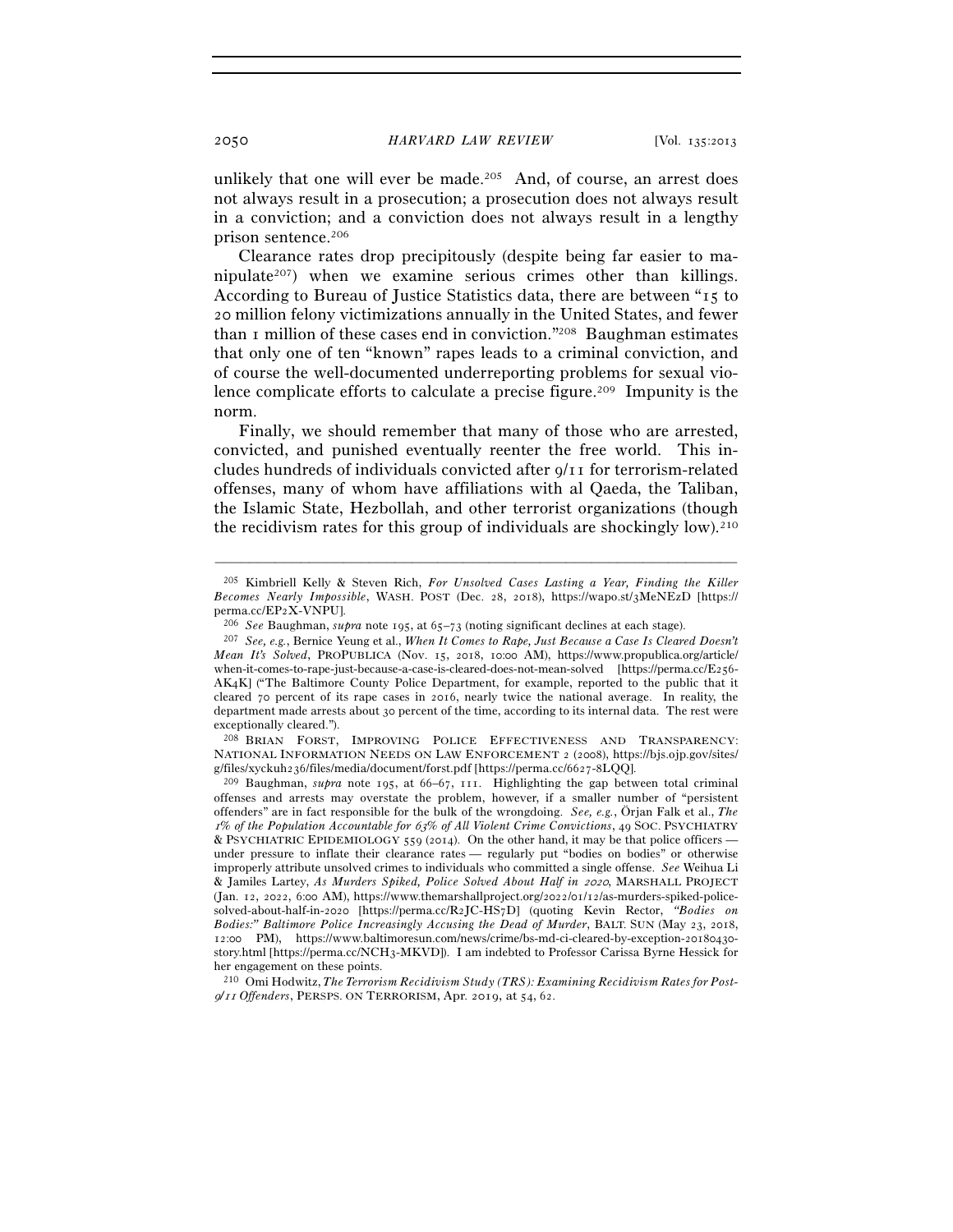It includes almost a million people legally required to register as "sex offenders,"211 and an outside-of-prison "felonry" approximately twenty million strong.<sup>212</sup> "The dangerous few," to the extent they comprise a meaningful category in the first place, are *already* amongst us.

None of the foregoing is intended to minimize or denigrate the fear of interpersonal violence that animates the skeptic's question, or downplay the differential exposure to such harm that exists along axes of race, gender, class, sexuality, and more. But here it's worth returning again to the realist critique often leveraged against the abolitionist: "[T]here is reason be leery of utopian hopes [regarding crime prevention] because crime . . . seems to be a normal aspect of human life . . . [and] is found in varying degrees in all modern nations."213 The likely permanence of deviance certainly doesn't take the issue off the table, but I think it does alleviate some of the burden on the abolitionist: in all likelihood, we have all already shared a bus, a classroom, a pew, or an office with a member of "the dangerous few."

#### **CONCLUSION**

Perhaps most importantly, as with each of the other rejoinders I've advanced here, these are conversations we should be having anyway. For decades now, we have been moving toward a paradigm where actuarial risk assessments manage penal sanctions, $214$  where violent crime has ceased to be just an important political issue, and instead has become a core organizing feature of contemporary governance.<sup>215</sup> The specter of "the dangerous few" has been haunting criminal law discourse in the United States for a long time, with disastrous results. Emphasis on paltry crime clearance rates foregrounds an important point that abolitionists often make: "If incarceration worked to secure safety, we would be the safest nation in all of human history."216 Of course, it does not follow that prison abolition is necessarily the solution. But perhaps renewed attention to this issue — to the ways in which we chronically misapprehend the magnitude of the risks we already endure (and turn

<sup>211</sup> Steven Yoder, *Why Sex Offender Registries Keep Growing Even as Sexual Violence Rates Fall*, THE APPEAL (July 3, 2018), https://theappeal.org/why-sex-offender-registries-keep-growing-even-as-sexual-violence-rates-fall [https://perma.cc/L5J8-S9V9].

<sup>&</sup>lt;sup>212</sup> Sarah K.S. Shannon et al., *The Growth, Scope, and Spatial Distribution of People with Felony Records in the United States,* 1948*–*2010, 54 DEMOGRAPHY 1795 (2017). On "felonry," see generally Alice Ristroph, *Farewell to the Felonry*, 53 HARV. C.R.-C.L. L. REV. 563 (2018).

<sup>213</sup> LaMar T. Empey, *Crime Prevention: The Fugitive Utopia*, *in* HANDBOOK OF CRIMINOLOGY 1095, 1095 (Daniel Glaser ed., 1978) (citations omitted) (citing EMILÉ DURKHEIM,

THE RULES OF SOCIOLOGICAL METHOD (G.E.G. Catlin ed., 1938) (1895)).<br><sup>214</sup> *See generally* BERNARD E. HARCOURT, AGAINST PREDICTION: PROFILING, POLICING,<br>AND PUNISHING IN AN ACTUARIAL AGE (2007).

<sup>&</sup>lt;sup>215</sup> See generally JONATHAN SIMON, GOVERNING THROUGH CRIME: HOW THE WAR ON CRIME TRANSFORMED AMERICAN DEMOCRACY AND CREATED <sup>A</sup> CULTURE OF FEAR (<sup>2007</sup>). 216 SERED, *supra* note 55, at 7.